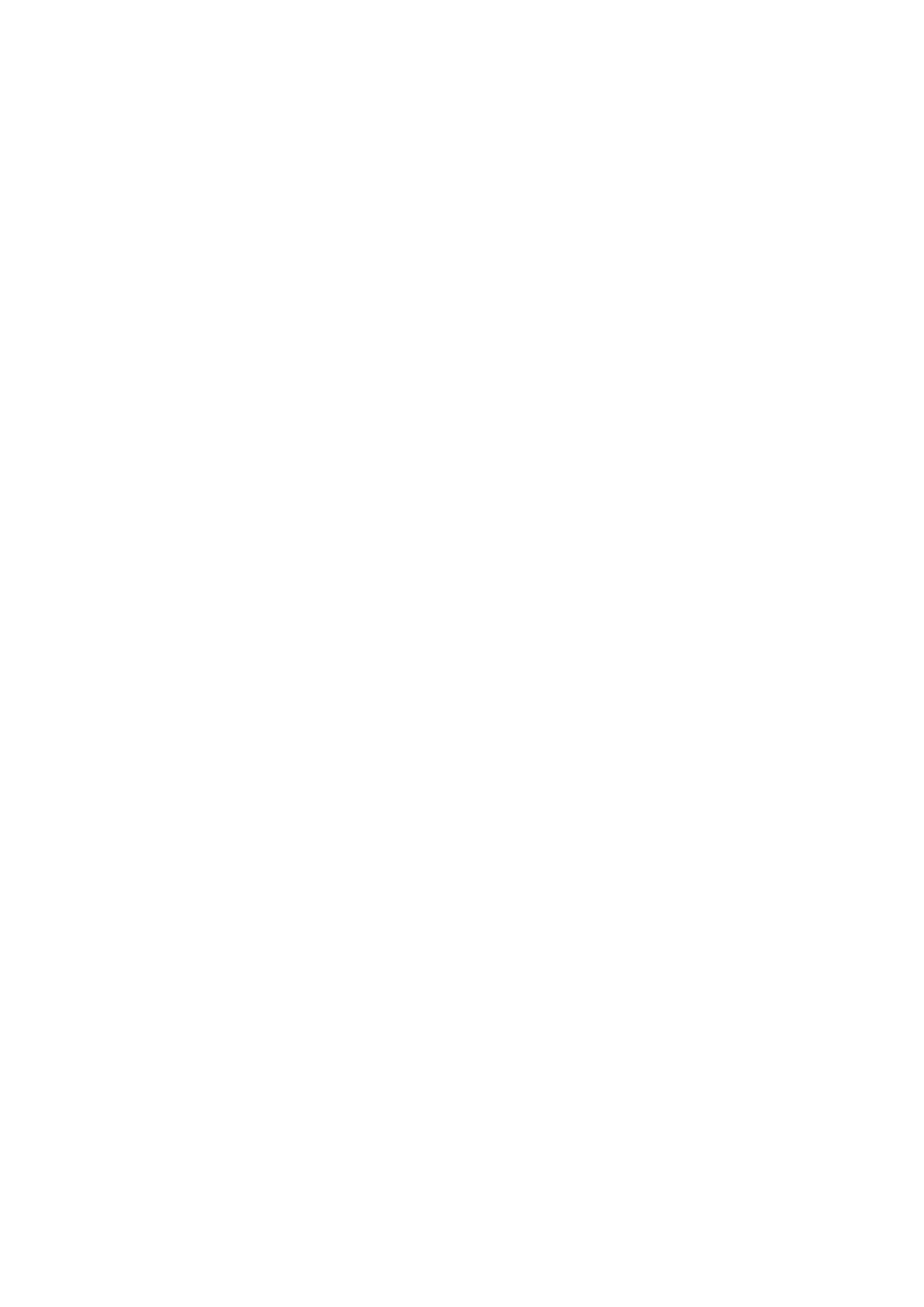# **Contents**

| 1<br>1.1<br>1.2<br>1.3<br>1.4<br>1.5                                             |                                                                                                                                                                                                                           |  |
|----------------------------------------------------------------------------------|---------------------------------------------------------------------------------------------------------------------------------------------------------------------------------------------------------------------------|--|
| 2<br>2.1<br>2.2<br>2.3                                                           |                                                                                                                                                                                                                           |  |
| 3<br>3.1<br>3.2<br>3.3                                                           |                                                                                                                                                                                                                           |  |
| 4<br>4.1<br>4.2<br>4.3<br>4.4<br>4.5<br>4.6<br>4.7<br>4.8<br>4.9<br>4.10<br>4.11 | Custody of Investment Instruments 13<br>Permissible Investment Instruments  14<br>Withdrawal of an Investment Instrument  19<br>Investment Instrument in Suspension  19<br>Re-registration of an Investment Instrument 20 |  |
| 5<br>5.1<br>5.2                                                                  | Making Changes to the Investment Fund 21                                                                                                                                                                                  |  |
| 6<br>6.1<br>6.2<br>6.3                                                           |                                                                                                                                                                                                                           |  |
| 7<br>7.1<br>7.2<br>7.3<br>7.4<br>7.5<br>7.6                                      | Important Notes re Plan Charges 27<br>Third-party Charges (Optional) 29                                                                                                                                                   |  |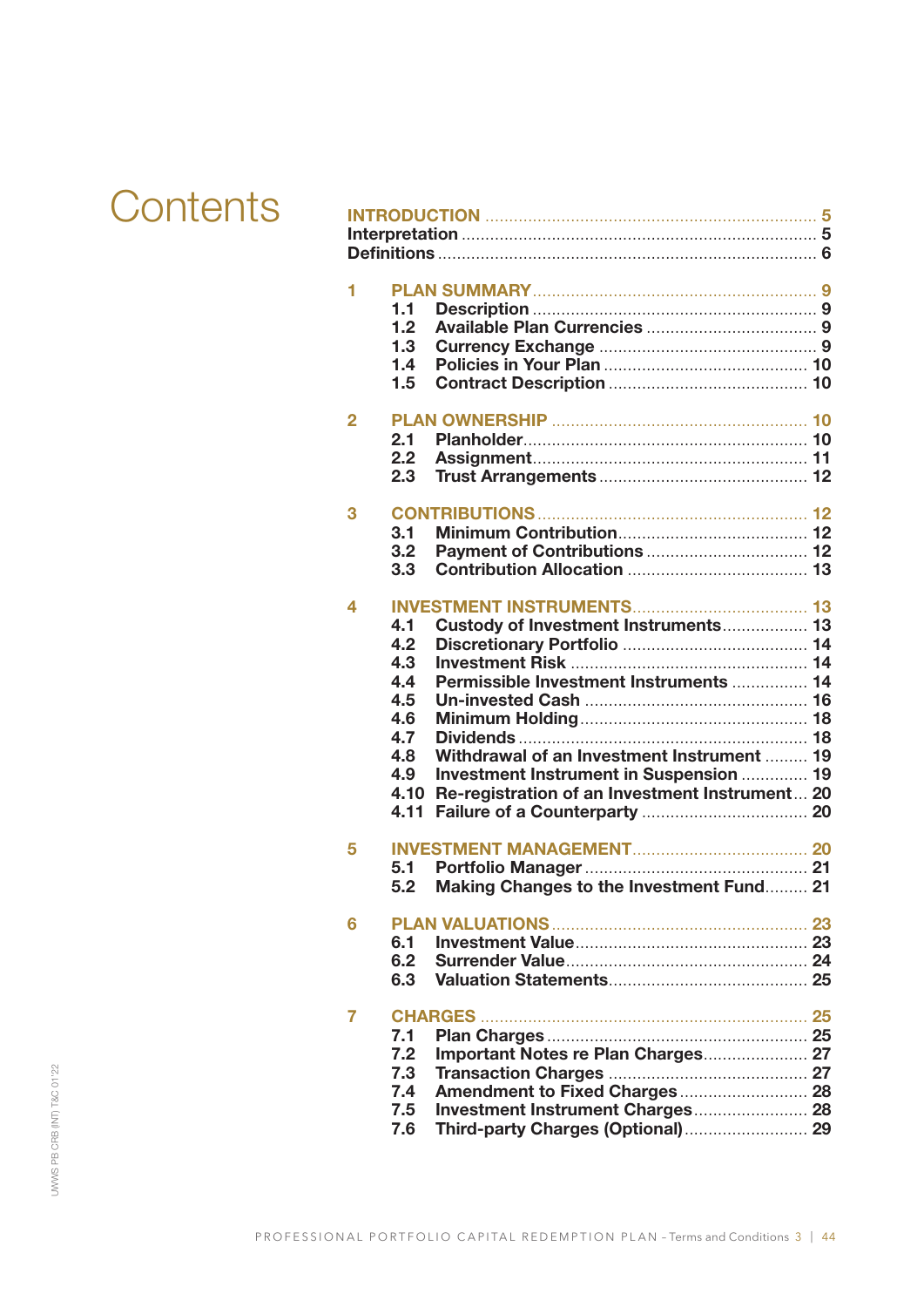

*(continued)*

| 8  |                                                  |  |
|----|--------------------------------------------------|--|
| 9  | 9.1<br>9.2<br>9.3                                |  |
| 10 | <b>PLAN TERMINATION BY UTMOST WORLDWIDE 32</b>   |  |
|    |                                                  |  |
| 11 | GENERAL CLAIM REQUIREMENTS  33                   |  |
| 12 | <b>CAPITAL REDEMPTION PLAN - MATURITY</b>        |  |
|    |                                                  |  |
|    |                                                  |  |
| 13 |                                                  |  |
| 14 | <b>ANTI-MONEY LAUNDERING REGULATIONS  35</b>     |  |
|    |                                                  |  |
| 15 | <b>PROVISION OF INFORMATION AND REGULATORY</b>   |  |
| 16 |                                                  |  |
|    | 16.1 Correspondence from Utmost Worldwide 35     |  |
| 17 | 17.1 Information on Discretionary Portfolios  37 |  |
| 18 |                                                  |  |
| 19 | <b>CHANGES TO THE TERMS AND CONDITIONS</b>       |  |
| 20 |                                                  |  |
| 21 |                                                  |  |
| 22 | 22.1 Guernsey Policyholder Protection  40        |  |
| 23 |                                                  |  |
| 24 |                                                  |  |
| 25 |                                                  |  |
| 26 |                                                  |  |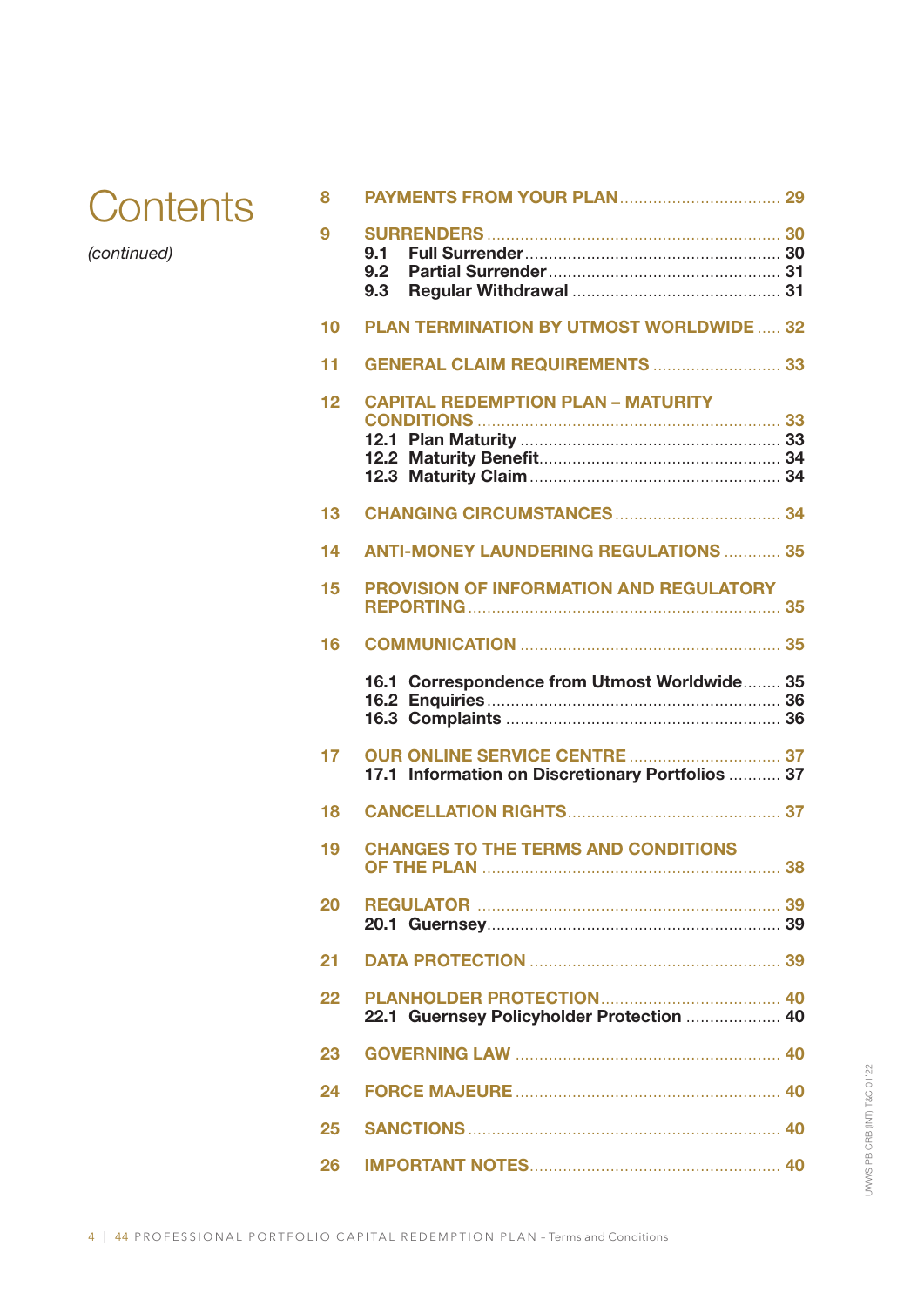## **INTRODUCTION**

Professional Portfolio is a single-contribution Capital Redemption Plan, issued by Utmost Worldwide Limited and linked to the value of the Investment Fund, which is a portfolio of Investment Instruments selected by you (subject to certain restrictions).

We use the Investment Instruments within the Investment Fund to calculate the benefits of your Plan. We remain the beneficial owner of the Investment Instruments at all times. Your Plan will fully reflect the investment risks and returns of the Investment Instruments that you have selected. The value of the Investment Instruments may fall as well as rise. Past performance of a particular Investment Instrument is no guarantee of future returns and your capital is at risk when investing in your Plan.

Professional Portfolio is available as a Capital Redemption Plan which pays a Maturity Benefit.

Your Plan is purchased from Utmost Worldwide Limited and you can contribute to your Plan through one or more Contributions.

You can tailor your Plan to match your specific investment needs and horizon by changing the Investment Instruments within the Investment Fund while your Plan is in force (see section 5.2 'Making Changes to the Investment Fund').

#### Interpretation

In this document any reference to:

- words in the singular shall include words in the plural and vice versa;
- the masculine gender shall include the feminine and the neuter and vice versa;
- a statute or regulation shall be construed as a reference to such statute or regulation, as amended, re-enacted or replaced from time to time; and
- a "person" shall include any individual, trust, body corporate or un-incorporated body.

Any statements that refer to "us", "we", "our" or "Utmost Worldwide" mean Utmost Worldwide Limited, including its branches.

Any statements that refer to "you" or "your" mean the Planholder including anyone entitled to make a claim for a plan benefit or, as the context requires, anyone with authority to provide trading instructions.

The section headings used in these Terms and Conditions are for ease of reference only and do not affect the interpretation of the document.

The contract between you and us is made up of the Application Booklet, Terms and Conditions, Plan Schedule, Charges Schedule, any relevant statements made by you relating to the Plan, together with any notifications of changes and all endorsements issued by us to the Terms and Conditions, Plan Schedule or Charges Schedule.

The language of the contract is English. Translated documents, unless specified otherwise, are provided for information purposes only and in the case of a discrepancy, the English document will prevail.

If there is a conflict between any documents making up your Plan, the Terms and Conditions inclusive of any endorsements, take precedence. Likewise if there is any discrepancy between the offering documents and/or other marketing materials and the Plan documents, the Plan documents will take precedence.

Full details on the specific benefits that apply to your Plan are contained in your Plan Schedule, Charges Schedule and these Terms and Conditions.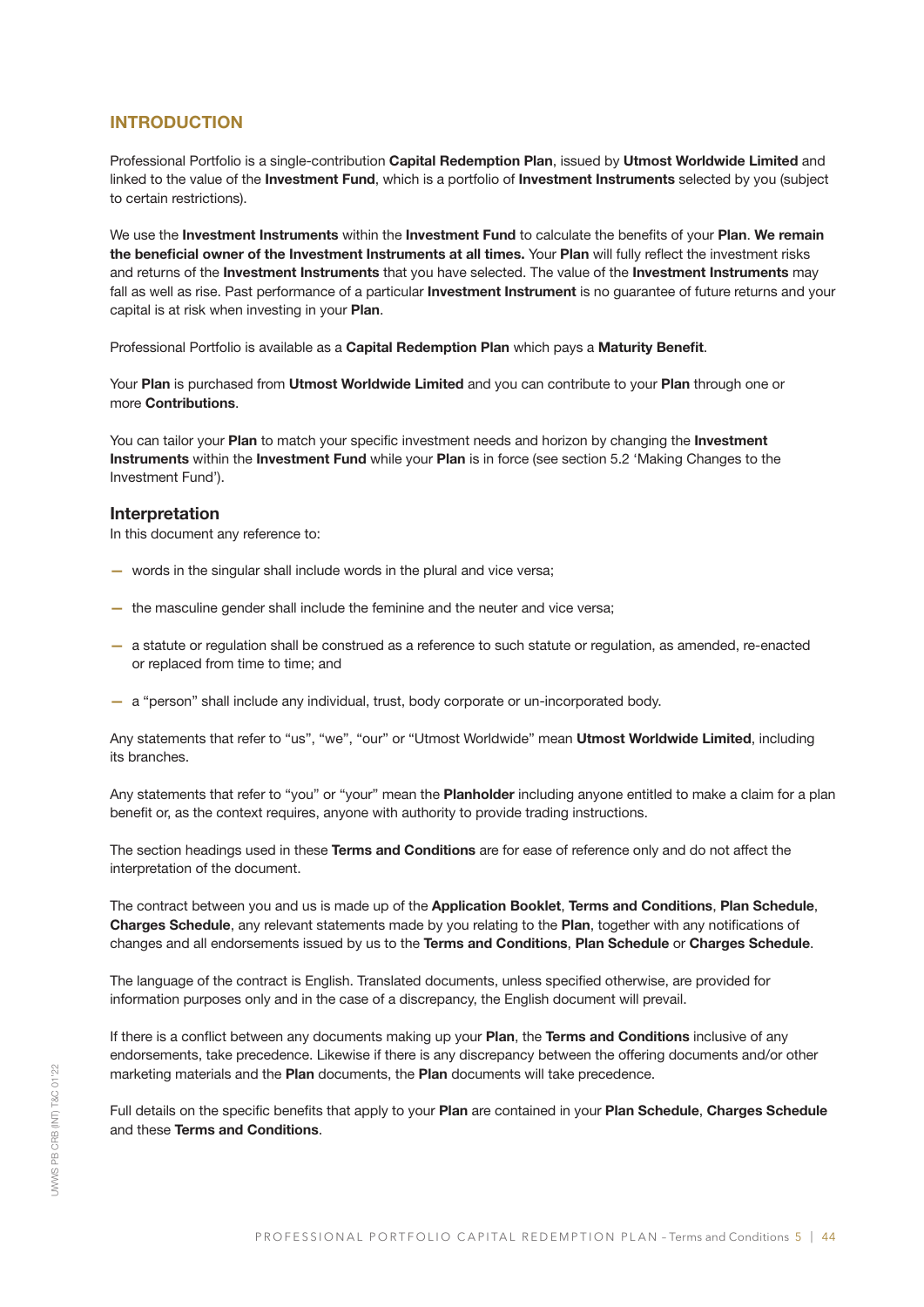## **Definitions**

In the Application Booklet, these Terms and Conditions, the Plan Schedule and the Charges Schedule, the following terms have the following meanings:

Application Booklet: the booklet completed and signed by you in which you apply for your Plan, together with any additional documentation supporting the application.

Appointed Actuary: in Guernsey, the suitably qualified actuary that we appoint in accordance with the Insurance Business (Bailiwick of Guernsey) Law, 2002 (as amended). Assignment: the transfer of your rights and benefits under your Plan to a third party.

Associated Investment Value (of a Contribution): the proportion of the Investment Value attributable to a specific Contribution. This equals the Investment Value of your Plan multiplied by the proportion that the specific Contribution bears to the total of all Contributions received (Contributions are converted to the Plan **Currency** on receipt by us at the latest available commercial rate of exchange).

Authorised Custodian: a Custodian other than the Default Custodian who holds Investment Instruments, other than the Plan Currency Account on behalf of the Trustee.

Business Day: any day (excluding Saturdays, Sundays and public holidays) on which the clearing banks in Guernsey are open for normal banking business.

Call Deposit Account: an access on demand account for deposit of un-invested Cash, held within the Investment Fund underlying your Plan. There is no minimum deposit term, which means that there is access to the **Cash** "on demand".

Capital Redemption Plan: an investment-linked contract with a Maturity Benefit, which becomes payable on the Maturity Date and does not provide any element of biometric life assurance.

Cash: all cash or cash equivalents in any currency.

Charge Date: a date on which scheduled plan charges are taken. The first Charge Date is three months after the last day of the month in which the Plan Commencement Date falls. For example, if the Plan Commencement Date is 22 February then the first Charge Date is 31 May. Subsequent Charge Dates are quarterly thereafter.

Contribution: any amount we receive from you, at any time, for investment in the Plan. A Contribution mav be Cash or the market value of Securities transferred *in specie* at the time of their transfer to us, net of any applicable charges.

Charges Schedule: the document issued at the Plan Commencement Date which sets out specific details of your plan charges.

Custodian: a person appointed by the Trustee who is responsible for the safekeeping of the Investment Instruments. A Custodian can be the Default Custodian or an Authorised Custodian.

Dealing Day: a day on which an Investment Instrument can be allocated to or deducted from the Investment Fund. This may be subject to restrictions imposed by the relevant Investment Issuer or Discretionary Fund Manager.

Default Custodian: the Custodian selected by us who holds the Plan Currency Account on behalf of the Trustee and may also hold other Investment Instruments on behalf of the Trustee.

Discretionary Fund Manager: the person who manages a Discretionary Portfolio and gives investment instructions directly to the Authorised Custodian to acquire or dispose of Investment Instruments within a Discretionary Portfolio.

Discretionary Portfolio: a portfolio of Cash and/or Securities held with an Authorised Custodian on behalf of the Trustee and managed by a Discretionary Fund Manager.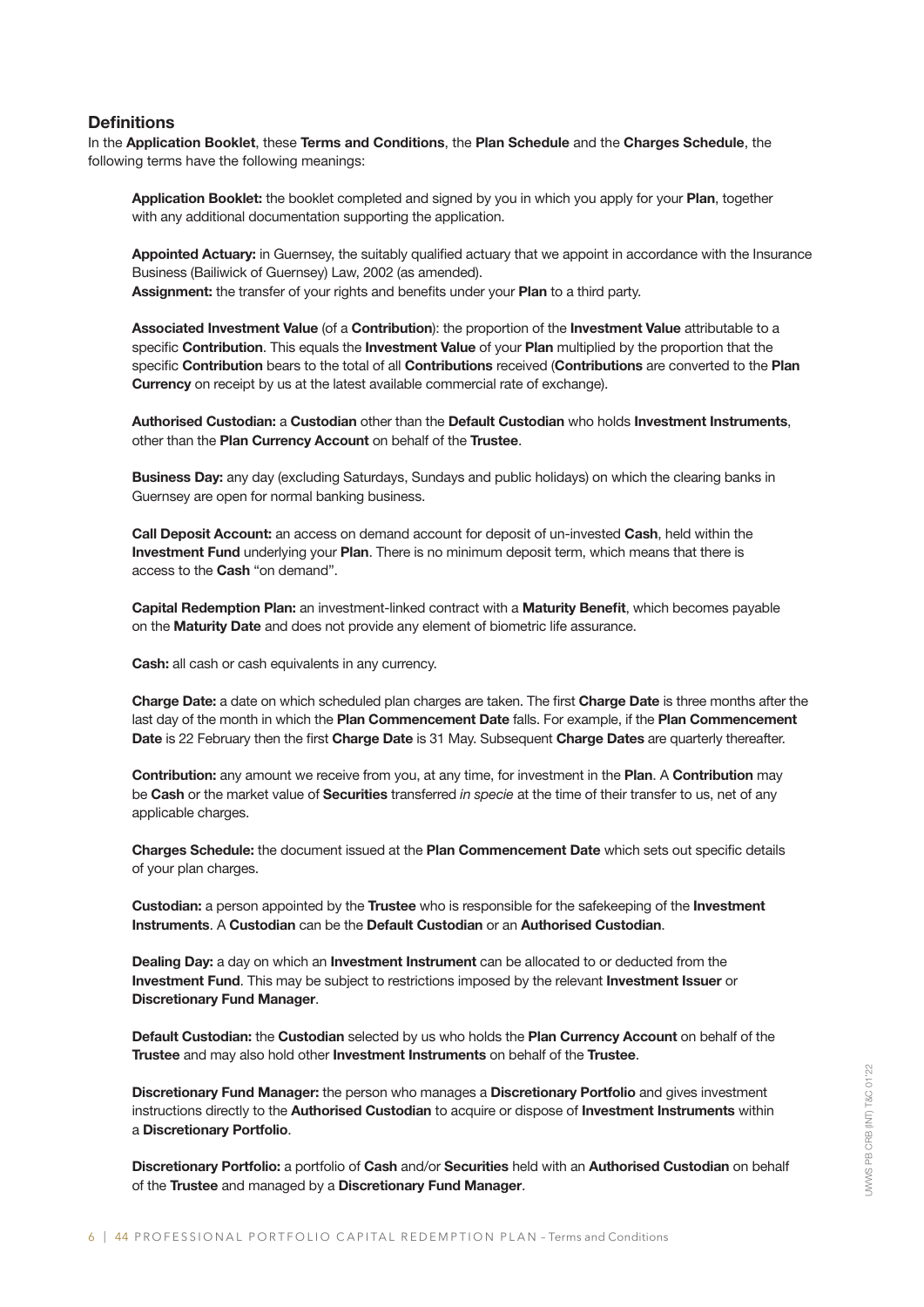Financial Adviser: a person who is independent from us from whom you seek advice in relation to your financial affairs. Your Financial Adviser acts on your behalf in relation to your Plan and is not our agent.

Force Majeure: such exceptional actions, events, circumstances, admissions which are beyond our reasonable control, including without limitation, fire, flood, earthquake, storms or other natural disasters, war, riot, civil war, rebellion, insurrection, terrorist activities, malicious damage, strike, lockouts or other industrial disputes, interruption of electricity, telephone or computer services, breakdown in technical communications, compliance with any law or governmental order, rule, regulation, direction or nationalisation. Investment Fund: a separate notional portfolio of Investment Instruments maintained for calculating the benefits of your Plan.

Investment Instrument: Cash, a Security or a Discretionary Portfolio held within the Investment Fund underlying your Plan.

Investment Issuer: the issuer of an Investment Instrument (e.g. companies, financial institutions, banks, collective investment funds, governments, local authorities, public bodies, supra-national organisations or any other person) or a Discretionary Fund Manager who manages a Discretionary Portfolio.

Investment Value: the total Market Value (expressed in the Plan Currency) of all Investment Instruments within the **Investment Fund.** 

ITTOIA: the Income Tax (Trading and Other Income) Act 2005 of the United Kingdom, as may be amended from time to time.

Liquid Asset: an Investment Instrument which can be valued and disposed of or redeemed within a maximum of three months.

Market Price (bid): the price at which we can dispose of a particular unit of an Investment Instrument on a particular day.

Market Value: for Cash, the latest balance of the account in which the Cash is held. For a non-cash Investment Instrument, the current value of the Investment Instrument based on the latest Market Price (bid) on the last available Dealing Day.

Maturity Benefit: the benefit which becomes payable to you on the Maturity Date, in accordance with the Terms and Conditions. It is calculated in accordance with section 12.2 'Maturity Benefit'.

Maturity Date: the ninety-ninth Plan Anniversary.

Personal Data: means any information relating to an identified or identifiable individual.

Plan: the single-contribution contract agreed between you and us which is subject to:

- the Application Booklet as completed by you;
- the Terms and Conditions which contain all the standard Plan terms;
- the Plan Schedule first issued at the Plan Commencement Date;
- the Charges Schedule first issued at the Plan Commencement Date;
- any relevant statements made by you in relation to your Plan on which we rely; and
- all endorsements issued by us to the Terms and Conditions, Plan Schedule or Charges Schedule.

Plan Anniversary: any anniversary of the Plan Commencement Date.

Plan Commencement Date: the date shown on the Plan Schedule, on which we assume risk in respect of any benefits payable under your Plan.

Plan Currency: the currency denomination of your Plan as chosen by you on the Application Booklet and shown on the **Plan Schedule**.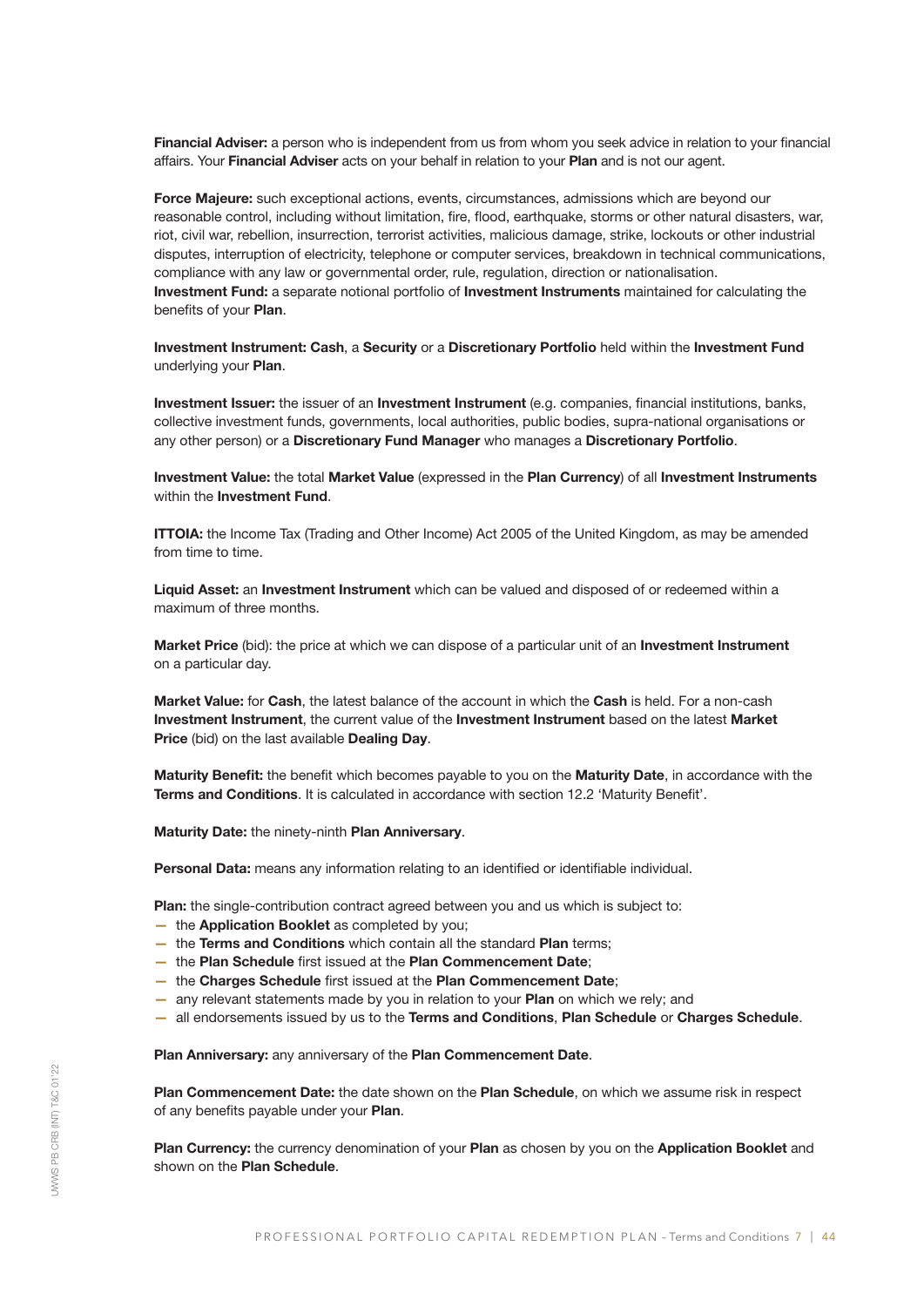Plan Currency Account: this is the Call Deposit Account in the Plan Currency, held within your Plan, through which we deduct charges from your Plan. The Plan Currency Account is held with the Default Custodian on our behalf by the Trustee.

Planholder: a person with whom we have agreed the Plan. Where applicable, references to the Planholder include its successors in title and permitted assigns (as the case may be).

Plan Schedule: the document issued by us at the Plan Commencement Date or its most recently revised version and any endorsement, which sets out specific details of your Plan and any constituent Policies.

Policy: the identical contracts which together constitute your Plan.

Portfolio Manager: a person independent of us nominated by you to act as a discretionary investment manager in relation to your Plan. The Portfolio Manager will be authorised by you to give Written Requests to us to acquire or dispose of Investment Instruments held with the Default Custodian. A Portfolio Manager cannot give instructions to acquire or dispose of Discretionary Portfolios. The Portfolio Manager will act as your agent on a discretionary basis in making investment decisions in relation to your Plan and will not consult with you before providing instructions to us.

Securities: any stocks, shares, debentures, bonds, notes, coupons, certificates of deposit, commercial paper, treasury bills, units or participations in collective investment schemes, any spot, forward or future contracts on any commodity, currency, financial instrument, stock index or any other property of any description, including rights, options or interests in or in respect of any of the foregoing.

Surrender Value: the amount payable to you under your Plan, in accordance with the Terms and Conditions, following our acceptance of a Written Request for full surrender.

Terms and Conditions: the Terms and Conditions for the time being in force and as from time to time amended in accordance with their terms.

Trustee: the person appointed by us to be the Trustee of the Investment Instruments pursuant to the Guernsey regulatory policyholder protection regime (see section 22 'Planholder Protection'). The Trustee is different to a trustee of a trust, which is itself a Planholder.

Utmost Worldwide Limited: a company incorporated in Guernsey under Company Registration No. 27151. Registered Head Office address: Utmost Worldwide Limited, Utmost House, Hirzel Street, St Peter Port, Guernsey, Channel Islands, GY1 4PA. Any reference to Utmost Worldwide Limited includes its branches.

Written Notice: a notice in writing issued to you by us. A Written Notice may be issued to you through our 'Online Service Centre' or by e-mail.

Written Request: a request in writing from you or your authorised agent received by us, in any format we accept at that time.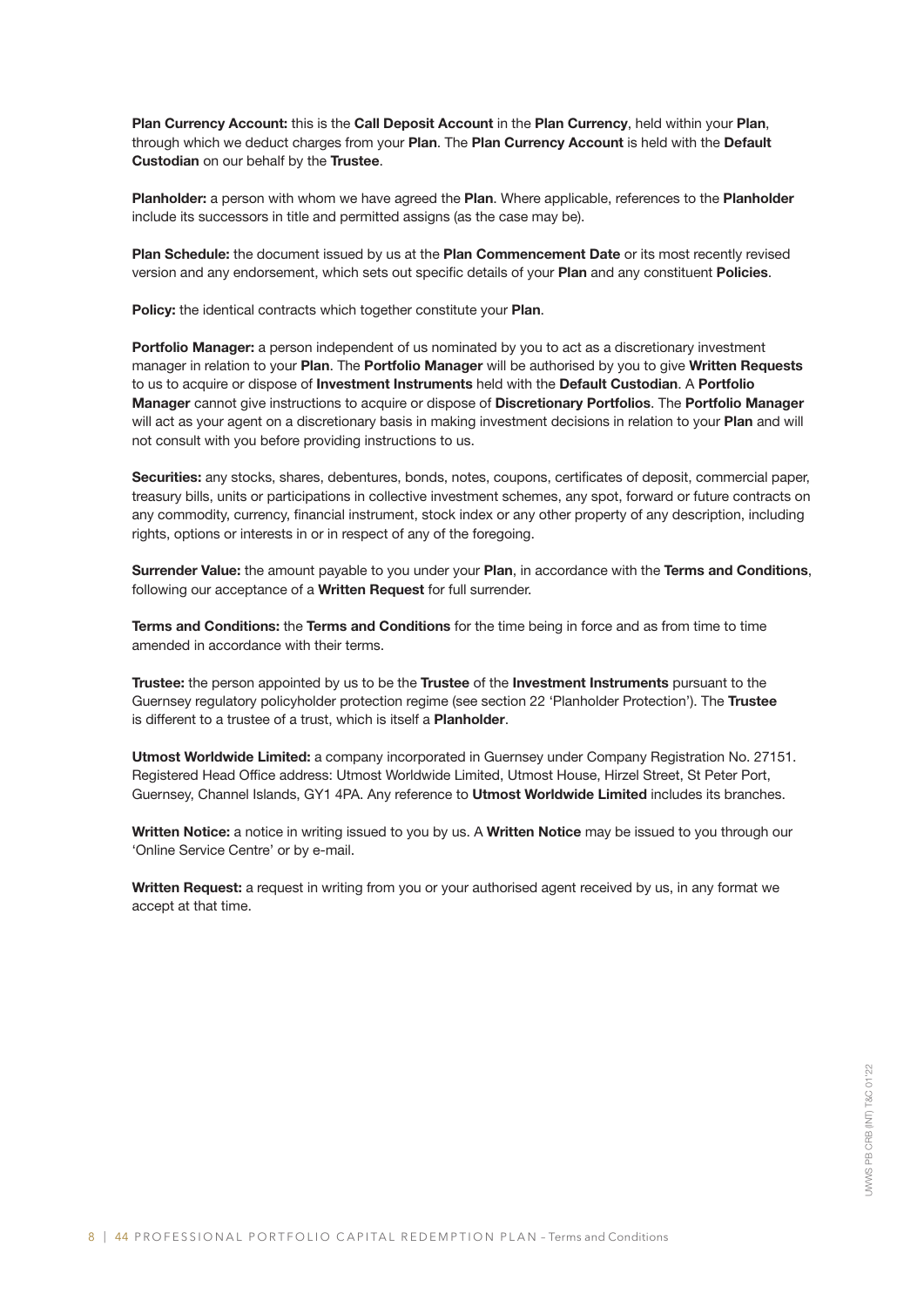## 1 PLAN SUMMARY

## 1.1 Description

Professional Portfolio is a single-contribution investment-linked contract agreed between you and Utmost Worldwide Limited. The contract comes into force when we accept your application and you pay a Contribution.

The plan benefits are linked to the value of **Investment Instruments** chosen by you and which we place in the Investment Fund. The Investment Value is used as the basis for calculating the value of the plan benefits as well as certain plan charges.

The Investment Fund is a notional portfolio of Investment Instruments and we remain the beneficial owner of the underlying Investment Instruments at all times. You do not have any title to, or interest in, any Investment Instruments within the Investment Fund underlying your Plan. The Investment Instruments are used solely for the purposes of calculating the value of the Investment Fund and benefits of your Plan.

Your Plan will be subject to charges as set out in section 7 'Charges'.

Professional Portfolio can be written as a Capital Redemption Plan with a fixed term of 99 years after which a **Maturity Benefit** is payable.

We do not accept any responsibility for the suitability of the Plan for any particular circumstances and we strongly recommend that you take professional advice from a qualified adviser before selecting your contract type.

#### 1.2 Available Plan Currencies

The Professional Portfolio product base currency is US Dollar. Money amounts in this document are expressed in US Dollar.

You may choose any one of the following as the Plan Currency: US Dollar, Pound Sterling, Euro, Hong Kong Dollar, Japanese Yen or Swedish Krona.

You select the Plan Currency on the Application Booklet. The Plan Currency cannot be changed while your **Plan** is in force.

Unless stated otherwise, commercial rates of exchange will be used to determine equivalent amounts in other currencies (see section 1.3 'Currency Exchange').

## 1.3 Currency Exchange

Contributions can be contributed in any currency subject to our acceptance.

Benefits payable under your Plan can be paid out, upon request, in a different currency from the Plan Currency or the currency of the underlying Investment Instruments.

Where necessary to pay benefits or to acquire **Investment Instruments**, we will convert Cash amounts to another currency at a commercial rate of exchange subject to any legislation or other restriction relating to exchange control. The commercial rate of exchange consists of a market rate to which we add a margin of up to 1% depending on the currency pair in question.

In calculating currency equivalents of the US Dollar amounts quoted in these Terms and Conditions (e.g. the minimum Contribution) the same commercial rates of exchange are used except that the margin of up to 1% is not included.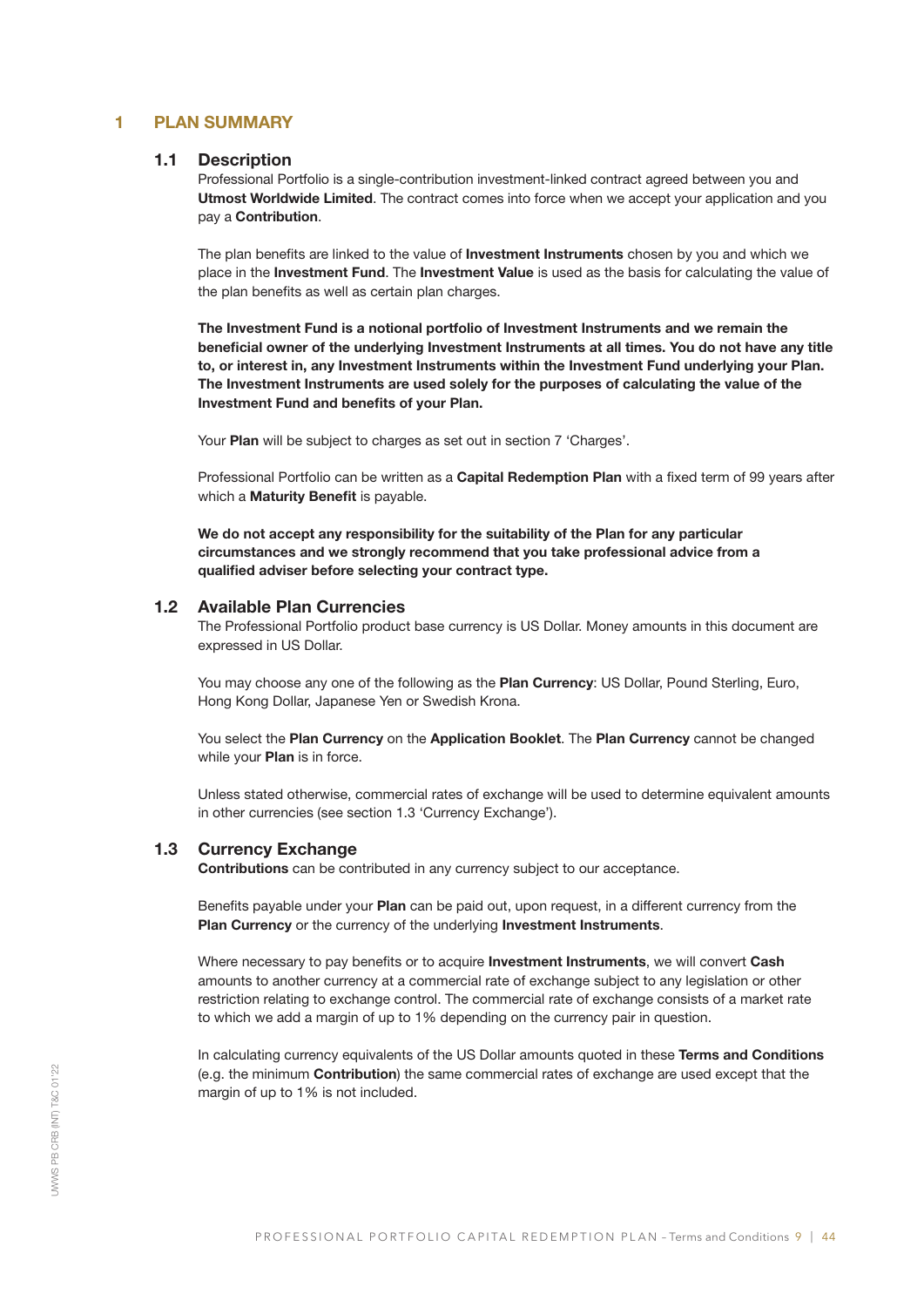Currency exchanges may occur within Investment Instruments and the exchange rates and margins applied by the Investment Issuer and/or the Discretionary Fund Manager may vary.

We do not accept responsibility for foreign exchange risk or for any additional costs associated with currency conversion or with making a payment in any particular currency.

#### 1.4 Policies in Your Plan

Your Plan may be divided into equal and identical Policies. If you do not specify the number required on your Application Booklet, we will issue a Plan divided into 20 Policies. The minimum number of Policies within your Plan is one. The maximum number of Policies within your Plan is 100.

All Contributions are divided equally between each Policy. The value of each Policy will remain equal to the value of all other Policies while the Plan remains in force. It is not possible to allocate a particular Investment Instrument to a particular Policy. The number of Policies within a Plan may not be increased at any time. The number of Policies comprising your Plan may only be reduced due to a partial surrender (see section 9.2.1 'Surrender of a Policy' for details).

The arrangement of your Plan into Policies provides flexibility for you in the management of your Plan (e.g. through the full surrender of individual Policies (see section 9.2 'Partial Surrender')) and has no effect on the level of charges, risk and return profile, or benefits of your Plan.

We do not accept responsibility for selecting the number of Policies within a Plan and we strongly recommend that you take professional advice from a qualified adviser before selecting the number of Policies for your Plan.

## 1.5 Contract Description

Your Plan will remain in force until the Maturity Date or the earlier occurrence of full surrender, plan cancellation during the cooling-off period or any other termination event set out in section 10 'Plan Termination by Utmost Worldwide'.

The contract provides a Maturity Benefit which becomes payable on the Maturity Date.

The maturity conditions which apply to a **Capital Redemption Plan** are set out in section 12 'Capital Redemption Plan - Maturity Conditions'

## 2 PLAN OWNERSHIP

#### 2.1 Planholder

Professional Portfolio is available to individuals aged at least 19 years old on their next birthday, companies or trustees on behalf of a trust. The maximum number of jointly named Planholders is four.

All Planholders must sign any Written Request before we can accept it. This does not apply where an instruction to deal in Investment Instruments held with the Default Custodian is received from a Portfolio Manager appointed by all Planholders as their authorised agent (see section 5.1 'Portfolio Manager').

You may assign the rights and benefits of your Plan or place the Plan in trust (see section 2.2 'Assignment' and section 2.3 'Trust Arrangements').

#### 2.1.1 Joint Ownership

Where there is more than one Planholder, you will own your Plan as joint owners.

If one or more of the joint Planholders dies while your Plan is in force, the surviving Planholder(s) will remain the legal owner(s) of the Plan. The remaining Planholder(s) may give any instructions in relation to the Plan, which may include surrender of the Plan (either fully or partially).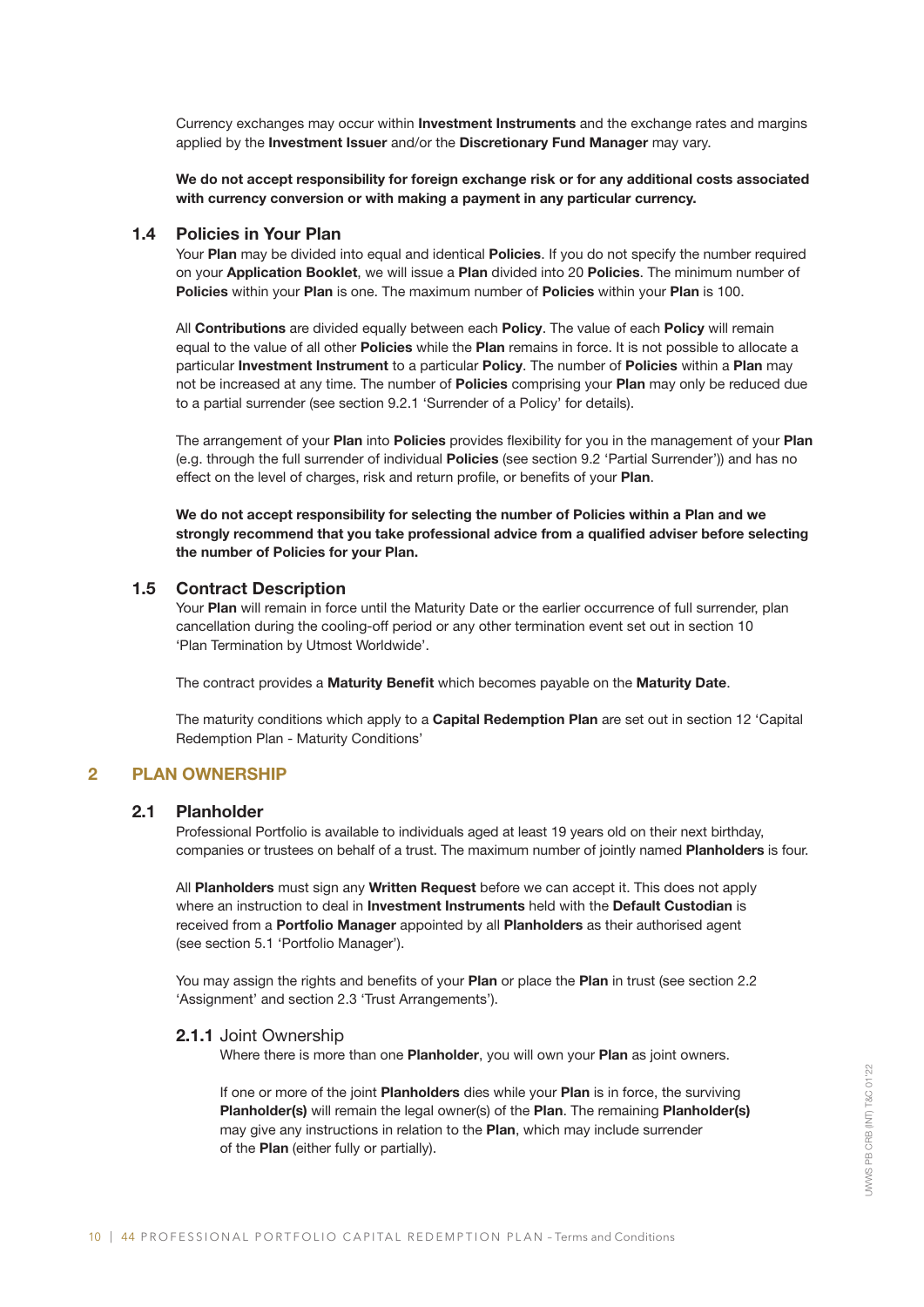## 2.1.2 Succession

Where the sole Planholder or where there is more than one, all of the Planholders die or cease to exist while your Plan is in force then the legal ownership of the Plan shall pass to the successors of the last surviving Planholder. A Grant of Probate will be required from the Royal Court of Guernsey to transfer ownership of your Plan.

We do not accept responsibility for the effectiveness of any estate planning issues or any direct or indirect liability for the payment of inheritance tax or death duties. You should give consideration to who will become the successor in respect of your Plan and take independent legal and tax advice regarding your circumstances. This advice should include how best to address your wishes, any restrictions on estate planning or heirship and any tax implications in any jurisdiction applicable to you.

## 2.2 Assignment

Subject to our written consent you may assign the rights and benefits of your Plan to a bank for security purposes or to a third party. The effect of an **Assignment** is that you will give up your rights under the Plan, including the right to claim any financial benefit or receive any information in relation to the Plan.

When you assign the rights and benefits of your Plan, you and the assignee will complete and sign an instrument of assignment. It is your responsibility to make sure that the instrument of assignment is suitable for your needs and is legally valid.

We do not accept responsibility for making sure that the instrument of assignment is suitable for your needs or is legally valid and you should obtain your own independent advice as necessary. The assignee of the Plan will be considered to be a new Planholder and will be subject to due diligence and our normal administration processes including, but not limited to, the verification of their identity and permanent residential address etc. We reserve the right to refuse the Assignment of a Plan to any assignee where due diligence cannot be completed to our sole satisfaction.

In order to give effect to an Assignment, you must immediately provide us with:

- notice of the Assignment, together with either the original or a certified true copy of the written instrument of assignment; and
- any further information, documentation or certifications we consider necessary in order to comply with section 15 'Provision of Information and Regulatory Reporting'.

If these requirements are not met to our satisfaction, we may decline to note the Assignment in our records and the Assignment will not take effect.

Once an Assignment has been noted in our records:

- The assignee becomes entitled to the rights and benefits under your Plan.
- We will not process any future transactions on your Plan unless we receive a Written Request from the assignee. We will refer instructions received from another party (such as you as the original Planholder) to the assignee before taking any action.
- The assignee will be assumed to have control over investment decisions under the Plan. Any appointment of a Portfolio Manager will be automatically revoked, unless the assignee agrees with us in writing to continue the appointment of the Portfolio Manager.
- Where the terms of the instrument of assignment allow, the assignee will have the power to appoint a new or alternative Portfolio Manager.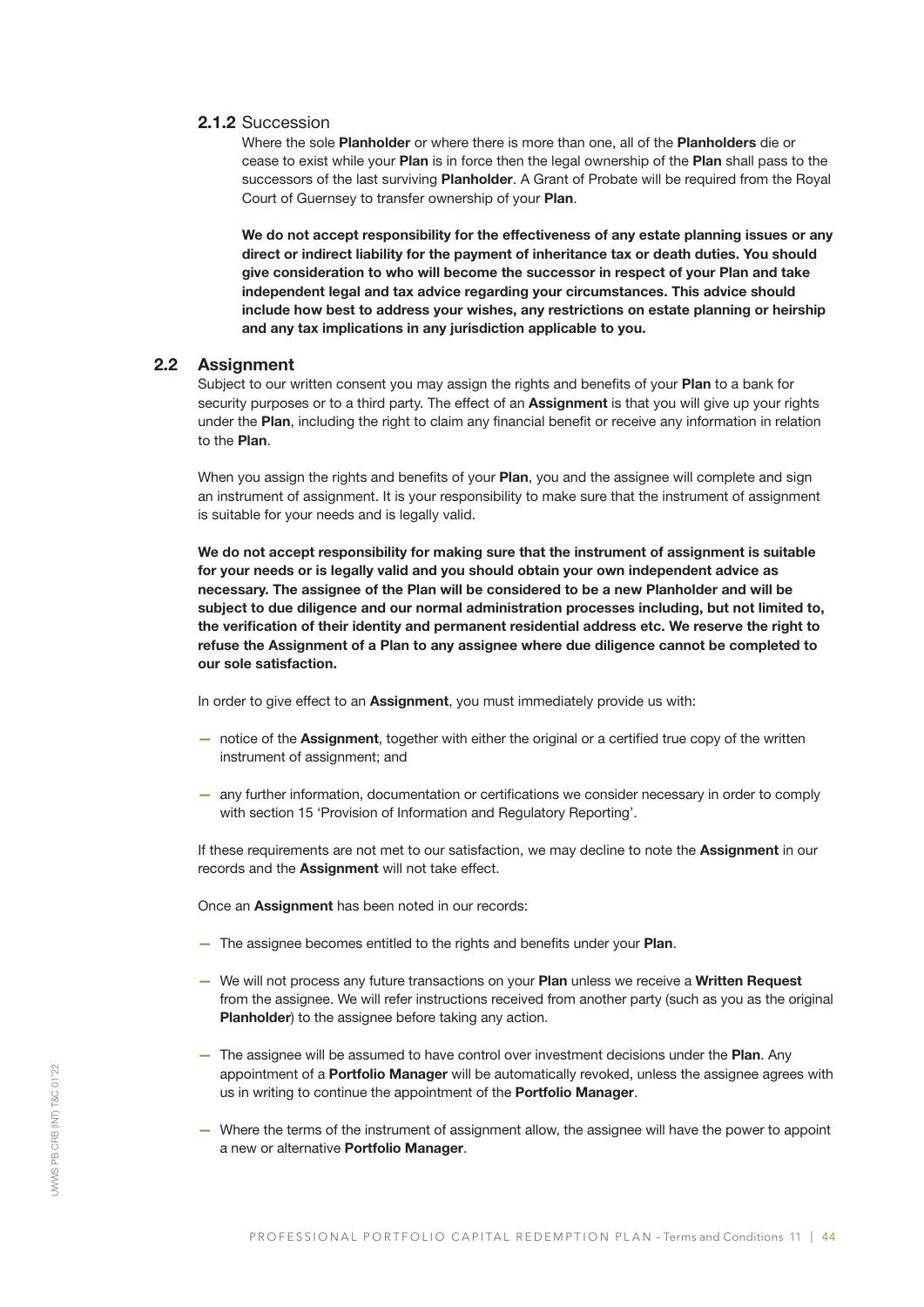## 2.3 Trust Arrangements

Note: The trust arrangements described in this section are separate from the trust arrangements imposed by Guernsey policyholder protection requirements (see section 22.1 'Guernsey Policyholder Protection').

Your Plan may be placed in trust, in which case the trustees will be the legal owners of the Plan.

If a Plan is placed in trust, it is the responsibility of the settlor(s) to make sure that the trust arrangement is legally valid and is suitable for their needs.

We do not accept responsibility for any trust arrangement used for holding a Plan and we strongly recommend that any settlor(s) should obtain independent professional advice from a suitably qualified adviser as necessary.

We must be provided with the original or a certified true copy of the trust instrument, which created the trust.

If the **Plan** is held on trust:

- The trustees have legal ownership of the Plan.
- All future transactions on the Plan (e.g. full or partial surrenders) will only be processed by us if we receive a Written Request from the trustees. Instructions received from another party (such as the settlor(s) or the original Planholder) will be referred to the trustees before we take any action.
- The trustees will be assumed to have control over investment decisions under the Plan, with the exception of where a **Portfolio Manager** has been appointed or in respect of a Discretionary Portfolio.
- Where the terms of the trust instrument allow, the trustees will have the power to appoint a Portfolio Manager or to revoke any appointment already in place.

Where a trustee is entitled to charges under the trust instrument, we can pay such charges from the Plan provided that the conditions set out in section 7.6 'Third-party Charges (Optional)' are met.

## 3 CONTRIBUTIONS

#### 3.1 Minimum Contribution

The initial Contribution must total at least USD150,000 (or currency equivalent) and an additional Contribution must be at least USD15,000 (or currency equivalent).

This value may include the settlement value (at the time of transfer to us) of Securities already held by you, subject to our agreement (see section 4.4 'Permissible Investment Instruments').

## 3.2 Payment of Contributions

Contributions in Cash must be paid by electronic transfer to a collection account belonging to us (details of which are available from us on request) using 'Utmost Worldwide' and the plan number (if known) as a reference. We will not accept payments from third parties.

You can re-register Securities you already own into the Plan as an *in specie* Contribution subject to our acceptance and provided that the Securities meet our permissible Investment Instrument types (see section 4.4 'Permissible Investment Instruments'). Where such Securities are to be held with an Authorised Custodian, they must be held by you with that Authorised Custodian immediately prior to re-registration. Securities for investment must be re-registered in the name of our nominees. The resulting Contribution is the settlement value of the Securities.

Contributions can be contributed in any currency subject to our acceptance (see section 1.3 'Currency Exchange').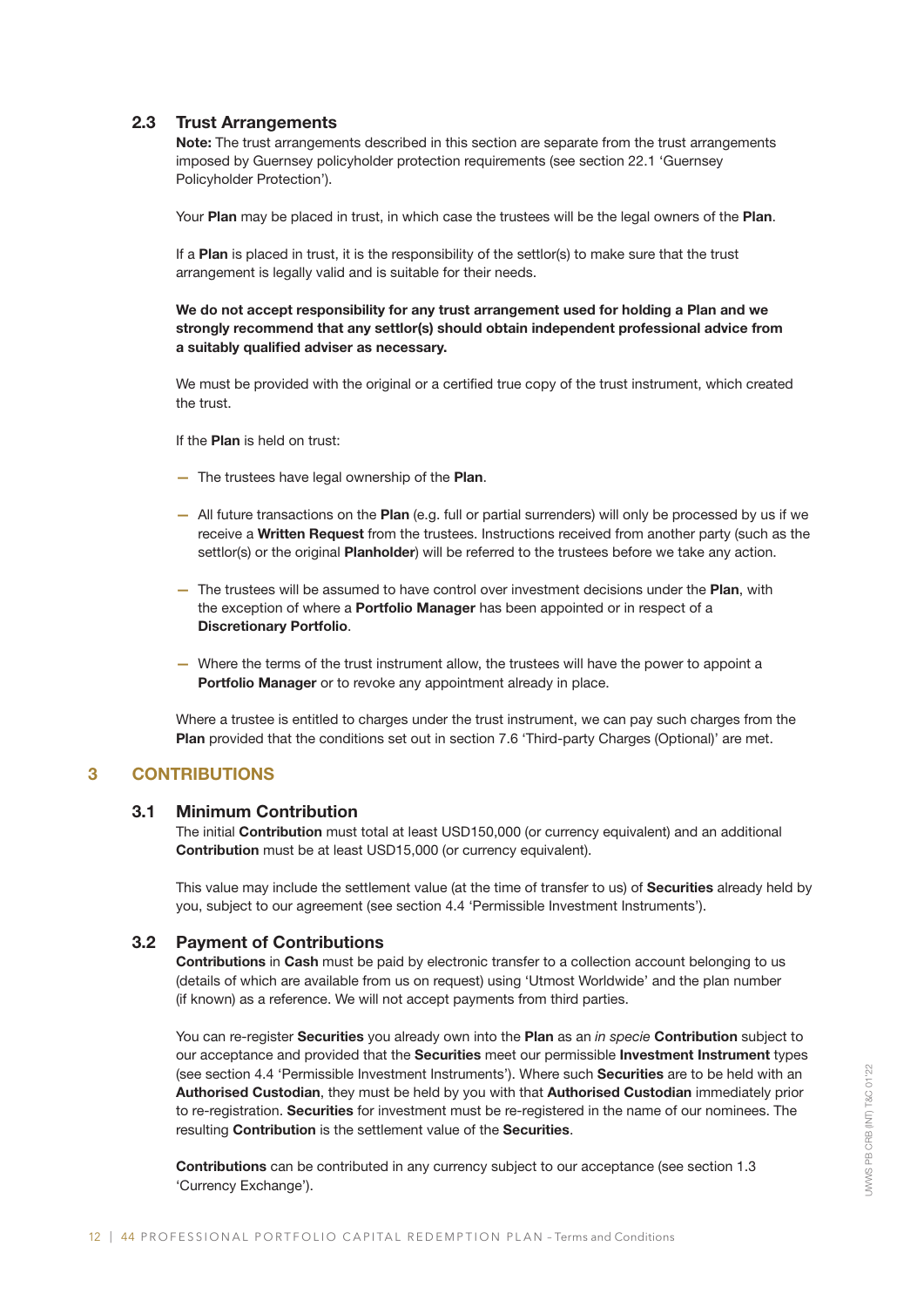The initial Contribution is contributed at the Plan Commencement Date.

An additional **Contribution** may be contributed at any time as long as the period between the date the Contribution is allocated and the Maturity Date is greater than the period for which early discontinuance charges would apply in respect of that additional Contribution (see section 7.1.4 'Early Discontinuance Charge').

## 3.3 Contribution Allocation

100% of any Contribution accepted will be allocated to your Plan and form part of the Investment Fund. Following this allocation, Investment Instruments will be acquired or re-registered and will form the Investment Fund.

## 4 INVESTMENT INSTRUMENTS

Professional Portfolio adopts an open approach to investment which allows you to choose any asset (e.g. funds, stocks, bonds and Discretionary Portfolios) as the Investment Instruments to be held within the Investment Fund, provided that the Investment Instrument is considered by us to be a permissible Investment Instrument (see section 4.4 'Permissible Investment Instruments').

Detailed information on the **Investment Instruments** themselves including investment restrictions and borrowing powers applicable to the **Investment Instruments** can be found in the individual **Investment** Instrument prospectus and/or offering documents, which are available from your Financial Adviser or the relevant Investment Issuer.

In choosing Investment Instruments, you should undertake such due diligence or seek such independent advice, as you consider necessary. It is your responsibility to ensure that you have read and understood the prospectus and/or offering documents and other supplementary documentation in respect of any Investment Instrument considered or selected. You should understand and accept the terms and risks associated with any **Investment Instruments** chosen.

We do not provide investment advice. This should be sought from your Financial Adviser or Portfolio Manager. Such advisers are appointed by you at your own risk and we do not conduct due diligence or impose minimum requirements. We recommend that you ensure that your chosen Financial Adviser or Portfolio Manager is properly regulated, sufficiently qualified and experienced to provide you with investment advice, taking into account your personal circumstances and risk attitude.

We do not accept responsibility for the selection or suitability of any Investment Instrument for any Planholder or for the quality of investment advice provided by or investment decisions made by any Financial Adviser, Portfolio Manager or Discretionary Fund Manager. Similarly, we do not accept responsibility for any liability for any direct or indirect financial losses incurred as a consequence of investment advice provided by any third party or as a consequence of investment risk or the default or failure of any Investment Instrument, for any reason whatsoever. We strongly recommend that you seek professional advice regarding Investment Instruments from a suitably qualified and regulated investment adviser.

We remain the beneficial owner of the Investment Instruments at all times. You do not have any title to, or interest in, any Investment Instruments within the Investment Fund underlying your Plan. The Investment Instruments are used solely for the purposes of calculating the value of the Investment Fund and benefits of your Plan.

You will not be consulted nor provided with an opportunity to participate in any corporate action in relation to any Investment Instrument within the Investment Fund.

#### 4.1 Custody of Investment Instruments

We remain the beneficial owner of the Investment Instruments held within the Investment Fund underlying the Plan at all times and they are held by the Trustee using one or more Custodians. The Custodian is responsible for the safe keeping of the Investment Instruments and to ensure that everything necessary is done to effect any requested dealing instructions.

UWWS PB CRB (INT) T&C 01'22

JWWS PB CRB (INT) T&C 01'22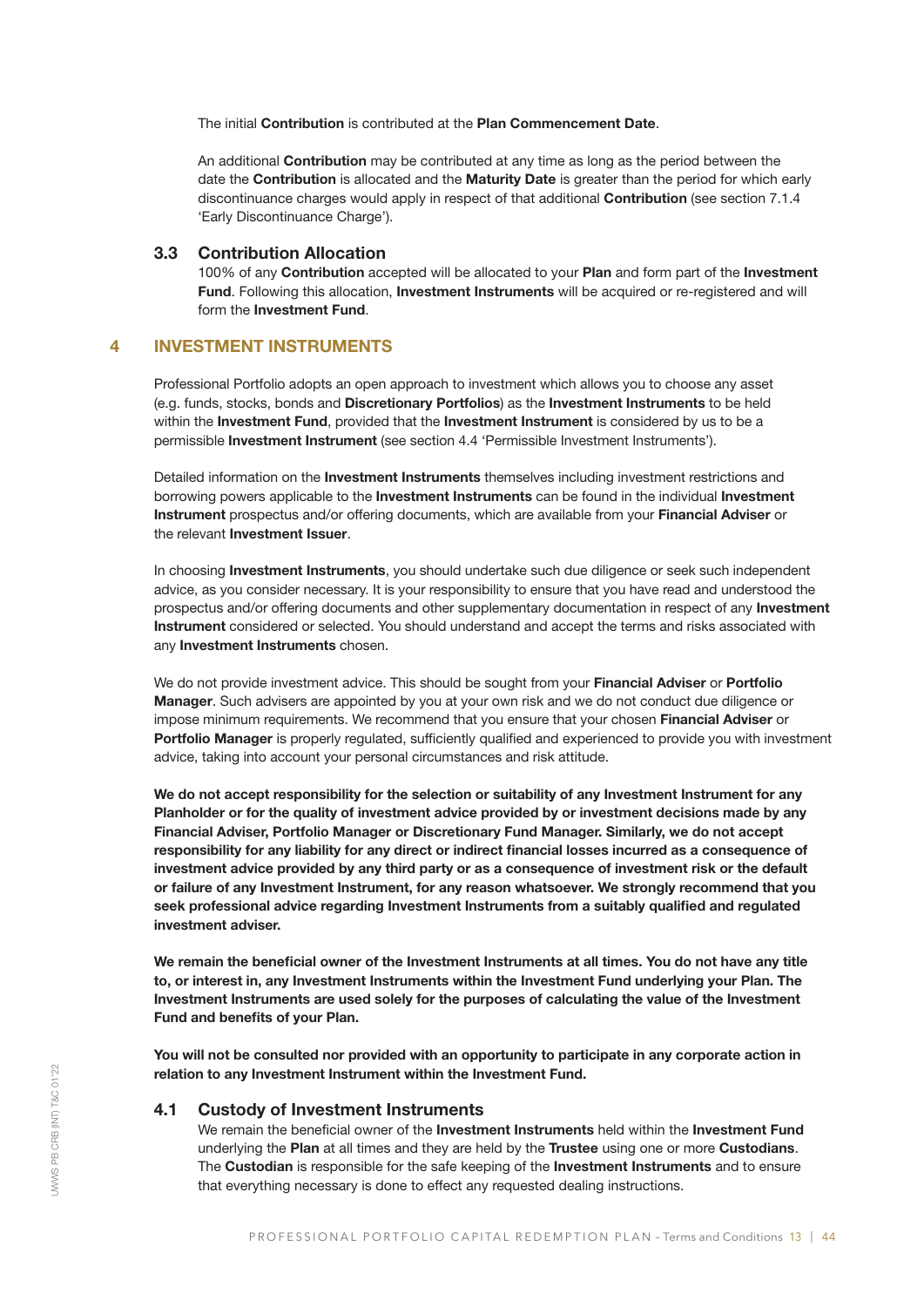Where the services of an Authorised Custodian are being used, Investment Instruments with a value of at least USD50,000 (or currency equivalent) must be placed with each Authorised Custodian. This is subject to any higher minimum applied by the Authorised Custodian. Where additional Investment Instruments are placed with an Authorised Custodian, these must have a value of at least USD15,000 (or currency equivalent) (see section 3.1 'Minimum Contribution').

Investment Instruments are held in trust with the Trustee at all times for the purposes of the Guernsey regulatory policyholder protection scheme (see section 22.1 'Guernsey Policyholder Protection' for further information).

## 4.2 Discretionary Portfolio

A Discretionary Portfolio (held with an Authorised Custodian and managed by a Discretionary Fund Manager) can be held within the Investment Fund underlying your Plan. We will appoint a Discretionary Fund Manager, nominated by you, to manage each Discretionary Portfolio held. The Discretionary Fund Manager will have full discretionary authority to manage the Discretionary Portfolio, subject to section 4.4 'Permissible Investment Instruments' and your chosen investment strategy.

#### 4.3 Investment Risk

The investment risk of the individual Investment Instruments and the overall Investment Fund is borne entirely by you. We are not responsible for investment decisions and any choice of Investment Instrument is entirely at your own risk.

You should ensure that the Investment Instruments chosen by you or your authorised agents are suitable for you bearing in mind your investment objectives and attitude to risk.

We do not accept any liability for any losses incurred under your Plan as a result of the performance of any Investment Instrument or for any losses, damages or costs (including but not limited to legal fees) resulting from us acquiring any Investment Instrument.

We reserve the right to require you to sign a suitably worded disclaimer stating that you understand the risks associated with a particular Investment Instrument and that you understand that you are investing at your own risk.

Acceptance of a Security into the Investment Fund will only take place after we carry out any due diligence we consider necessary and decide to accept that Security. This may delay the acquisition or re-registration of your chosen Security. Our acceptance of a Security into the Investment Fund is not an endorsement or recommendation of that Security.

## 4.4 Permissible Investment Instruments

We have the right at our sole discretion to refuse to accept any **Investment Instrument** for inclusion within the Investment Fund. It may also be necessary for us to carry out detailed research on a proposed Investment Instrument to confirm that it meets our acceptance criteria. Where we do so in order to satisfy a Written Request from you to include a specific Investment Instrument in the Investment Fund of your Plan, we reserve the right to apply an ad-hoc charge to your Plan (see section 7.3.3 'Additional Ad-hoc Charges'). Information on permissible Investment Instrument types is available from us on request.

We can refuse to or cease to classify any Investment Instrument as a permissible Investment Instrument at any time and for any reason. Such reasons may include, but will not be limited to, the following:

- it does not or no longer complies with any restrictions or discretionary criteria imposed by us;
- it does not comply with or ceases to comply with any applicable law or regulation;
- we believe that it is not a permitted investment for Utmost Worldwide; or
- it would otherwise involve us in a loss, penalty or other detriment whether financial or otherwise.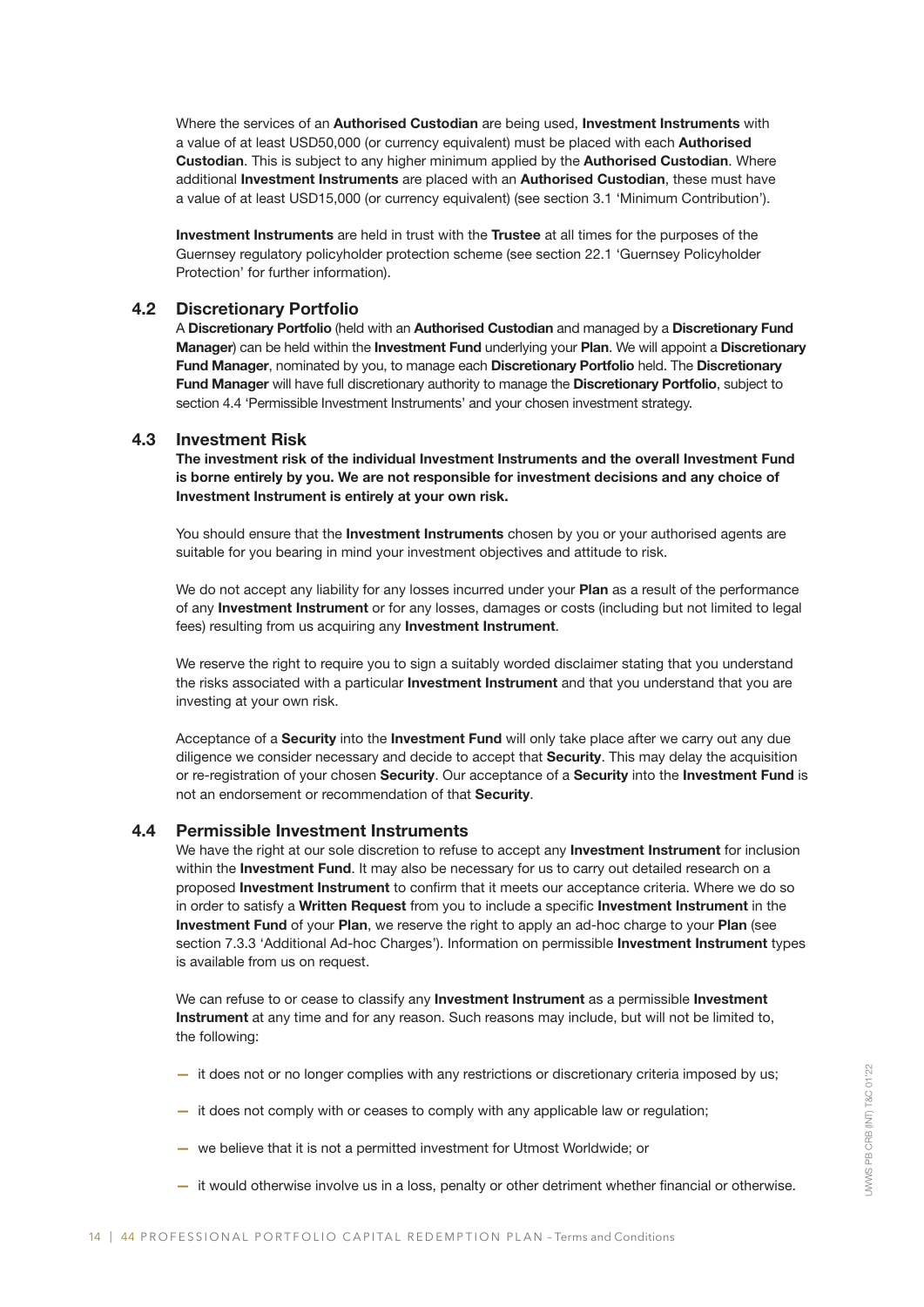Where the Investment Fund holds an Investment Instrument which cannot be classified by us as a permissible Investment Instrument or has ceased to be classified as a permissible Investment Instrument, we will withdraw the Investment Instrument. See section 4.8 'Withdrawal of an Investment Instrument' for details of how and when this arises.

In addition, the available choice and/or re-registration of Investment Instruments may also be restricted by applicable regulation.

#### 4.4.1 United Kingdom

There are specific tax considerations for holding a **Plan** if you are a United Kingdom ("UK") resident or planning to move or return to the UK in the future.

UK tax legislation enables Her Majesty's Revenue and Customs ("HMRC") to recognise a Plan as a "Personal Portfolio Bond" or a "Pooled Portfolio Bond", dependent on the Investment Instruments available to and constituting the Investment Fund. Typically, a Personal Portfolio Bond provides greater choice of **Investment Instruments** however, the tax consequences may be less advantageous, depending on your personal circumstances. For more information about such tax consequences you should speak to your tax and/or legal adviser.

The Plan offers you the ability to select between a "Personal Plan" and a "Pooled Plan" within the Application Booklet (see section 4.4.1.1 'Personal Plan' and section 4.4.1.2 'Pooled Plan'). Your Plan Schedule shows the classification chosen. However, the Investment Instruments that you have chosen will ultimately determine whether HMRC consider the Plan as a Personalised or Pooled Portfolio Bond. You are solely responsible for ensuring that you choose the product classification that is appropriate for you and your tax position.

Where you choose a Pooled Plan, you must ensure that any **Investment Instruments** chosen for your Plan comply with section 517 of the ITTOIA (see section 4.4.1.2 'Pooled Plan'). We do not accept any responsibility in the event that your Plan is classified as a Personal Portfolio Bond as a result of the selection of **Investment Instruments** that do not comply with section 517 of the ITTOIA.

We do not provide tax advice in any jurisdiction and we do not accept responsibility for the management of tax liabilities that you may incur in any jurisdiction. You should evaluate the classification of your Plan and the associated tax consequences prior to taking up residence in the UK and seek specialist tax and/or legal advice in relation to your particular circumstances. We do not accept liability for any tax obligation that may be imposed on you by any tax authority as a consequence of directly or indirectly holding or participating in a Plan.

4.4.1.1 Personal Plan

Paragraph 4.4.1.1 only applies if your Plan is a Personal Plan.

The **Investment Fund** of a Personal Plan can include listed equities, bonds, collectives, currencies and certain structured products, subject to our agreement.

It is expected that a Personal Plan will be classified by HMRC as a Personal Portfolio Bond as defined by section 515-526 of the ITTOIA.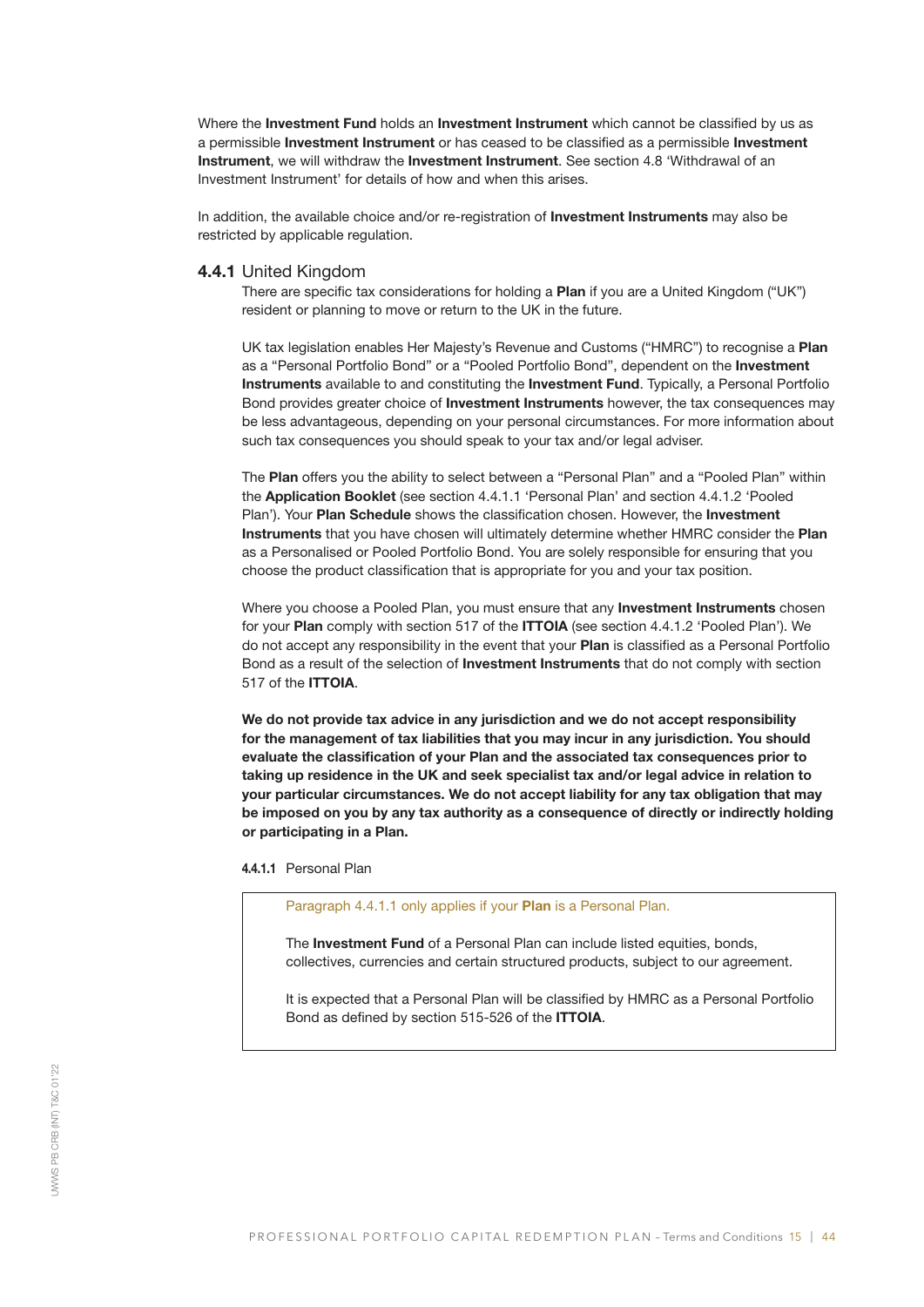#### 4.4.1.2 Pooled Plan

| Paragraph 4.4.1.2 only applies if your <b>Plan</b> is a Pooled Plan.                                                                                                                                                                                                                                                                                                                         |
|----------------------------------------------------------------------------------------------------------------------------------------------------------------------------------------------------------------------------------------------------------------------------------------------------------------------------------------------------------------------------------------------|
| The <b>Investment Fund</b> of a Pooled Plan is restricted to <b>Investment Instruments</b> which<br>can be held without the Plan being considered a Personal Portfolio Bond under sections<br>515-526 of the <b>ITTOIA</b> . Information on the <b>Investment Instruments</b> which can be held<br>within a Pooled Plan is set out in this legislation and is available from us, on request. |
| In summary and for indication purposes only, the <b>Investment Fund</b> of a Pooled Plan<br>is restricted to:                                                                                                                                                                                                                                                                                |
| an index that is generally available to all <b>Plans</b> , such as the retail prices index or<br>÷<br>an index similar to the retail prices index that is published by the government of<br>any foreign state or an agent of such a government or any published index of<br>prices of shares listed on a recognised stock exchange; and                                                      |
| units in a UK authorised unit trust, shares in an investment trust, shares in an<br>$\sim$<br>open-ended investment company, Cash, collective investment funds such as<br>interests in a non-UK closed ended investment company, a non-UK unit trust<br>scheme or other forms of non-UK collective investment funds.                                                                         |
| These rules are subject to change and you should always consult the relevant<br>legislation and/or seek your own professional tax advice before selecting a Pooled<br>Plan or <b>Investment Instruments</b> to be allocated to a Pooled Plan.                                                                                                                                                |
| It is not intended that a Pooled Plan will be classified by HMRC as a Personal Portfolio                                                                                                                                                                                                                                                                                                     |

4.5 Un-invested Cash

Where Cash has not been allocated to an Investment Instrument but remains within the Investment Fund, it will be allocated to the Call Deposit Accounts (including the Plan Currency Account) which will be created to hold un-invested Cash and will form part of the Investment Fund.

Bond as defined by section 515-526 of the ITTOIA but this cannot be guaranteed.

Call Deposit Accounts can be used to manage un-invested Cash, to facilitate the acquisition of Investment Instruments, to utilise currencies other than the Plan Currency and to facilitate payments in currencies other than the Plan Currency.

We will act with reasonable skill and care in the selection and monitoring of any bank with whom Call Deposit Accounts are held, but will not be liable for losses resulting directly or indirectly from the actions, omissions, liquidation, bankruptcy or insolvency of such bank.

We do not accept responsibility for the counterparty credit risk of any Cash allocated to a Call Deposit Account. We do not accept liability for any loss of capital arising directly or indirectly from the holding of a Call Deposit Account within the Investment Fund, regardless of how such a loss was sustained.

#### 4.5.1 Interest Applied to Call Deposit Accounts with Positive Balances

Credit interest will be applied to Call Deposit Accounts at the rate offered by the relevant Custodian to its clients on balances of a similar size or type. Negative as well as positive interest rates may be applied by the Custodian.

Interest rates will vary by currency, balance level and Custodian. Interest on each account is calculated and applied by the relevant Custodian.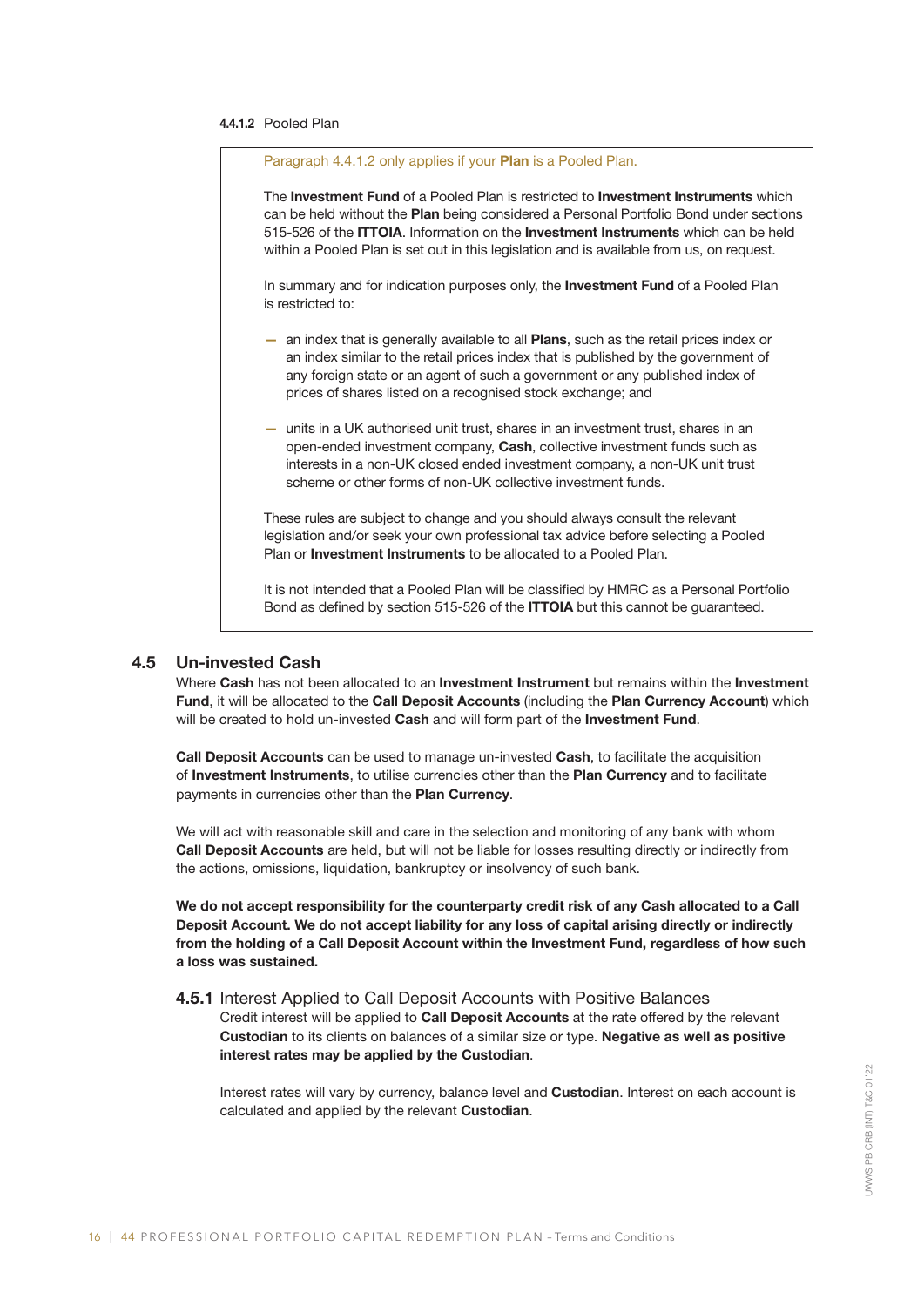Where a Call Deposit Account is held with the Default Custodian, the interest rate is the rate applied by the Default Custodian less up to 1% per annum, which we retain. For example, if the Custodian rate is 2% and our retained margin is 1%, the net interest applied to the Call Deposit Account is 1%.

Where the rate applied by the **Default Custodian** is between 0% and 1%, we retain the interest in full and the rate applied to the Call Deposit Account will be 0%. Where the rate applied by the Default Custodian is less than or equal to 0%, that rate is applied to the Call Deposit Account and we do not retain any interest.

## 4.5.2 Plan Currency Account

The Investment Fund will include a Call Deposit Account held in the Plan Currency, referred to as the Plan Currency Account which will be established with the Default Custodian. Plan charges will be deducted by us from the Plan Currency Account. You should ensure that you maintain sufficient Cash in the Plan Currency Account to cover all charges associated with the Plan as they fall due at all times, in order to avoid an overdrawn balance.

#### 4.5.3 Overdrawn Balances

Where there is insufficient Cash in the Plan Currency Account to pay charges as they fall due, including any third-party charges that you have asked us to facilitate, the account will become overdrawn.

Similarly where there is a delay in the disposal or settlement of Investment Instruments (see section 5.2 'Making Changes to the Investment Fund') that are required to finance the acquisition of new Investment Instruments, one or more Call Deposit Accounts may become overdrawn.

The value of the **Investment Fund** will be reduced by the amount of any overdraft. Debit interest will be charged on all overdrafts. We will not specifically advise you of an overdraft that arises within a Call Deposit Account and you should monitor the level of Cash that is available within the Investment Fund to reflect the expected level of investment activity and deduction of charges accordingly.

The debit interest rate applied to an overdrawn balance is the rate applied by the Default Custodian plus up to 1% per annum which we add. For example, if the holding bank rate is 2% and our margin is 1%, then the interest charged to the overdrawn account is 3%.

Debit interest rates may vary per currency and balance level. Where the **Call Deposit Account** is held with the Default Custodian, debit interest is calculated on a daily basis and deducted from the relevant Call Deposit Account on the last day of each month.

In the event that an overdrawn balance has persisted for a period of over three months, we may at our absolute discretion, insist on such balance being cleared and will request that you dispose of Investment Instruments or pay an additional Contribution to clear the overdraft. We reserve the right to dispose of **Investment Instruments** of our choosing to bring a Call Deposit Account back into credit.

Requests for overdrafts are permitted at our sole discretion and are in any event subject at all times to the agreement of the Custodian. An overdraft facility will not be made available to fund a partial surrender or a regular withdrawal.

Where an overdraft is created by a transaction that has been instigated by you, or the overdraft arises as the direct or indirect consequence of your instructions or requests, or the overdraft is necessary to cover the legitimate charges or debit interest costs applicable to the Plan, then you will be deemed to have requested the overdraft and we will be entitled to dispose of Investment Instruments to clear such overdraft either in full or in part at our sole discretion and in any manner that we may determine.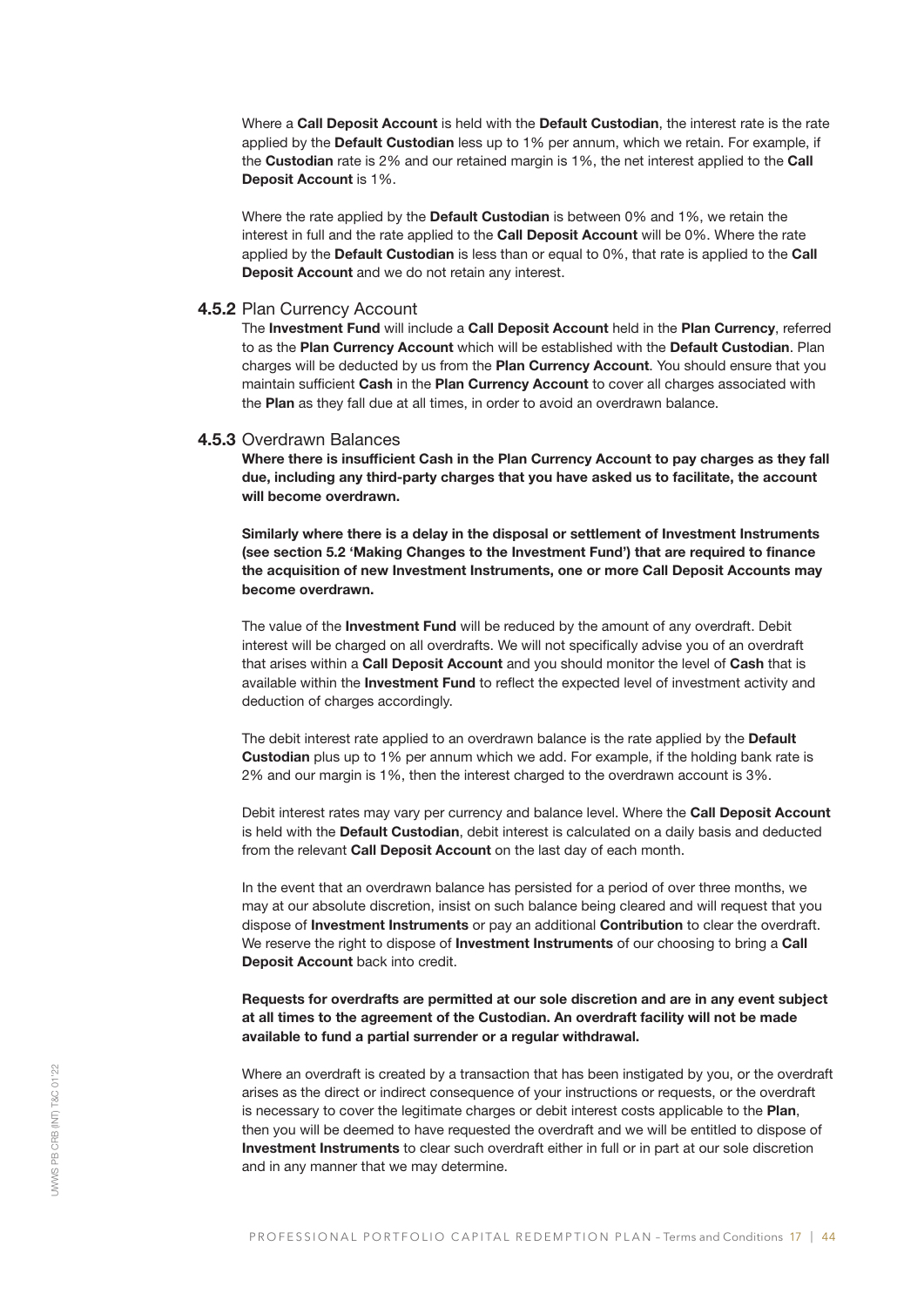## 4.6 Minimum Holding

The minimum value that can be held in relation to a single Security is USD7,500 (or currency equivalent). Investment Issuers, including Discretionary Fund Managers and Custodians can impose higher minimums in respect of a Security or Discretionary Portfolio, in which case the higher minimum amount will apply.

If you wish to retain any individual Security in the Investment Fund, you must make sure that the Market Value of the holding does not fall below USD7,500 (or currency equivalent) or such other minimum as may be imposed by the **Investment Issuer** or **Custodian**. If the value of a **Discretionary** Portfolio breaches the minimum imposed by a Discretionary Fund Manager, the Discretionary Fund Manager may require closure of the Discretionary Portfolio, which we will facilitate upon request.

To avoid the minimum being breached in relation to any of your Investment Instruments, you can choose to submit an additional Contribution (see section 3.1 'Minimum Contribution' for details of minimum amounts) to acquire more of that Investment Instrument. Alternatively, you can choose to trade between Investment Instruments within your Plan. Where the minimum is breached for any reason (including, but not limited to, deduction of charges, volatility in Market Value, partial surrender and/or fluctuation in currency exchange rates) we reserve the right to dispose of the remainder of the Investment Instrument and credit the settlement proceeds to an appropriate Call Deposit Account within your **Plan.** 

We do not accept responsibility for any loss in the value of your Plan resulting directly or indirectly from a failure to observe the minimum holding criteria detailed above.

#### 4.6.1 Investment Instrument Diversification

At least 10% of the Investment Fund must be held in Liquid Assets. Where greater than 80% of the Investment Value of the Investment Fund is linked to a single Security, at least 5% of the Investment Fund must be held in Cash or near cash assets in the Plan Currency.

In the event these minimums are breached, we reserve the right to review your Plan. Where we identify a breach, we will inform you of the situation by way of a Written Notice. We will give you the opportunity to submit a dealing request or an additional **Contribution** to rectify the situation.

If we do not receive the requested dealing instruction or additional **Contribution** within the time specified in the Written Notice, we may dispose of any Investment Instruments necessary to return the Plan to within these limits. Investment Instruments disposed of will be chosen at our sole discretion. The settlement value of any Investment Instrument disposed of will be credited to a Call Deposit Account held in the corresponding currency.

#### 4.7 Dividends

From time to time we may receive dividends in relation to Investment Instruments held within the Investment Fund. The value of dividends allocated to your Investment Fund will be net of any applicable withholding tax deducted at source in the country of origin.

You make an election in the **Application Booklet** to determine whether dividends should be allocated to your Investment Fund as Cash or as additional shares/units of the associated Investment Instrument. It is not possible to change this selection while your Plan is in force. Where Investment Instruments are held with the Default Custodian, this selection will be followed except where the Investment Issuer only facilitates cash dividends. Where a Discretionary Portfolio is held with an Authorised Custodian, the Discretionary Fund Manager will decide how dividends are handled within the **Discretionary Portfolio**.

We will always retain dividends and they will form part of the Investment Fund and therefore, cannot be paid out to you as income under any circumstances.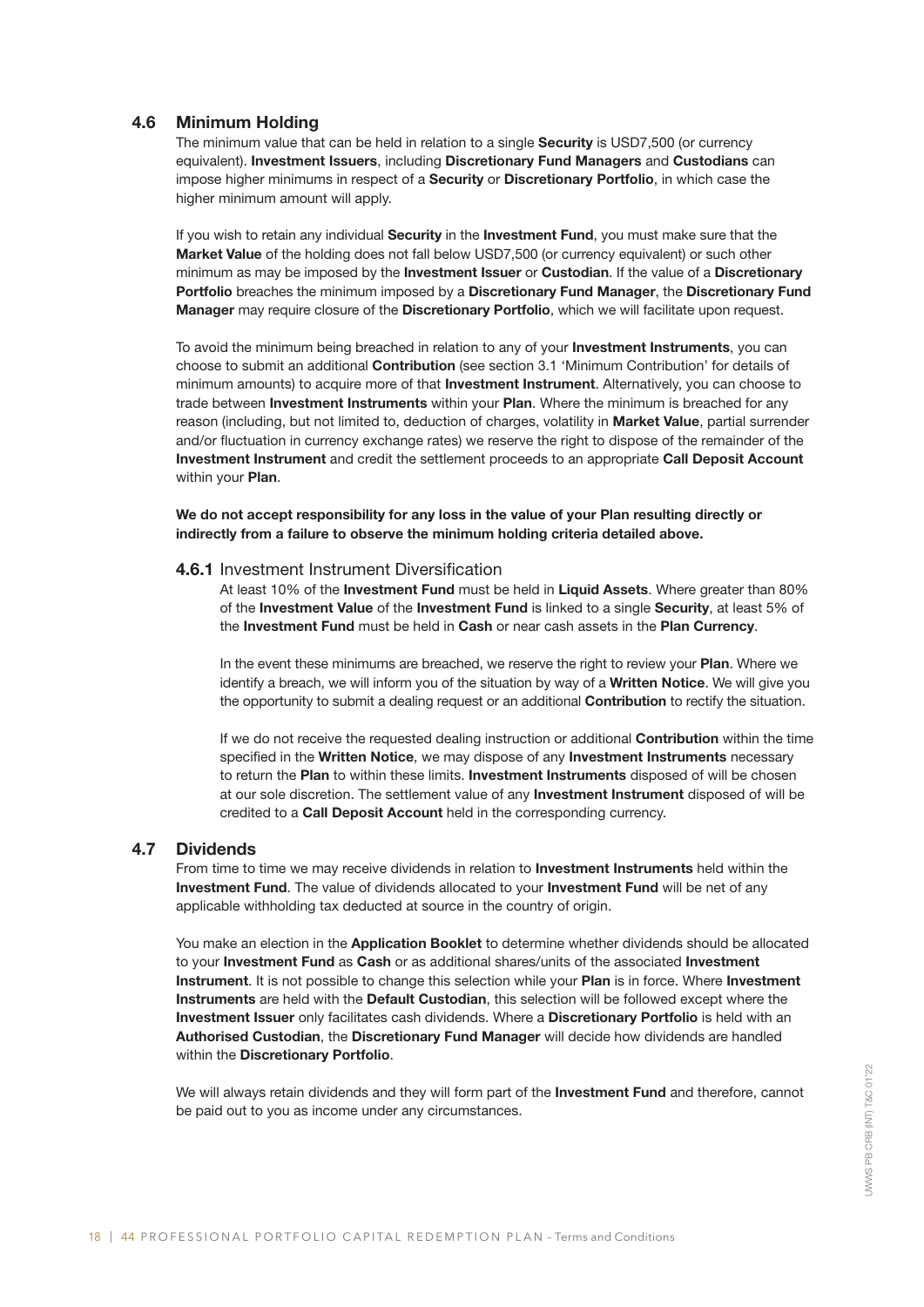Where an Investment Instrument is disposed of between the declaration and payment dates of a dividend which is received in the form of shares/units of the **Investment Instrument**, then we reserve the right to dispose of these shares/units and credit the realised value to the appropriate Call Deposit Account.

If a full surrender or Maturity Benefit has been paid between a dividend declaration and payment date, only dividends of more than USD150 (or currency equivalent) will be paid to you.

## 4.8 Withdrawal of an Investment Instrument

An Investment Issuer may withdraw availability of an Investment Instrument at its own discretion or we may exercise our right to dispose of an **Investment Instrument** from the **Investment Fund** (see section 4.4 'Permissible Investment Instruments').

Withdrawal of availability of an **Investment Instrument** can apply to either future holdings only (in which case existing holdings can continue to be held) or to both future and existing holdings (in which case any existing holding must be disposed of).

Where, as a result, it is necessary to dispose of an existing **Investment Instrument** holding, we will give you Written Notice of our intention to dispose of the affected Investment Instrument, one month in advance of the withdrawal. If any applicable law or regulation requires a longer notice period, we will comply with this requirement. Where, due to circumstances beyond our control, we are unable to comply with the period of notice set out in this document, we will use all reasonable efforts to provide as much notice as possible.

In the Written Notice you will be asked to provide us with your instructions regarding alternative Investment Instruments to acquire. If we do not receive investment instructions within the time specified in the Written Notice, we will dispose of the affected Investment Instrument and credit the settlement proceeds to a Call Deposit Account in the currency of that Investment Instrument.

We do not accept any responsibility or liability for financial losses caused either directly or indirectly by the withdrawal of an Investment Instrument for reasons that are beyond our control.

## 4.9 Investment Instrument in Suspension

Trading in an Investment Instrument may be suspended from time to time by the Investment Issuer and/or under the direction of a regulatory body or the operation of law. A suspension in trading may reflect either a temporary difficulty for the **Investment Instrument** or a more serious issue such as the forced liquidation of the **Investment Instrument** which may ultimately result in the loss of substantially all of the capital allocated to the **Investment Instrument**.

During a period of suspension, we may not receive reliable pricing information from the **Investment** Issuer and we may not be able to provide an accurate valuation of the Investment Instrument and it will not be possible to trade into or out of the Investment Instrument.

Where this occurs we may at our sole discretion, adjust the recorded value for the Investment Instrument on a prudential basis for the purposes of calculating your plan values. If the suspension of the Investment Instrument is lifted while your Plan is in force, any value restored will automatically uplift the Investment Value of your Plan.

We will use our best endeavours to write down the value of a suspended Investment Instrument in order to reflect our view of the prospects (if any) of recovering a capital sum from the Investment Instrument. We do not accept responsibility for any financial loss arising from the temporary or permanent suspension of an Investment Instrument or liability for any consequential losses that may be incurred by the Plan or any Planholder as a consequence of a suspension or arising from our decision to impair the value of an Investment Instrument, or not, as the case may be.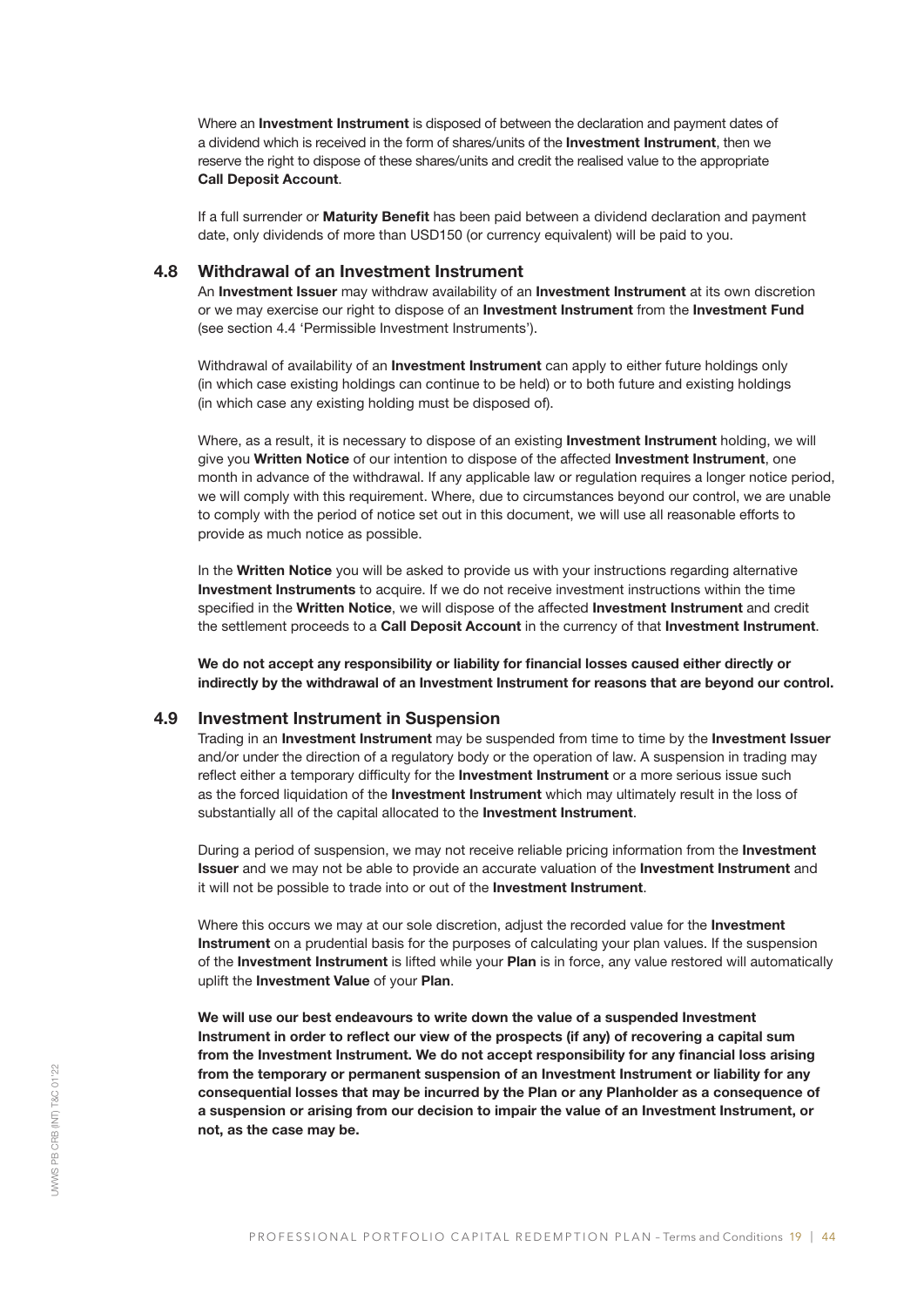## 4.10 Re-registration of an Investment Instrument

We may, at our sole discretion, facilitate the transfer of ownership of an Investment Instrument held within your Plan to you on an *in specie* basis in the following circumstances:

- a claim for full surrender or **Maturity Benefit** has been made;
- the disposal of the **Investment Instrument** in question is required to pay the claim; and
- trading in the Investment Instrument is suspended and we have been unable to dispose of the Investment Instrument for a period of at least three months.

We reserve the right to apply an additional ad-hoc charge (see section 7.3.3 'Additional Ad-hoc Charges') when re-registering Investment Instruments. In addition, all dealing and transfer charges with respect to the Investment Instrument must be borne by you.

For the purposes of providing a valuation for the claim, we will value the **Investment Instrument** at either:

- the Market Price (bid) of the Investment Instrument on its last available Dealing Day; or
- where a Market Price (bid) is not available or in our view does not represent the true current value of the Investment Instrument, such other price as we, in consultation with the Appointed Actuary consider reasonable.

#### 4.11 Failure of a Counterparty

Where the Investment Fund includes Cash held in a Call Deposit Account or any other Investment Instrument, a failure of the account holding bank could result in the loss of that Cash and a corresponding reduction in the Market Value of the Plan.

If an Investment Issuer or any of the counterparties associated with holding Investment Instruments (including, without limitation, Custodians, banks, brokers, dealers and exchanges) is liquidated or declared bankrupt, this may result in a significant loss to the value of your Plan.

We do not accept responsibility for the failure of a counterparty or the loss of Cash that may be held with such a counterparty. The risk of the failure of a counterparty is borne entirely by you (see section 4.3 'Investment Risk').

## 5 INVESTMENT MANAGEMENT

You are responsible for investment decisions made in relation to the Investment Fund of your Plan and for the selection of Investment Instruments, including Discretionary Portfolios. We do not provide investment advice and we strongly recommend that you obtain investment advice from a qualified and regulated investment adviser.

You should send any Written Requests for the acquisition or disposal of Investment Instruments directly to us at the address on the back cover of this document.

Professional Portfolio allows you to tailor the Investment Fund underlying your Plan to meet your investment objectives or other needs. You can direct the investment management of the Investment Fund of your Plan in relation to Investment Instruments held with the Default Custodian yourself, or you can delegate this responsibility by appointing a **Portfolio Manager** (see section 5.1 'Portfolio Manager') to provide instructions on your behalf.

You can also choose to include a Discretionary Portfolio that is managed by a Discretionary Fund Manager and held with an Authorised Custodian within the Investment Fund underlying your Plan. A Written Request for the acquisition or disposal of a Discretionary Portfolio must be signed by you, even where a Portfolio Manager has been appointed.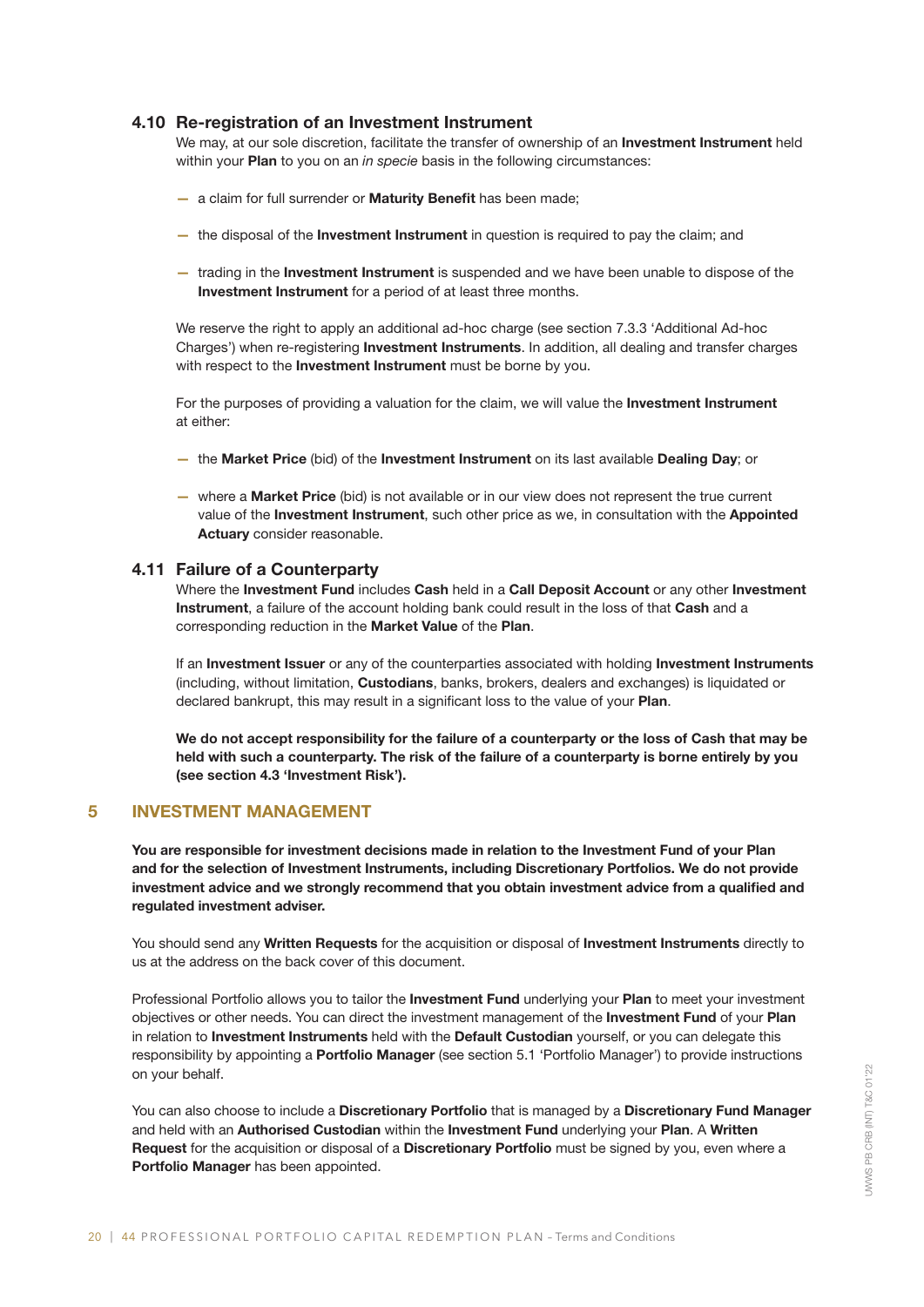#### 5.1 Portfolio Manager

You may, with our agreement, appoint a Portfolio Manager to instruct us in relation to the Investment Instruments held with the Default Custodian. The Portfolio Manager will have the power to instruct us directly in relation to these Investment Instruments, without consulting you.

You are responsible for the selection and appointment of a **Portfolio Manager** and must make yourself aware of any risks associated with such an appointment. Our acceptance of such an appointment is not an endorsement or recommendation of that person's role. We will not accept the appointment of a **Portfolio Manager** unless they are duly authorised by all **Planholders**. We will not play a part in any assessment of your investment risk profile and we will not monitor your Plan to confirm that your **Portfolio Manager** is acting in accordance with any agreement between you and your Portfolio Manager.

Where you enter into an agreement with a **Portfolio Manager**, you may elect for any charges due under the agreement to be paid in accordance with section 7.6 'Third-party Charges (Optional)'. The powers of the **Portfolio Manager** and the charges payable will be set out in the 'Appointment' of an Investment Manager' form, which you must complete and sign to make an appointment.

We do not conduct due diligence on your chosen Portfolio Manager on your behalf and all appointments are accepted by us at your risk. We do not monitor the suitability, the performance or the risk of any particular Investment Instrument selected by the Portfolio Manager for inclusion in your Plan. We, therefore, strongly recommend that you appoint only individuals or entities that are qualified, experienced and regulated in the provision of investment advice or investment management to be Portfolio Manager. We further recommend that you monitor your Investment Fund to ensure that your investment risk profile is being observed by your Portfolio Manager.

## 5.2 Making Changes to the Investment Fund

You can provide us with a Written Request to change the Investment Instruments within the Investment Fund at that time. Investment Instrument transactions are allowed only at plan level and will be applied equally across all Policies in your Plan.

The minimum net transaction value is USD7,500 (or currency equivalent) per transaction following deduction of trading costs. The minimum additional allocation to or withdrawal from a Discretionary Portfolio is USD15,000 (or currency equivalent) per transaction. Transactions are allowed subject to maintaining at least USD7,500 (or currency equivalent) in any one Investment Instrument and maintaining the minimum level of Liquid Assets set out in section 4.6.1 'Investment Instrument Diversification' and any restriction applied by the relevant **Investment Issuer** and/or **Custodian**.

We will process Written Requests to acquire Investment Instruments in the order in which they are submitted, subject to our acceptance of the **Investment Instrument** (see section 4.4 'Permissible Investment Instruments'). This means that an **Investment Instrument** which we have previously accepted will be acquired before an **Investment Instrument** which requires research, regardless of the order in which Written Requests were submitted.

Unless you tell us otherwise, we will use the **Call Deposit Account** in the same currency as the chosen Investment Instrument to acquire the Investment Instrument. You must ensure there is sufficient Cash available within the relevant Call Deposit Account to fund any acquisition that you wish to request.

We may, at our sole discretion, acquire an **Investment Instrument** where there is a prior or concurrent instruction to dispose of an existing Investment Instrument to fund the acquisition, provided that:

- the Investment Instrument being acquired is acceptable to us (see section 4.4 'Permissible Investment Instruments');
- the value realised from the disposal of the existing **Investment Instrument** will be sufficient, either on its own or combined with the Cash available in the Call Deposit Account, to fund the acquisition of the new Investment Instrument; and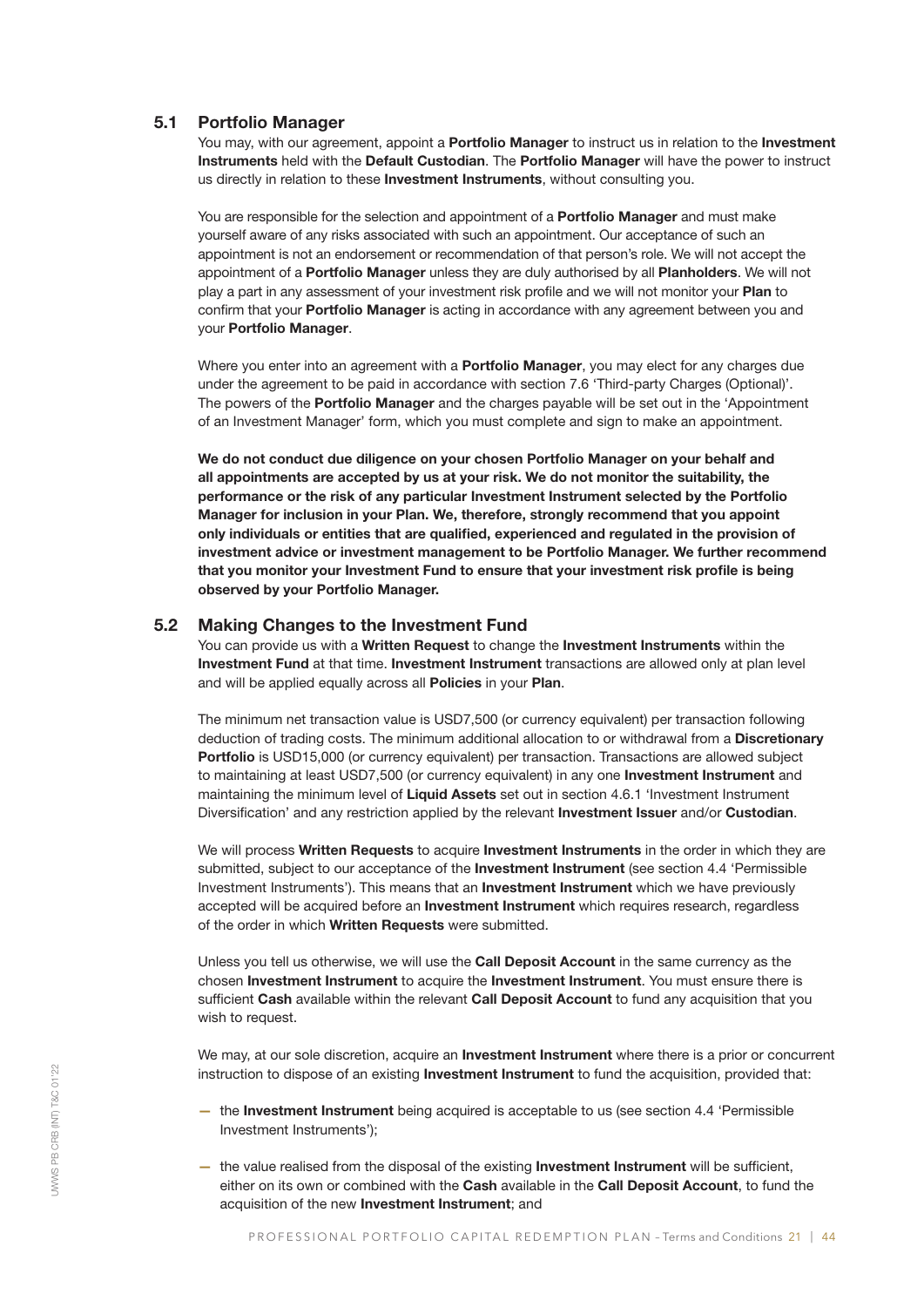- the resulting overdrawn balance does not exceed 20% of the Investment Value.

Transactions are allowed only at plan level and will be applied equally across all Policies in your Plan. External charges may apply on Investment Instrument transactions (see section 7.1 'Plan Charges', section 7.3.1 'Trading Charges' and section 7.5 'Investment Instrument Charges').

The disposal of an **Investment Instrument** will take effect on the next available **Dealing Day**, following receipt of the proper Written Request.

The acquisition of a replacement **Investment Instrument** will take effect on the next available **Dealing** Day, following:

- acceptance by us of the Investment Instrument (see section 4.4 'Permissible Investment Instruments'); and
- receipt of settlement for the Investment Instrument disposed of except, where we have agreed to allow an acquisition to proceed prior to receiving settlement of the disposal in progress.

#### 5.2.1 Investment Instruments Held by Default Custodian

Where Investment Instruments are held with the Default Custodian, we will endeavour to record all Written Requests for transactions in accepted Investment Instruments in accordance with the following timelines. Where the Written Request is received before 10.30am<sup>1</sup>, for non-equity Investment Instruments and 3.30pm for equity Investment Instruments, it will be recorded with our counterparty each Business Day, for execution in line with the procedures defined above. Written Requests received after this cut-off time will be recorded for execution on the following Business Day. In the event of heavy demand, we reserve the right to apply an earlier cut-off time.

Transactions we process in relation to the **Investment Fund** of your **Plan** are not subject to regulatory "best execution" obligations at plan level. However, we will ensure that all reasonable efforts are taken to ensure that Planholders are treated fairly and equitably in the allocation and pricing of transactions in individual Investment Instruments.

#### 5.2.2 Transactions Within a Discretionary Portfolio

The relevant Discretionary Fund Manager will have the power to instruct the relevant Authorised Custodian to deal in the Cash and Securities held within a Discretionary Portfolio. Any restrictions applied by a relevant **Investment Issuer** will apply to the Securities within the Discretionary Portfolio.

The Discretionary Fund Manager will follow their own internal practices with respect to frequency of transactions and the pooling of instructions when trading Securities within the Discretionary Portfolio.

#### 5.2.3 Change of Custodian

You can request to add an Authorised Custodian to your Plan or change the Authorised Custodian with whom a Discretionary Portfolio is held by providing us with a Written Request. The proposed **Authorised Custodian** must already have been approved by us and by the Trustee. Such requests will incur a charge (see section 7.3.2 'Change of Custodian Charge').

Where you request to make a transfer from an existing **Discretionary Portfolio** to a new Authorised Custodian:

- you must specify a **Cash** amount to be transferred;
- you must either transfer the value of the entire holding or retain at least USD50,000 (or currency equivalent) in the existing Discretionary Portfolio; and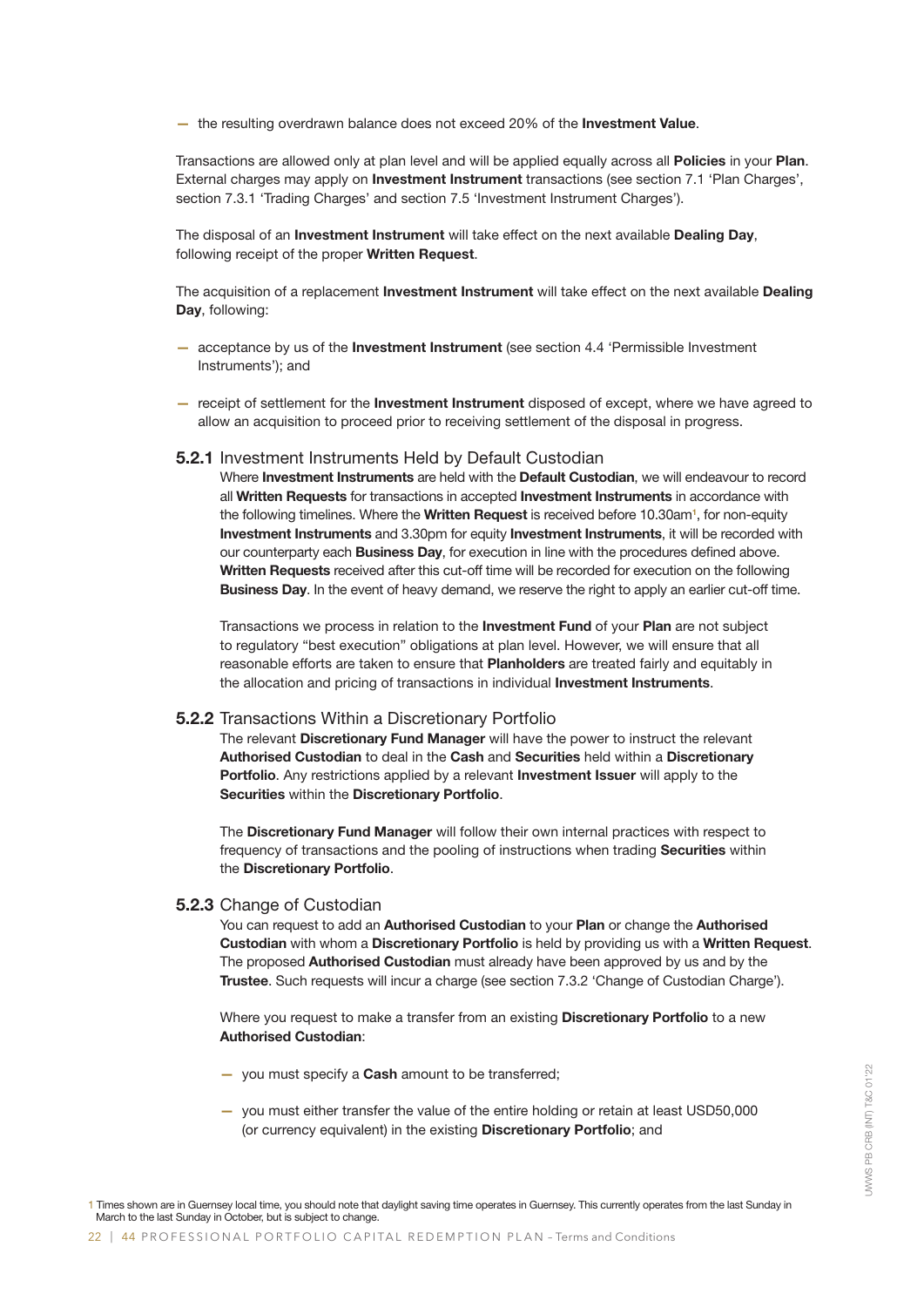— you must place a minimum value of USD50,000 (or currency equivalent) with the new Authorised Custodian.

## 5.2.4 Trade Execution

We are responsible for the processing of transactions within the Investment Fund which will be reflected at plan level. The role of the **Custodian** is to ensure that everything necessary is done to effect the requested transaction in relation to the underlying **Investment Instrument**. All transactions will be carried out in accordance with applicable laws, regulations and normal market practice for the transaction concerned and in accordance with each Custodian's normal practice.

This may involve the use of a recognised securities depository or clearing agency. All transactions will be carried out and all Securities will be held subject to the rules and customs of the relevant stock exchange, securities market, clearing house or securities depository as may be applicable.

We may not act on Written Requests relating to Investment Instruments where:

- the instructions are not received in time for the required action to be taken;
- complying with the instruction may, in our opinion, not be practicable or breach a relevant law, rule or regulation; or
- all the necessary information, documentation or Investment Instruments to implement the instructions are not available to us.

## 6 PLAN VALUATIONS

The latest available buying and selling prices of an **Investment Instrument** underlying your Plan and the associated Dealing Days are available from us or the relevant Discretionary Fund Manager on request. Certain Investment Instruments may not be listed on a stock exchange and/or may be illiquid and/or a ready independent market valuation may not be otherwise available and therefore, we may attribute a valuation to a particular Investment Instrument that is based on alternative valuation methods, where it is deemed by us to be necessary or prudent in relation to the valuation of such Investment Instruments. Such valuation methods may necessarily involve a level of subjectivity for which objective support is, by its nature, unavailable.

We may, at our sole discretion, impair the recorded value for an **Investment Instrument** where there are reasonable grounds to believe that it is not possible to trade into or out of the Investment Instrument in a reasonable timeframe (see section 4.9 'Investment Instrument in Suspension'). We will take all reasonable steps to inform affected **Planholders** where this occurs.

The return on your Plan is based on the collective financial performance of your chosen Investment Instruments within the Investment Fund, including Securities that are transferred *in specie* from time to time and net of the on-going charges, which will be deducted from your Plan as and when they fall due for payment.

In calculating the value of your Plan, we will rely on information received from the Custodian and other market sources with regards to prices and Investment Instruments held. We do not accept responsibility for the errors or omissions of any Custodian or other market sources and we will not be liable for any inaccuracies or any direct or indirect losses that you may incur as a result of relying on such information.

## 6.1 Investment Value

The Investment Value of your Plan is calculated using the Market Price (bid) of each Investment Instrument in the Investment Fund on its last available Dealing Day. For valuations, Investment Instruments denominated in currencies other than the Plan Currency will be valued in their own currency and then converted to the Plan Currency (see section 1.3 'Currency Exchange'). The Investment Value is used as the basis for calculating the value of your benefits under the Plan as well as certain charges which apply to your Plan (see section 7 'Charges').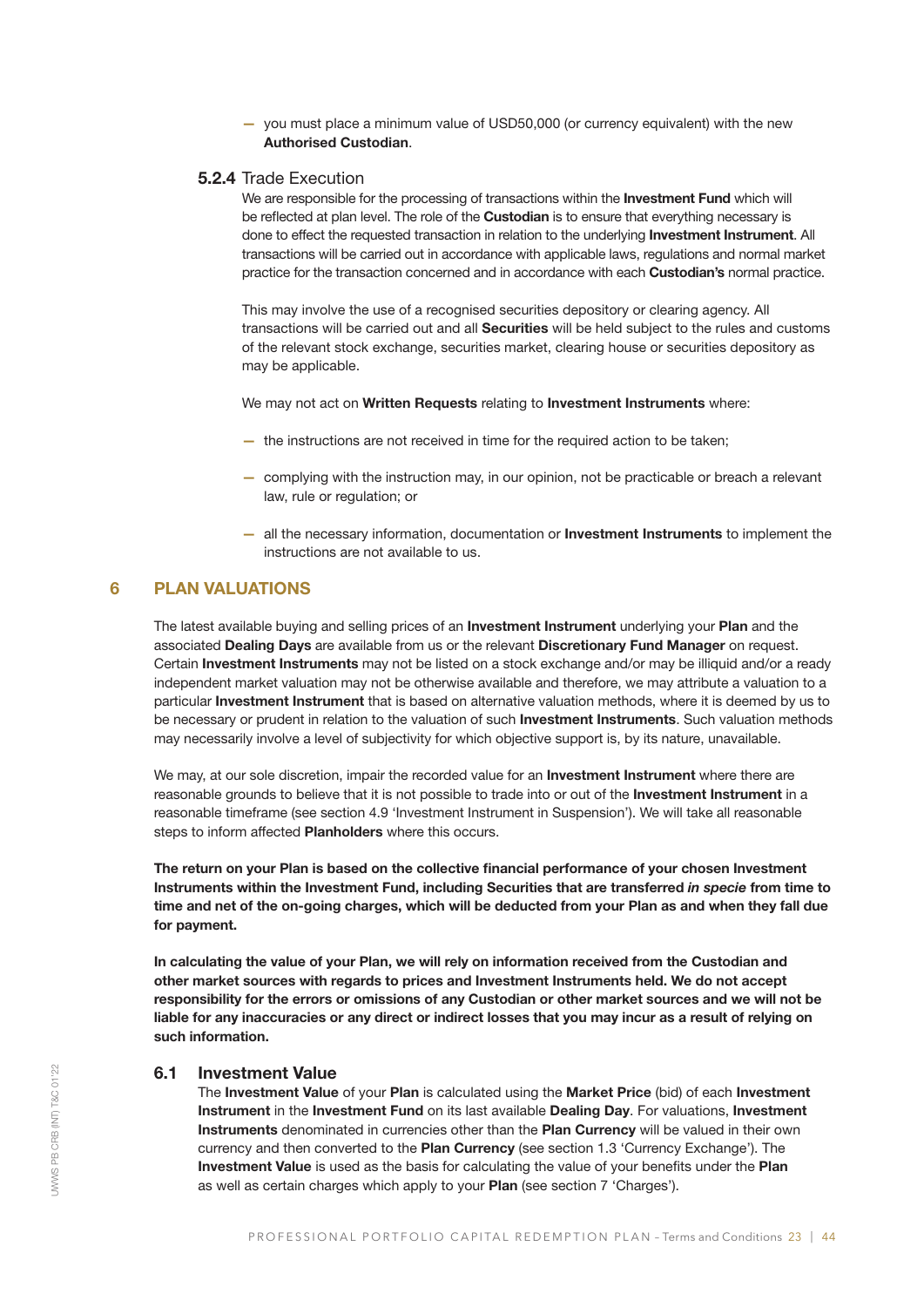In circumstances where trading in an Investment Instrument has been suspended, the Market Price (bid) on its last available Dealing Day may not accurately reflect the true value of the Investment Instrument and we reserve the right to impair the value of any Investment Instrument, including writing down the value to nil, where we consider it prudent to do so and we will take all reasonable steps to inform you accordingly (see section 4.9 'Investment Instrument in Suspension').

If the Investment Value of your Plan becomes insufficient to cover the on-going charges as they fall due or the minimum Investment Value required (see section 6.1.1 'Minimum Investment Value') is not maintained, we will advise you by way of a **Written Notice** and provide the opportunity to contribute an additional **Contribution**. If no action is taken, we reserve the right to terminate your **Plan** at our sole discretion (see section 10 'Plan Termination by Utmost Worldwide'). Such a termination may be subject to charges (see section 7 'Charges') and as a result you may lose all benefits accrued under your Plan.

## 6.1.1 Minimum Investment Value

You must maintain an Investment Value of at least 20% of all Contributions paid at all times.

If the Investment Value falls below this minimum amount and no additional Contribution or surrender request is forthcoming within 30 calendar days of issue of a Written Notice from us, we reserve the right to terminate your Plan at our sole discretion (see section 10 'Plan Termination By Utmost Worldwide').

The minimum Investment Value could be breached due to a number of factors, including but not limited to, partial surrender, regular withdrawal, deduction of charges and/or a fall in the Investment Value of the Investment Instruments in your Plan (e.g. due to a fall in the Market Value of the Investment Instruments which is beyond your control).

We do not accept responsibility for any loss to you as a direct or indirect consequence of terminating your Plan where the minimum value criteria has been breached.

#### 6.2 Surrender Value

The Surrender Value of your Plan is the amount that we will pay to you on full surrender of the Plan. It comprises of the value that can be realised by us from the disposal of all Investment Instruments held within the **Investment Fund**, less any overdrawn balance, any accrued charges, any pro rata charges due, any applicable early discontinuance charges and any applicable third-party charges. Please see section 7.1 'Plan Charges' for a description of the applicable charges.

The Surrender Value will be less than the Investment Value of the Plan due to the deduction of charges that fall due on full surrender and any differences between the Market Price (bid) of Investment Instruments on the last available Dealing Day and the actual amount realised on the next available Dealing Day.

You will not receive payment in relation to any Investment Instruments that are suspended, until such time as we are able to realise the proceeds of disposal from the **Investment Issuer**. The amount that you ultimately receive in respect of any **Investment Instrument** that is suspended, may be significantly different to the value we have assigned to that Investment Instrument while in the Investment Fund of your Plan.

If the on-going charges equal or exceed the **Investment Value** when they fall due, your **Plan** will automatically terminate, there will be no payment due to you and our liability to you under your Plan will cease (see section 10 'Plan Termination By Utmost Worldwide'). In this event, we will not seek payment from you in respect of any outstanding charges.

From time to time, you can request an indicative surrender value of your Plan free of charge. This will be based on the Investment Value less any charges which would fall due on full surrender as outlined above.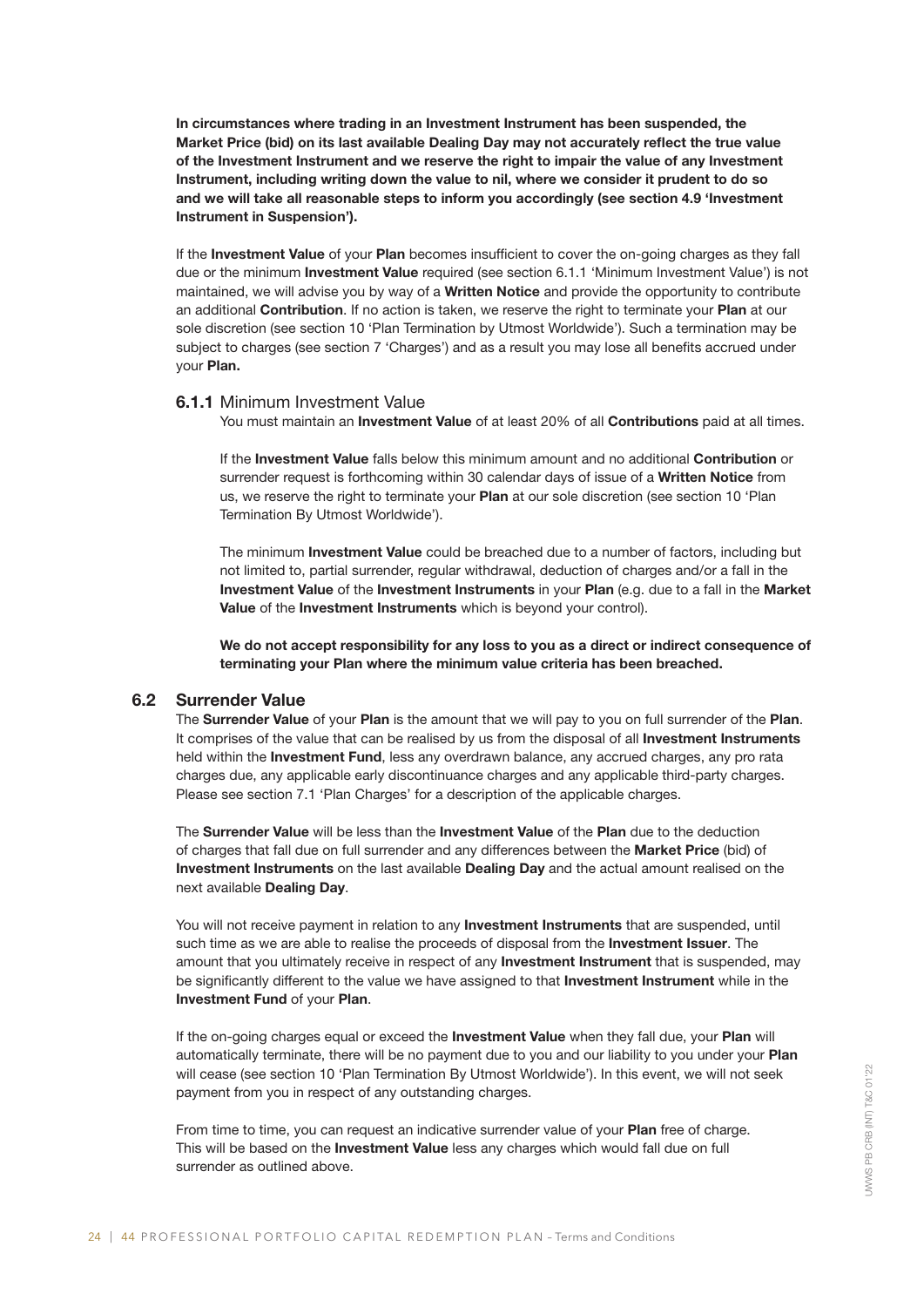Please note that any indicative surrender value issued to you will be different from the actual Surrender Value of your Plan, due to deduction of plan charges and/or other charges applied by relevant Investment Issuers from time to time as well as any movement in prices and/or currency exchange rate fluctuations.

## 6.3 Valuation Statements

A valuation statement will be generated for your Plan on a quarterly basis and can be viewed free of charge via our 'Online Service Centre' (see section 17 'Our Online Service Centre'). Once your statement is available via our 'Online Service Centre', we will send you an e-mail to let you know.

Valuation statements are also available by post, on receipt of a Written Request. We reserve the right to apply an ad-hoc charge for sending valuation statements by post.

The volume and current Market Value (bid) of each Investment Instrument will be detailed in the valuation statement in both the denominated currency and the Plan Currency. A commercial rate of exchange will be used for the purposes of the valuation statement (see section 1.3 'Currency Exchange').

## 7 CHARGES

Depending on your charging structure, plan charges will be calculated on the basis of the value of all Contributions allocated or the higher of Contributions allocated and the Investment Value. There will be no proportionate reduction in the level of charges payable where you take a partial surrender or regular withdrawal. You should consider the impact of charges on any action you take in relation to your Plan.

Where there is insufficient Cash in the Plan Currency Account to pay charges, the account will become overdrawn, when we collect such charges, as they fall due. We will apply interest to any overdrawn balance (see section 4.5.3 'Overdrawn Balances'). You should maintain sufficient Cash in your Plan Currency Account to cover the deduction of charges.

We reserve the right to amend charge levels or the basis for charging (see section 19 'Changes To The Terms And Conditions Of The Plan'). We will also review and may amend our fixed charges in line with section 7.4 'Amendment to Fixed Charges'.

We take plan charges on Charge Dates, unless specifically stated otherwise below. The first Charge Date is three months after the last day of the month in which the Plan Commencement Date falls. Subsequent Charge Dates are quarterly thereafter.

We will confirm the charging structure which applies to your Plan in the Charges Schedule issued to you at the Plan Commencement Date.

In certain circumstances, negative interest rates or debit interest rates may apply to Cash held within the Investment Fund. Details of how interest is calculated are set out at section 4.5 'Un-invested Cash'.

## 7.1 Plan Charges

Depending on the charging structure which applies to your **Plan**, not all of these charges will apply to your Plan.

## 7.1.1 Initial Charge

The initial charge is a percentage of each **Contribution**. The charge applies on each Contribution allocation. It is deducted from the Plan Currency Account on the date that each Contribution is allocated. The initial charge rate is set out on your Charges Schedule.

## 7.1.2 Establishment Charge

The establishment charge is deducted from the Plan Currency Account. The charge applies on each Charge Date for a period following the allocation of each Contribution.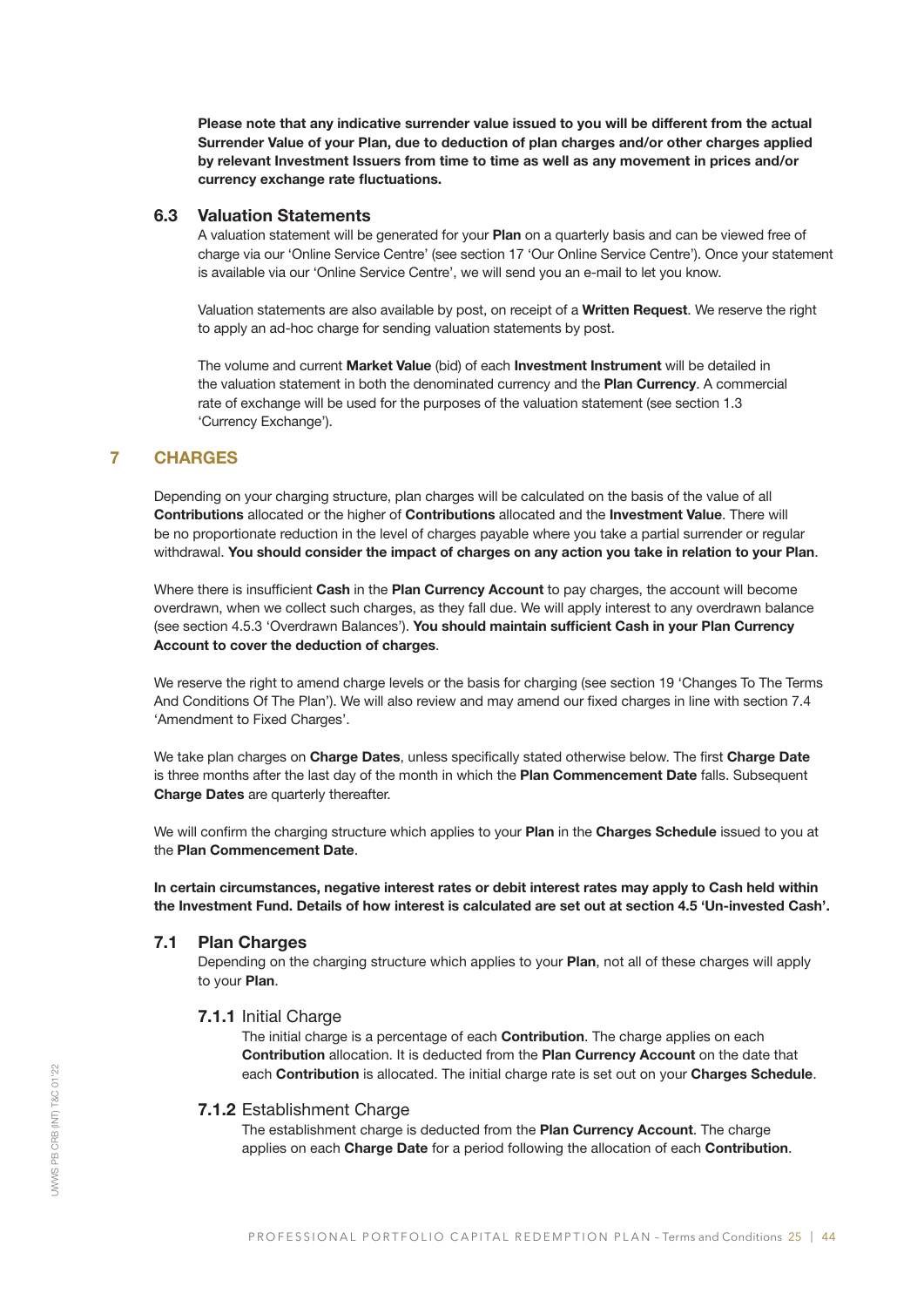The establishment charge is calculated as a percentage of either:

- each allocated Contribution; or
- the higher of each allocated Contribution and its Associated Investment Value.

The establishment charge rate, the calculation basis of the charge and the duration for which the charge applies is set out on your Charges Schedule, (see section 7.2 'Important Notes re Plan Charges').

#### 7.1.3 Administration Charge

The administration charge is deducted from the Plan Currency Account. The administration charge applies on each Charge Date for a period following the allocation of each Contribution. The administration charge is calculated as a percentage of either:

- each allocated Contribution; or
- the higher of each allocated Contribution and its Associated Investment Value.

The administration charge rate, the calculation basis of the charge and the duration for which the charge applies is set out on your Charges Schedule, (see section 7.2 'Important Notes re Plan Charges').

#### 7.1.4 Early Discontinuance Charge

If your Plan is fully surrendered or terminated (except where you exercise your cancellation rights during the cooling-off period) early discontinuance charges may apply and will be deducted from the Cash amount paid out on full surrender or termination of your Plan. Early discontinuance charges do not apply to partial surrenders and regular withdrawals. The early discontinuance charge is calculated as a percentage of either:

- each Contribution; or
- the higher of each Contribution and its Associated Investment Value.

The rate of early discontinuance charge applying to each **Contribution** reduces to 0% over a set period following the allocation of each **Contribution**.

The calculation basis of the early discontinuance charge, the initial rate and the duration over which it reduces to 0% is set out on your **Charges Schedule**, (see section 7.2 'Important Notes re Plan Charges').

#### 7.1.5 Adviser Management Charge

The adviser management charge is deducted from the Plan Currency Account. The adviser management charge applies on each quarterly Charge Date for a period following the allocation of each Contribution. Where an adviser management charge is taken it is paid directly by us to your **Financial Adviser** as part of their remuneration.

The adviser management charge is calculated as a percentage of either:

- the Investment Value; or
- each Contribution; or
- the higher of each Contribution and its Associated Investment Value.

The adviser management charge rate, the calculation basis of the charge and the duration for which the charge applies is set out on your **Charges Schedule**, (see section 7.2 'Important Notes re Plan Charges').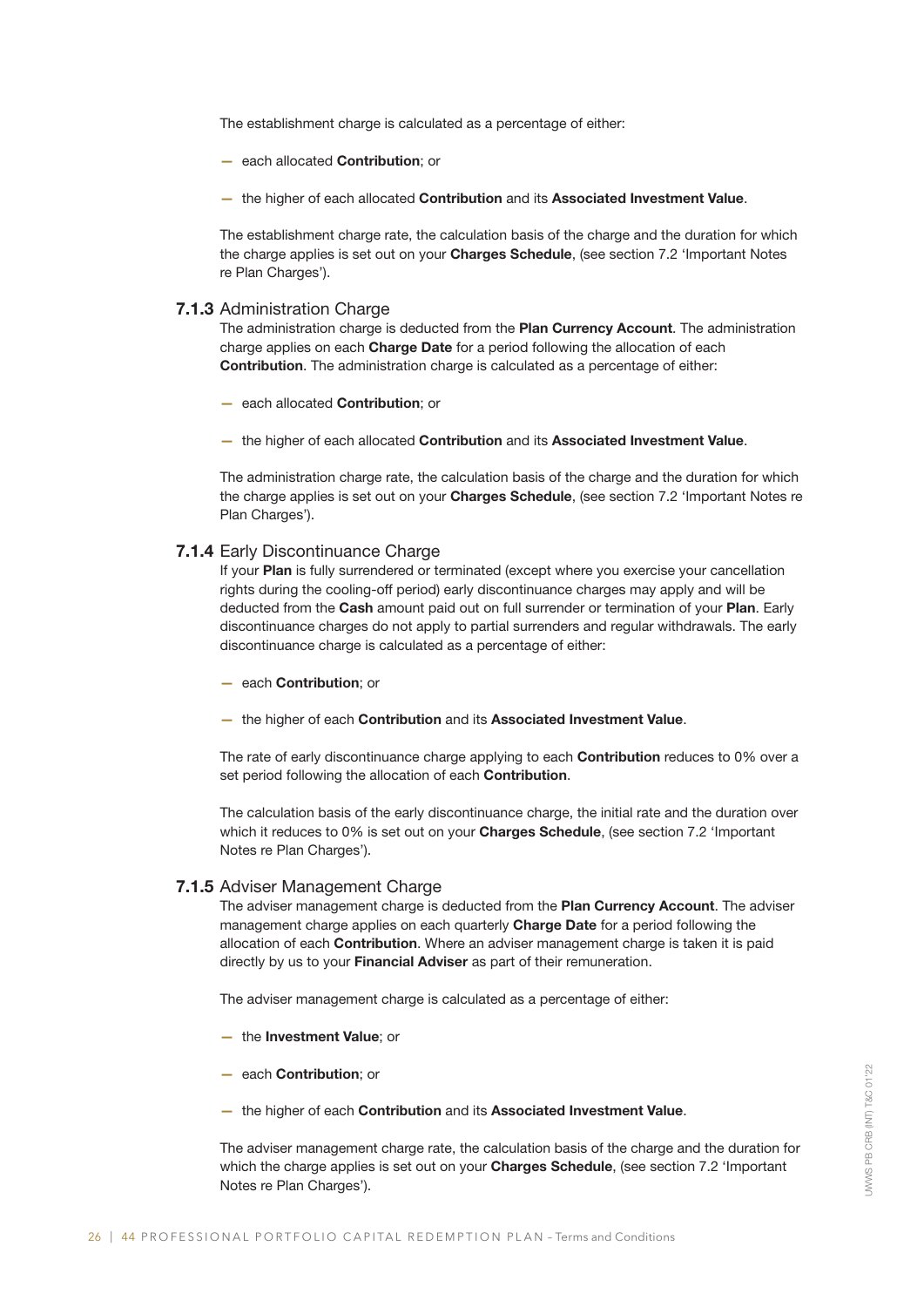#### 7.1.6 Service Charge

The service charge is a fixed charge which varies according to the Plan Currency. The service charge is deducted from the Plan Currency Account on each Charge Date while your Plan remains in force.

The rate will be set out in your Charges Schedule. The service charge is subject to review and amendment in line with section 7.4 'Amendment to Fixed Charges'.

## 7.2 Important Notes re Plan Charges

The calculation of establishment charges, administration charges, early discontinuance charges and adviser management charges will be based on either the Investment Value, each allocated Contribution or the higher of each allocated Contribution and its Associated Investment Value (as described above), irrespective of any partial surrender or regular withdrawal previously taken. This means that any partial surrender or regular withdrawal taken will not reduce the charges payable. You should consider the impact of charges on any action you take in relation to your Plan.

When significant partial surrenders or regular withdrawals are taken and/or combined with reductions in the value of the Investment Fund, the Investment Value could fall to or below the applicable early discontinuance charges. In this circumstance, on termination there will be no payment due to you because the Surrender Value will be zero and our liability to you under your Plan will cease.

In the event of a full surrender by you at any time or plan termination (except in the case of cancellation of the Plan during the cooling-off period) between Charge Dates, a pro rata deduction will be made in respect of the above establishment charges, administration charges, early discontinuance charges and adviser management charges, if applicable, covering the number of days from the previous Charge Date to the date of surrender or termination.

#### 7.3 Transaction Charges

#### 7.3.1 Trading Charges

Trading charges will apply to transactions you request in relation to the **Investment Instruments** held within the Investment Fund. There are two trading charges that may apply, a general trading charge and a discretionary portfolio trading charge. Both trading charges are fixed charges which vary according to the Plan Currency. Accrued trading charges are deducted from the Plan Currency Account on the Charge Date following the trade in question. Accrued trading charges will be deducted on termination prior to the next Charge Date.

A general trading charge is accrued on each disposal, acquisition or re-registration of Investment Instruments held with the Default Custodian.

Where Investment Instruments are to be held by the Default Custodian, we will waive general trading charges for the acquisition of **Investment Instruments** or the re-registration of existing Securities. in respect of the initial Contribution, provided these transactions are completed within three months of the Plan Commencement Date.

A discretionary portfolio trading charge is accrued for each disposal or acquisition of a Discretionary Portfolio or part of a Discretionary Portfolio. For this purpose, a change in the investment strategy of a Discretionary Portfolio is considered to be a disposal of and an acquisition of a Discretionary Portfolio.

The charges that apply to your Plan will be set out in the Charges Schedule. The trading charges are subject to review and amendment in line with section 7.4 'Amendment to Fixed Charges'.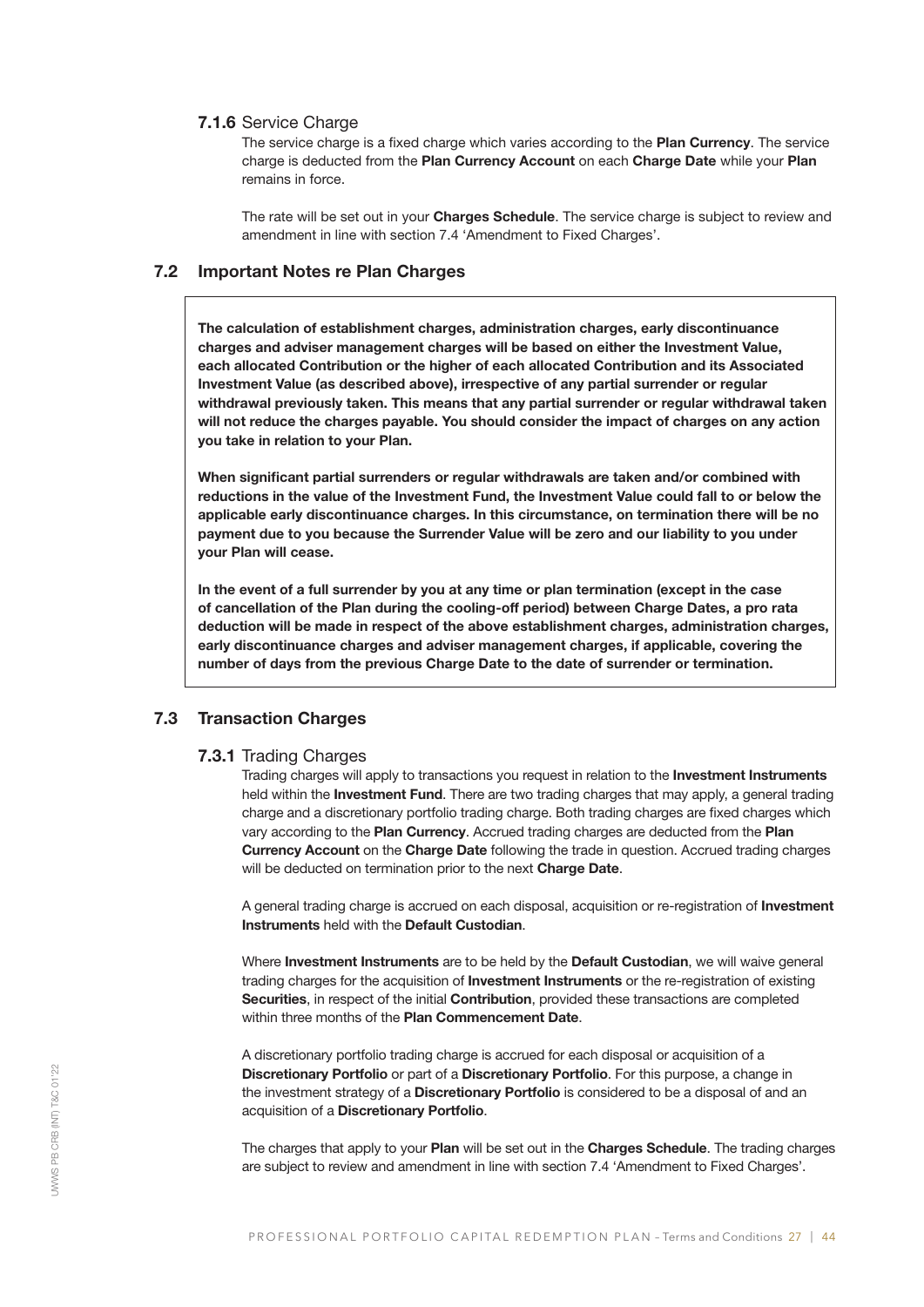## 7.3.2 Change of Custodian Charge

The change of custodian charge is a fixed charge which varies according to the Plan Currency.

A change of custodian charge is accrued when an Authorised Custodian is linked to your Plan, other than at the Plan Commencement Date. The accrued change of custodian charge is deducted from the Plan Currency Account on the Charge Date following the change of custodian. Accrued change of custodian charges will be deducted on termination of the Plan.

The charge that applies to your Plan will be set out in the Charges Schedule. The change of custodian charge is subject to review and amendment in line with section 7.4 'Amendment to Fixed Charges'.

## 7.3.3 Additional Ad-hoc Charges

Most ad-hoc requests are dealt with at no additional cost to you, but we reserve the right to make a charge where the frequency of request or effort involved in carrying out the request is unusually high. Where we exercise this right, we will advise you of and ask you to accept the additional charge before the request is carried out.

## 7.4 Amendment to Fixed Charges

We will review the level of our fixed charges on a periodic basis and reserve the right to amend the level of each fixed charge. In reviewing each fixed charge, we will have regard to retail price index inflation in jurisdictions where we carry out business, including Guernsey and any reasonably incurred increase to our administration expenses since the last amendment to the charge. Where we do not apply an increase to a fixed charge in a particular year, we will not be prohibited from applying a cumulative increase in the following or any subsequent year. This means that where an increase is applied, it may take account of inflation and increases in expenses over a number of years.

Fixed charges will be applied in the **Plan Currency**. The base currency for each fixed charge is US Dollar. We reserve the right to review and amend the amount of the fixed charges in Plan Currencies other than US Dollar on a periodic basis and to reflect the prevailing exchange rate between the relevant Plan Currency and the US Dollar.

Where an amendment is made to a fixed charge in accordance with this section, we will give you Written Notice of the change at least one month in advance.

## 7.5 Investment Instrument Charges

Any charges or expenses we incur when acquiring, disposing of or valuing Investment Instruments will be passed on to the Plan. These charges include, but may not be limited to, purchase and redemption charges and stockbroker fees. These charges will not be listed separately on your valuation statement, but will be reflected in the total net traded value of each acquisition or disposal.

Full details of Investment Instruments including any charges levied within the Investment Instrument are available from the relevant Investment Issuer.

## 7.5.1 Charges Within an Investment Instrument

Charges that are applied within the Investment Instruments held in the Investment Fund (including but not limited to bid/offer spreads or annual management charges) will not be listed separately on your valuation statement, but will be reflected in the total value of the Investment Instrument.

#### 7.5.2 Charges Within a Discretionary Portfolio

Any charges or expenses we incur in the management of a **Discretionary Portfolio** will be passed on to the Plan. These charges may include discretionary fund manager charges as well as any expenses incurred by the Discretionary Fund Manager in managing the Discretionary Portfolio including charges or commissions paid to your Financial Adviser or to the Authorised Custodian. They also include the expenses incurred in transferring Cash to or from the Authorised Custodian. These charges will not be listed separately on your valuation statement, but will be reflected in the total value of the Discretionary Portfolio.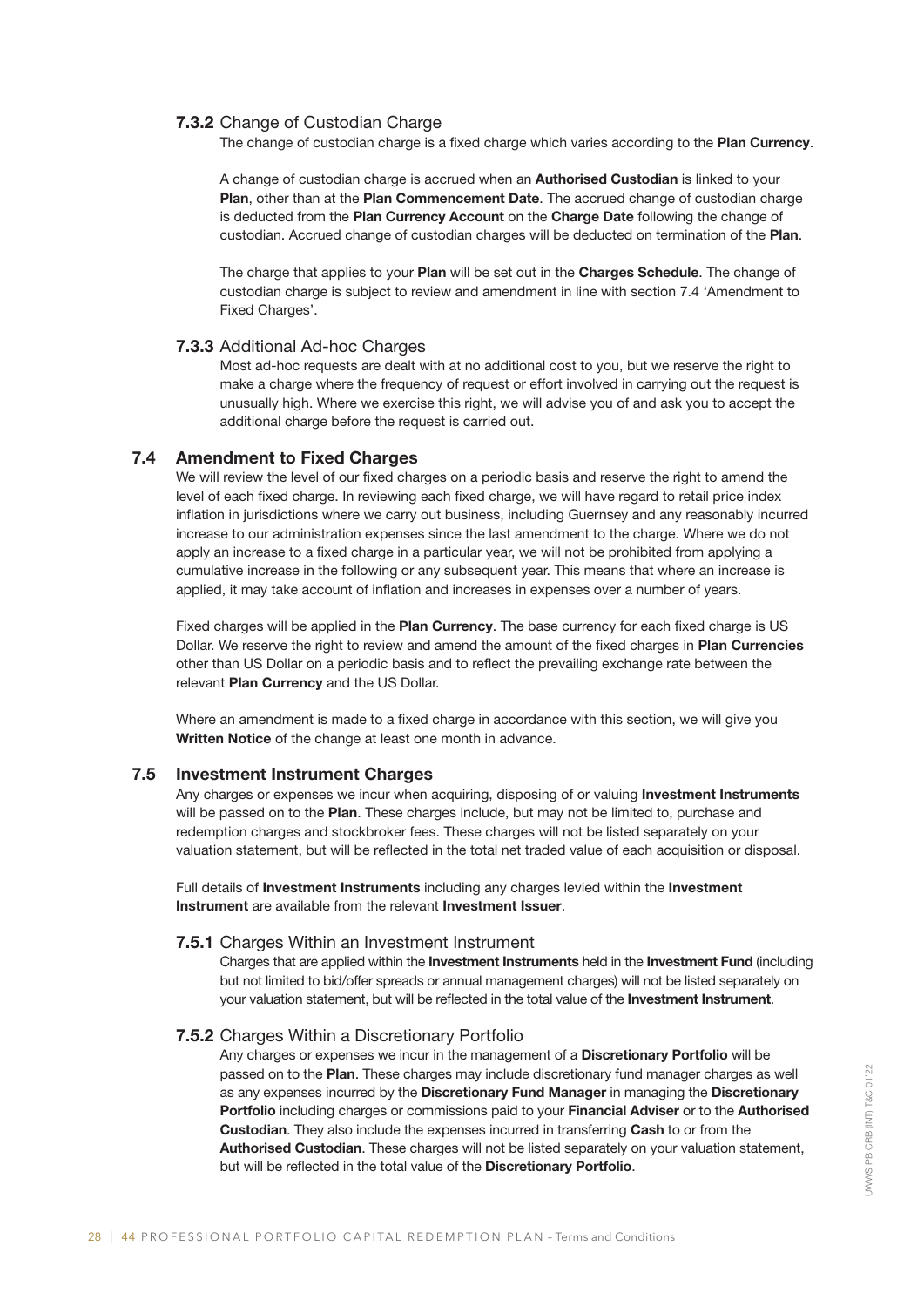## 7.6 Third-party Charges (Optional)

We can facilitate the payment of third-party charges where you wish to use the services of third parties (such as a trustee or a Portfolio Manager) in relation to your Plan. The level of charges is agreed between you and the relevant service provider. However, we reserve the right to refuse to facilitate the payment of a third-party charge.

Subject to our agreement, these charges will be deducted in arrears, from the Plan Currency Account. We will make payment on your behalf on the due dates (which can be different from the Charge Dates) while your Plan is in force, provided that your Plan meets our minimum Investment Value requirements (see section 6.1.1 'Minimum Investment Value') and has sufficient value to meet all charges due.

#### The deduction of third-party charges are treated as partial surrenders of the Plan for tax calculation purposes (see section 9.2 'Partial Surrender').

If these conditions are not met at the time a charge falls due, we will not make payment to the third party on your behalf nor will it be accrued for future payment. Third-party charges are your sole responsibility.

Subject to our agreement, the level of the charge is not subject to the minimum value requirements for a partial surrender (see section 9.2 'Partial Surrender') or a regular withdrawal (see section 9.3 'Regular Withdrawal').

Deduction of third-party charges could result in an overdrawn balance where there is insufficient Cash in the Plan Currency Account to pay the charges. We will apply interest to any overdrawn balance (see section 4.5.3 'Overdrawn Balances').

We will cease to pay any third-party charges that we have facilitated when your Plan terminates.

## 8 PAYMENTS FROM YOUR PLAN

A payment from your Plan may, in certain circumstances, give rise to a tax liability. You should seek your own professional advice as regards your particular circumstances.

Payments to you can be made following a Written Request from you for:

- plan cancellation during cooling-off period (see section 18 'Cancellation Rights');
- a full surrender, partial surrender or regular withdrawal (see section 9 'Surrenders'); or
- a claim for the Maturity Benefit (see section 12.3 'Maturity Claim').

A payment can also be made to you on termination of your Plan, if the Surrender Value of the Plan is greater than zero (see section 10 'Plan Termination By Utmost Worldwide').

All payments due from your Plan will be calculated in the Plan Currency. We will not authorise third-party payments. This means that a payment can only be made to an account held in the name of all valid claimants. Payments will be made by electronic transfer and any applicable cost of payment (including currency exchange charges) will be deducted from the amount payable. Your bank may also deduct additional charges.

We can make payment in a currency other than the Plan Currency if you request us to do so. Any applicable cost of payment (including currency exchange charges) will be deducted from the amount payable.

Subject to any legislation relating to exchange control or any other restrictions, we will make payments in the currency requested by you (or a valid claimant). Where this involves the conversion of an amount from one currency to another, a commercial rate of exchange will apply (see section 1.3 'Currency Exchange'). You will bear the associated foreign currency exchange risk where we facilitate such a request.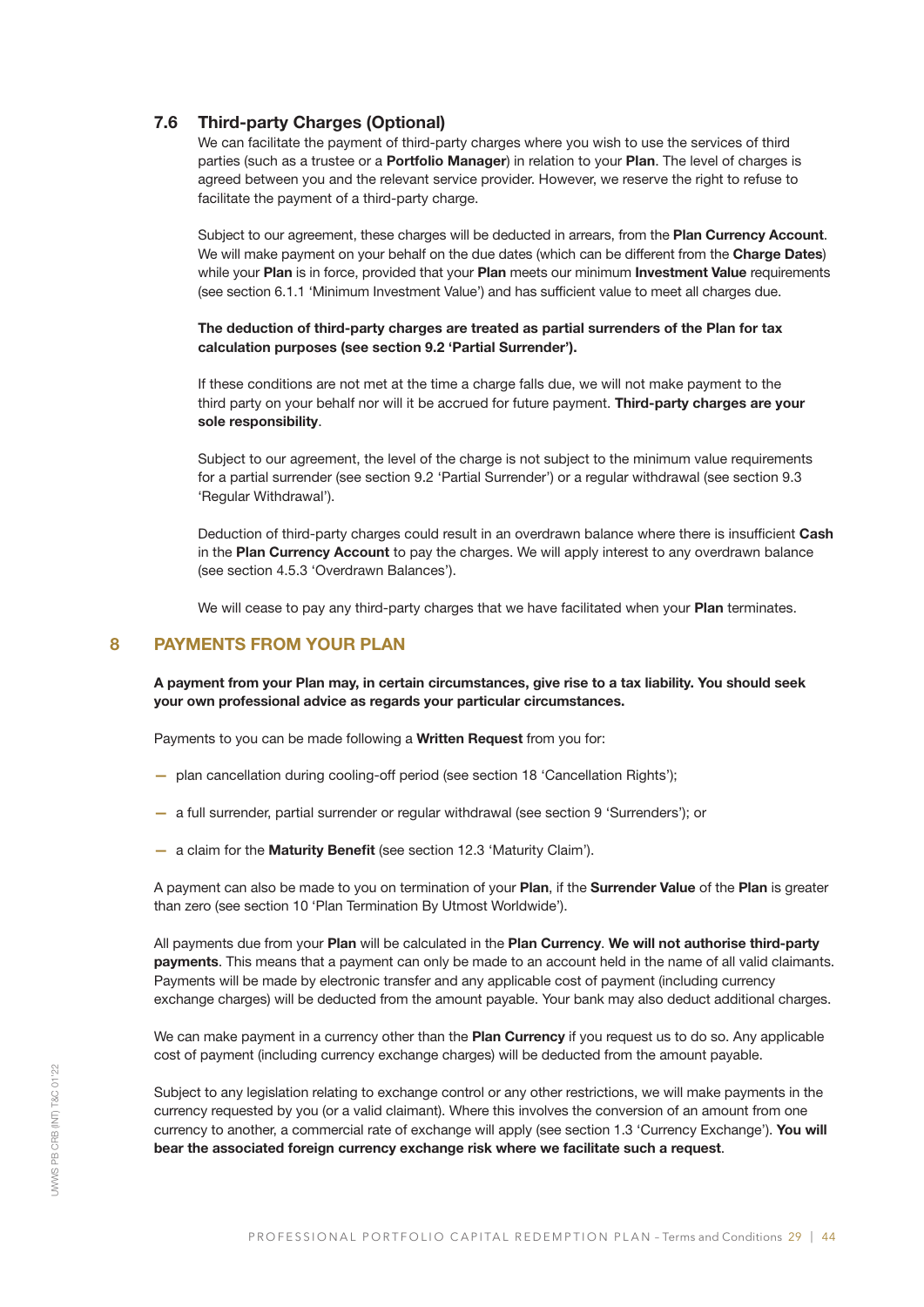A payment from your Plan will be made as soon as possible if there is sufficient Cash held in one or more Call Deposit Accounts or following our receipt of full proceeds from the disposal of the relevant Investment Instrument, provided that the relevant claim has been accepted or any requirement applicable to the termination of the Plan has been met, including the provision of all documentation we request (see section 10 'Plan Termination By Utmost Worldwide' and section 11 'General Claim Requirements').

The dealing frequency of the Investment Instrument, any trading restriction applied by the Investment Issuer or a delay in receiving settlement proceeds from an Investment Issuer can cause delays in settlement of a claim or a payment which are beyond our control. We will not be responsible for any losses caused directly or indirectly as a result of such delays.

However, we will use our reasonable endeavours to ensure that such delays are minimised. If there is a delay in our ability to settle a claim, we may, if requested, authorise an interim payment in respect of each portion of the settlement proceeds actually received. The remaining settlement proceeds will be paid to the claimant as soon as possible following receipt.

We reserve the right to refuse or to suspend the payment of any amount due to you, where reasonably necessary to safeguard our interests including without limitation, where making such payment might expose us to civil or criminal prosecution or where we consider the risk of money laundering or other financial crime to be unacceptable or there is a known or perceived regulatory sanctions risk in any jurisdiction (see section 25 'Sanctions').

In exceptional circumstances, if the Investment Fund includes Investment Instruments which are not traded or are traded irregularly, we may, at our own discretion, authorise the Custodian to transfer the Investment Instruments in specie to the claimant in lieu of the Cash proceeds (see section 4.10 'Re-registration of an Investment Instrument').

## 9 SURRENDERS

A full surrender, partial surrender or regular withdrawal can be made. See section 11 'General Claim Requirements' for details of how to make a claim.

Professional Portfolio is designed to be held for the long-term. An early discontinuance charge may apply on full surrender. You should also consider the impact on future growth potential and eventual proceeds of the Plan and the impact on future charges, before taking a regular withdrawal or partial surrender from your Plan.

The payment of a full surrender, partial surrender or regular withdrawal may, in certain circumstances, give rise to a tax liability. We do not provide tax advice or accept any liability for tax that you may directly or indirectly incur as a consequence of taking a surrender from your Plan. You should seek your own professional advice from a suitably qualified tax adviser as regards your particular circumstances before requesting any surrender from your Plan.

The effective date of a full surrender or partial surrender will be deemed the date on which we accept the Written Request for the surrender.

We reserve the right to defer any surrender if the Investment Instruments are not immediately realisable.

## 9.1 Full Surrender

You can fully surrender your Plan at any time and will receive the Surrender Value following our acceptance of a valid claim. See section 6.2 'Surrender Value' for details of how we calculate the Surrender Value. The final Surrender Value is only known following full disposal and eventual receipt by us of the actual proceeds from the underlying disposal of all the Investment Instruments.

Your Plan will terminate on acceptance of a Written Request for a full surrender and on payment of the claim, all of our liabilities to you under your Plan will cease. If the applicable charges due on full surrender result in a negative or zero **Surrender Value**, there will be no payment due to you. Where this occurs, we will not seek payment from you in respect of any outstanding charges.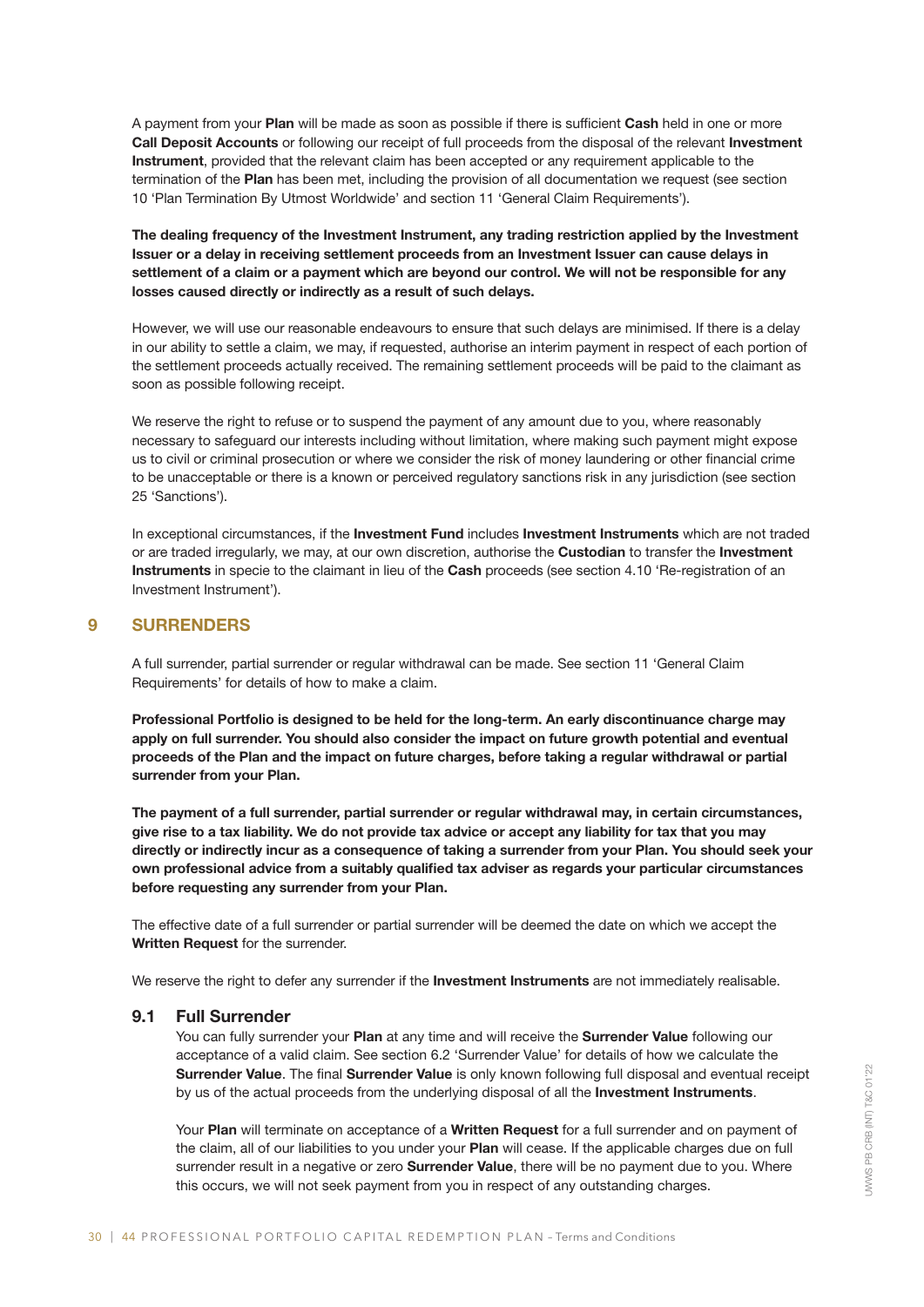Early discontinuance charges will apply if your Plan is fully surrendered and less than the number of Charge Dates for which an early discontinuance charge applies (as stated on your Charges Schedule) have passed since the allocation of a Contribution (see section 7.1.4 'Early Discontinuance Charge'). The maximum early discontinuance charges would occur if the Plan were fully surrendered prior to the first Charge Date following acceptance of the relevant Contribution.

## 9.2 Partial Surrender

Your Plan may be partially surrendered at any time following receipt of a Written Request from you, subject to a minimum amount of a partial surrender payment of USD5,000 (or currency equivalent) and provided the **Investment Value** of the Plan after the partial surrender does not fall below the minimums set out in section 6.1.1 'Minimum Investment Value'.

If there is insufficient Cash in one or more Call Deposit Accounts to fund the partial surrender request, you must provide an instruction to dispose of existing Investment Instruments (in full or in part) to fund the partial surrender request. An overdraft facility will not be made available to fund a partial surrender request.

Unless you instruct us otherwise, the partial surrender will be applied equally across all Policies within your Plan.

Alternatively, one or more **Policies** within the Plan can be fully surrendered and this will be treated as a partial surrender of your Plan (see section 9.2.1 'Surrender of a Policy'). There will be no difference in any charges that apply going forward whether the partial surrender is taken across all Policies or by the full surrender of one or more **Policies**.

The minimum holding of each individual Investment Instrument (except Cash) cannot be reduced to less than USD7,500 (or currency equivalent). If a partial surrender cannot be made without reducing a particular holding to less than USD7,500 (or currency equivalent) then the entire holding may be disposed of at our absolute discretion.

We can decline partial surrenders which would result in the level of Liquid Assets underlying your Plan or the minimum Investment Value falling below the minimums allowed.

An early discontinuance charge does not apply on a partial surrender. However, establishment charges, administration charges, early discontinuance charges and adviser management charges may continue to apply, depending on your charging structure, based on the Contributions contributed, irrespective of the number or value of any partial surrenders previously taken.

## 9.2.1 Surrender of a Policy

The surrender of one or more Policies is treated as a partial surrender of your Plan, provided that not all Policies within your Plan are surrendered. No early discontinuance charges will apply to such payment. However, establishment charges, administration charges, early discontinuance charges and adviser management charges will continue to apply, based on the Contributions contributed.

It is not possible to partially surrender an individual Policy.

## 9.3 Regular Withdrawal

You can submit a Written Request to receive a regular withdrawal from your Plan at any time. Regular withdrawal payments may be taken monthly, quarterly, half-yearly or yearly. The minimum regular withdrawal payment is USD500 (or currency equivalent) per payment, subject to a minimum of USD1,000 (or currency equivalent) per annum. You can specify payments to be either a fixed amount or a percentage of the Investment Value.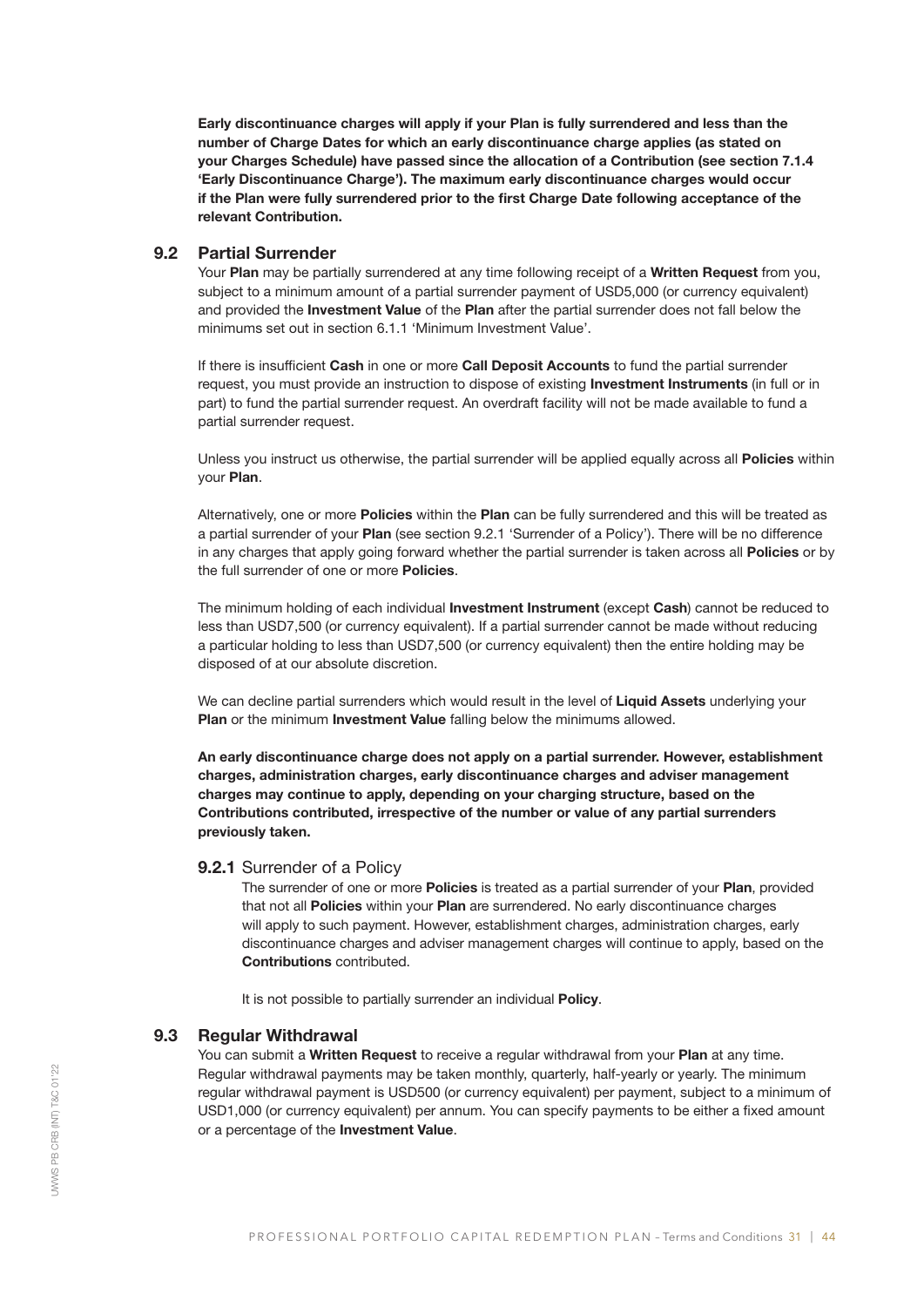Regular withdrawal payments are made from the Cash within your Plan held with the Default Custodian. If there is insufficient Cash held with the Default Custodian to make a payment, regular withdrawal payments will cease. An overdraft facility will not be made available to facilitate a regular withdrawal payment. Once regular withdrawal payments have ceased, you will need to submit a Written Request to re-start them.

All regular withdrawals are processed by us mid-month. Therefore, you cannot nominate the date of the month that payment is made.

An early discontinuance charge does not apply on the payment of a regular withdrawal. However, establishment charges, administration charges, early discontinuance charges and adviser management charges will continue to apply based on the Contributions allocated irrespective of any regular withdrawal previously taken.

## 10 PLAN TERMINATION BY UTMOST WORLDWIDE

Your Plan will automatically terminate if the Investment Value is insufficient to cover the on-going charges as they fall due. Where this occurs, there will be no payment due to you.

We reserve the right to terminate your **Plan** at our sole discretion where necessary to comply with applicable laws and regulations, or where the risk of money laundering or other financial crime is considered to be unacceptable to us.

Your Plan may also be terminated by us if:

- the levels of liquidity and diversification of investments within the Investment Fund breach the limits described in section 4.6.1 'Investment Instrument Diversification'; or
- the minimum value requirements specified in section 6.1.1 'Minimum Investment Value' are breached.

If either of these minimum requirements are breached, we will review your Plan and advise you by Written Notice. At our discretion, we may give you the opportunity to contribute an additional Contribution to rectify the situation or ask you to complete a full surrender request form.

If no additional Contribution or Written Request for full surrender is forthcoming within 30 calendar days of issue of the Written Notice, we will terminate the Plan.

We will take any applicable early discontinuance charges and any outstanding charges on a pro rata basis (see section 7 'Charges') from the proceeds of the disposal of the **Investment Instruments** and thereafter will hold any remaining proceeds to your order outside of the Plan, pending our receipt of the correct and complete surrender request referred to above. Interest will not accrue and we will take no further action unless contact is made by you or your Financial Adviser.

When your Plan terminates, where less than the number of Charge Dates over which the early discontinuance charge reduces to 0% (as stated on your Charges Schedule) have passed since the acceptance of a Contribution, early discontinuance charges may apply.

If your Plan is terminated by us in accordance with this section, our exercise of such right is permitted by the applicable laws and regulations and we will act in good faith and on reasonable grounds when exercising such rights.

If your Plan is terminated by us you could receive significantly less than the value of the Contributions you have paid and any benefits accrued could be lost. All our liabilities to you under the Plan will cease immediately on termination.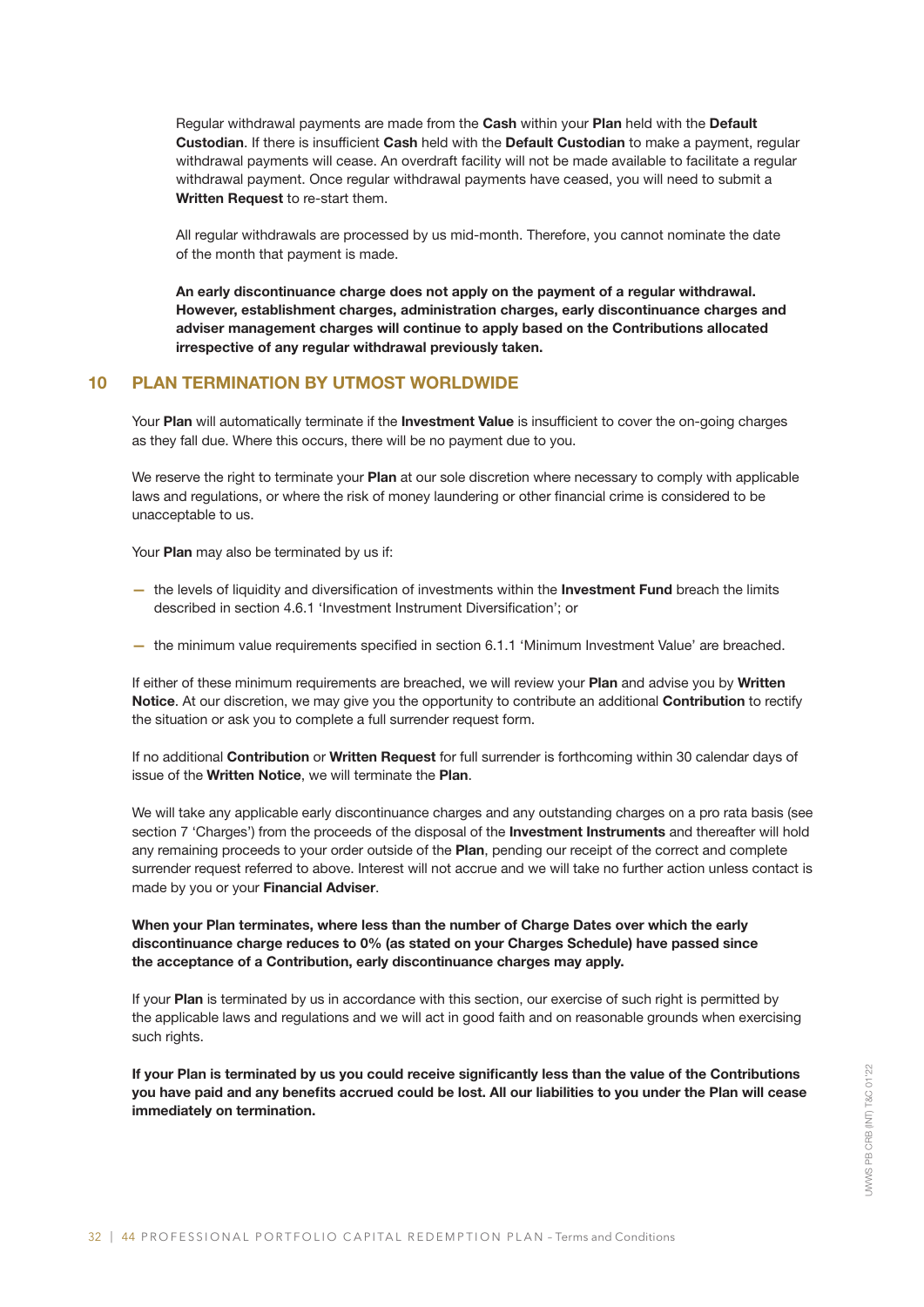## 11 GENERAL CLAIM REQUIREMENTS

You can make a claim for Maturity Benefit, full surrender, partial surrender or regular withdrawal under your Plan by providing us with a Written Request together with the relevant supporting documentation. As appropriate, supporting documentation includes, but may not be limited to:

- return of the original Plan Schedule, Charges Schedule and endorsements to the Plan Schedule (not required for partial surrender);
- acceptable documentary proof of entitlement to Plan proceeds;
- instrument of assignment (and such other information, documentation or certifications as reasonably may be required in our determination) in accordance with section 15 'Provision Of Information And Regulatory Reporting';
- trust documents;
- acceptable proof of identification and current permanent residential address; and
- proof of tax residence and disclosure of tax identification numbers of the Planholders.

Before acting upon any claim, we can require that you provide additional documents, information or evidence to our satisfaction and/or make further enquiries of our own which are reasonably necessary to approve a claim (including identification of all claimants). The provision of additional documents, information or evidence requested by us is the responsibility of the claimant.

We will dispose of Investment Instruments from the Investment Fund using the next Market Price (bid) on the next available Dealing Day following acceptance of a claim. The value realised will depend on the next Market Price (bid) on the next available Dealing Day and on the trading frequency of the Investment Instruments. Transactions in Investment Instruments may be suspended from time to time by the Investment Issuer and/or by a regulatory body or the operation of law. During this time, it may not be possible to provide an accurate valuation of the Investment Instrument and it will not be possible to trade into or out of the Investment Instrument.

Claim proceeds will be paid from one or more of the Call Deposit Accounts held within your Plan. Interest will apply to any Cash held within the Call Deposit Accounts. See section 4.5.1 'Interest Applied to Call Deposit Accounts with Positive Balances' for further details.

## 12 CAPITAL REDEMPTION PLAN – MATURITY CONDITIONS

## 12.1 Plan Maturity

Your Plan will terminate on the Maturity Date, provided it has not already terminated for any other reason (see section 9 'Surrenders' and section 10 'Plan Termination By Utmost Worldwide').

You or your successors can submit a Written Request to claim the Maturity Benefit (see section 12.2 'Maturity Benefit').

The **Maturity Date** will trigger the following events:

- we will instruct the Custodian to sell all Securities within the Investment Fund (dealing charges will apply);
- outstanding charges, e.g. the balance of any establishment charges, third-party charges etc., will be deducted from the Plan Currency Account (see section 7 'Charges');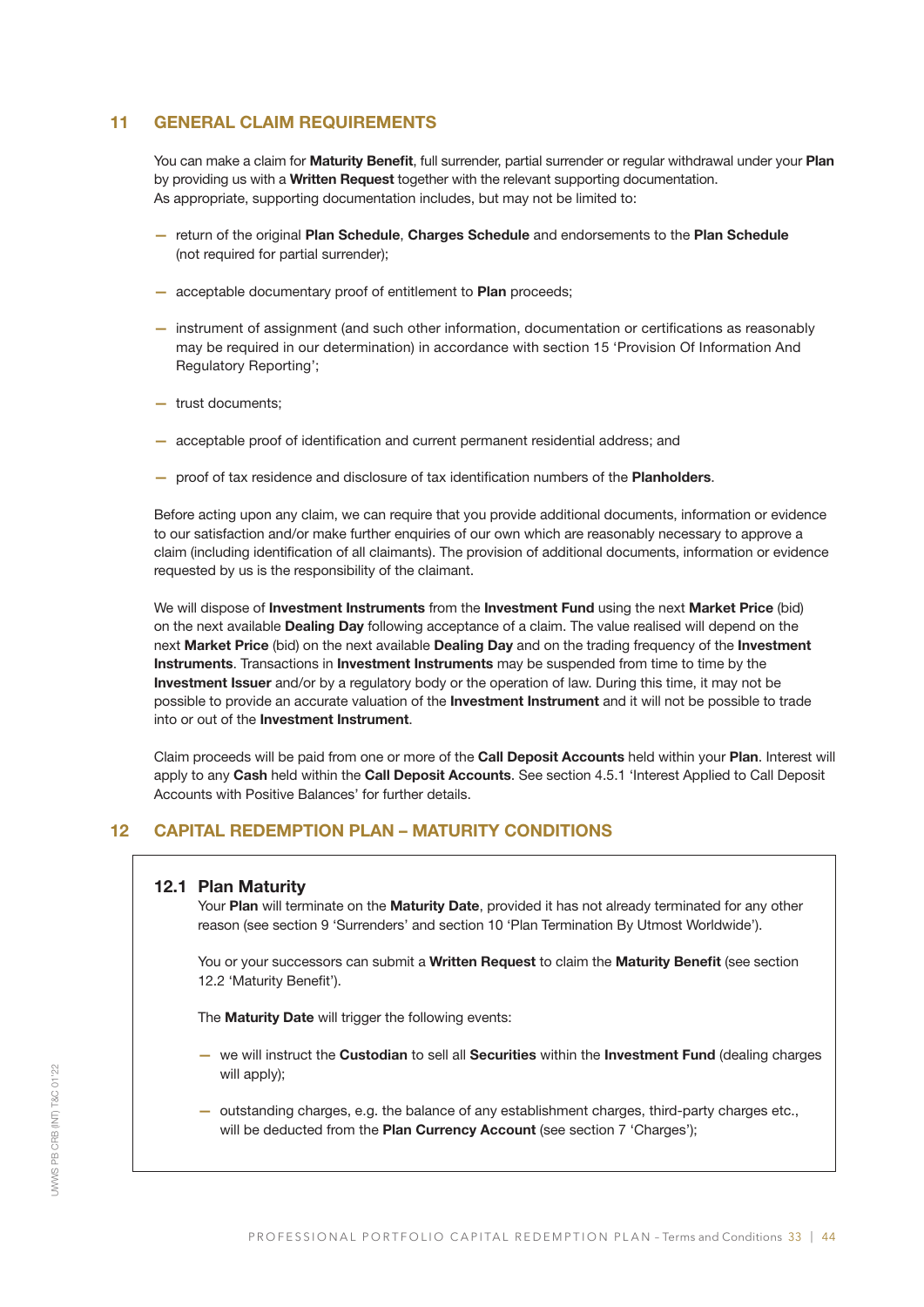- when received, the Cash proceeds from the disposal of Securities will be held as Cash pending a maturity claim;
- your Plan will terminate.

#### 12.2 Maturity Benefit

The Maturity Benefit of your Plan will be the realised Surrender Value from the disposal initiated on the Maturity Date plus USD500 (or currency equivalent in the Plan Currency). See section 6.2 'Surrender Value' for details of how we calculate the Surrender Value.

#### 12.3 Maturity Claim

The Maturity Benefit will become payable on the Maturity Date and the Plan will be automatically terminated. See section 11 'General Claim Requirements' for details of how to make a claim for the Maturity Benefit.

On acceptance of the claim for Maturity Benefit payment will be made and all of our liabilities to you under your Plan will cease and you will become a creditor of Utmost Worldwide until payment of the Maturity Benefit is made to you.

Although Professional Portfolio provides a Maturity Benefit, this is linked to the performance of the Investment Instruments you choose from time to time and is subject to investment risks and market fluctuations. The Maturity Benefit payable may be significantly less than the Contributions contributed and may not be sufficient for your individual needs.

## 13 CHANGING CIRCUMSTANCES

While your Plan is in force your personal circumstances may change and this may impact your Plan.

You should keep us informed of changes to your contact details. We also need up-to-date bank details in order to process claim payments including surrenders and/or regular withdrawals. We will need supporting evidence of any change of contact or banking details. Please see section 15 'Provision Of Information And Regulatory Reporting' for further details of information that you are obliged to inform us of.

The tax consequences that apply to your Plan will depend on many factors including, your personal circumstances and the tax laws of your country of residence and/or domicile. The fiscal rules, rate of taxation and/or revenue practice applicable to you can change. We strongly recommend that you seek professional advice from a suitably qualified tax adviser as regards your particular circumstances and that this advice is kept up to date.

You should continue to seek independent financial and tax advice as regards your personal circumstances and the laws of your country of residence and/or domicile while your Plan is in force.

You should seek independent advice, where possible in advance of:

- requesting an alteration to your Plan;
- allowing a Call Deposit Account to become overdrawn;
- making a claim (including full or partial surrender or regular withdrawal) under your Plan; or
- if your circumstances change in any way.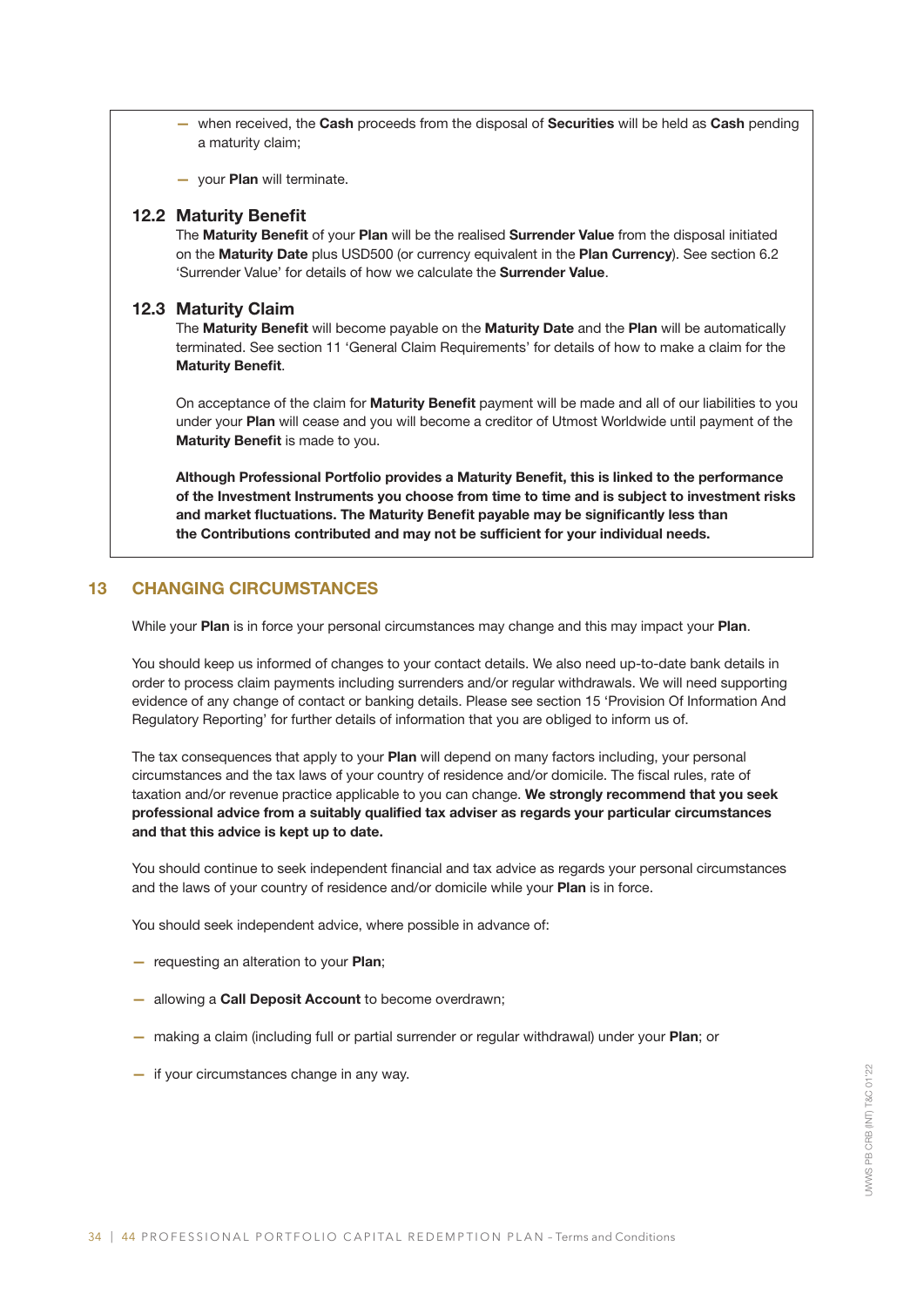## 14 ANTI-MONEY LAUNDERING REGULATIONS

You must supply us with any information or documents that we request in order to comply with anti-money laundering and countering terrorist financing requirements applicable to us under the relevant laws and regulations of the Island of Guernsey or any other jurisdiction we may operate in while your Plan is in force. The Plan will only commence or pay the proceeds of a claim when you have provided all the information required by us to comply with the applicable requirements.

Failure to provide the information and/or documents that we may reasonably request in a timely manner, may cause a delay in processing or a cancellation of a transaction under this Plan. In such circumstances, we will not be held responsible for the consequences of any such delay.

We are required by law to report to the police authorities in Guernsey or any applicable jurisdiction, any activity associated with your Plan which in our sole opinion provides reasonable grounds to give rise to a suspicion or actual knowledge of money laundering, the financing of terrorism or any other criminal activity that has taken place.

## 15 PROVISION OF INFORMATION AND REGULATORY REPORTING

You are required to and covenant that you will:

- upon Written Notice from us, promptly provide us with, and/or promptly complete, execute and deliver, all and any such information, documentation or certifications as we may reasonably require in our sole determination to comply with statutory and other generally accepted principles in connection with antimoney laundering or tax laws, anywhere in the world, as amended from time to time and any rules and regulations declared thereunder, including in order to verify any statements made by you and whether or not required pursuant to any change in law or the application or interpretation thereof; and
- inform us in writing within 30 days of any change in your circumstances/details which have previously been notified to us or if any information provided to us ceases to be complete and accurate.

We will rely on any information, documentation or certifications provided by you in connection with and in satisfaction of any international requirements regarding the exchange of tax information and may be required to report information about you and/or about the Plan to the tax authorities in any jurisdiction where we operate (who may then disclose that information to the tax authorities in other jurisdictions) or to the tax authorities in any jurisdiction where you reside or of which you are a citizen or where you are otherwise subject to tax.

We do not accept any responsibility or liability for any loss that you (and if you are an entity or another legal arrangement, any person(s) who have direct or indirect substantial ownership of you or exercise control over you) may suffer or incur as a consequence of Utmost Worldwide or other companies in our corporate group, complying with any reporting obligations described above (including obligations under future legislation) and/ or reporting information about you and/or about the Plan to the tax authorities or other regulatory authorities in the jurisdictions in which Utmost Worldwide or other companies in our corporate group, operate or to the tax authorities in any jurisdiction where you reside or of which you are a citizen or where you are otherwise subject to tax. See section 21 'Data Protection' for details of the sharing of Personal Data.

## 16 COMMUNICATION

## 16.1 Correspondence from Utmost Worldwide

On commencement of your Plan, you will have received these Terms and Conditions and other important documents in relation to your Plan. You should read these documents carefully and keep them in a safe place.

You will be provided with the following information while your Plan is in force:

— notice of any change in our name, legal form or our registered and/or business address;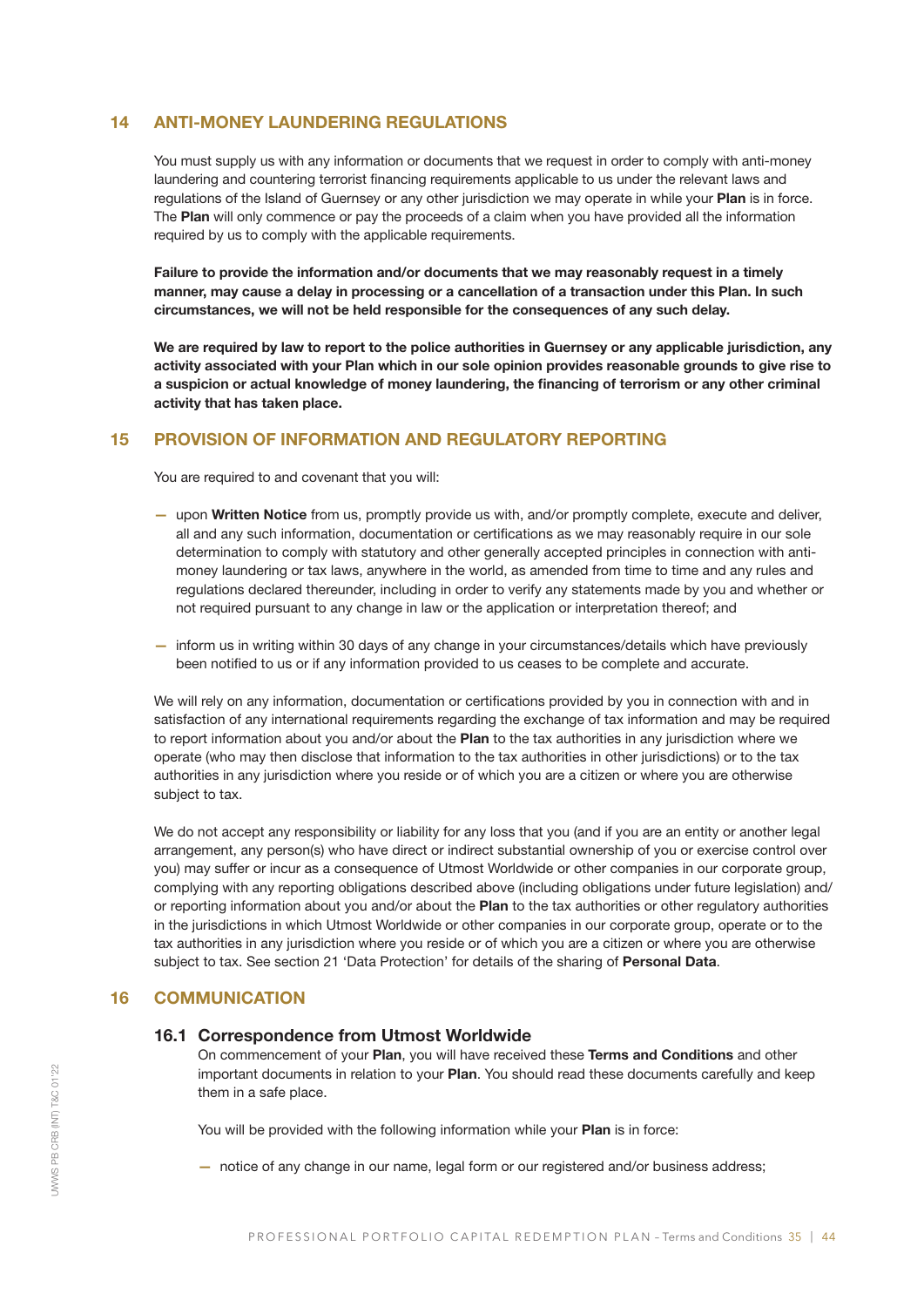- notice of any alteration to the Terms and Conditions of the Plan (see section 19 'Changes To The Terms And Conditions Of The Plan');
- notice of any change to or action taken in relation to an Investment Instrument held in the Investment Fund underlying your Plan, where such notice is received by us from the Investment Issuer;
- notice of any change to your Plan or any other event with respect to your Plan pursuant to the relevant regulatory requirements; and
- a quarterly statement of the Investment Value and Surrender Value of your Plan, which is made available online via our 'Online Service Centre'.

All Written Notices and valuation statements will be issued to you via the 'Online Service Centre'. A Written Request from you is required if you wish to receive Written Notices by post. We reserve the right to apply a charge for this service.

We will send all correspondence to the most recent postal or e-mail address given to us by you and you should inform us immediately in writing of any changes. If you do not, correspondence to your most recent postal or e-mail address held on our records shall be deemed to be validly received at the time it would reasonably be expected to have reached the address held.

#### 16.2 Enquiries

Any letters, Written Requests or plan enquiries from you should be directed to our Client Services Team, using the contact details on the back cover of this document. We will endeavour to answer any queries you may have.

Please note that we do not provide financial or investment advice, tax advice or any related services. We strongly advise that you engage suitably qualified and regulated professional advisers in relation to the operation of your Plan.

Written Requests in respect of your Plan will only become valid when received and accepted by us.

All Planholders' signatures are required before we act on any request. This does not apply where an instruction to deal in Investment Instruments held with the Default Custodian is received from a Portfolio Manager nominated by you (see section 5.1 'Portfolio Manager').

We reserve the right to seek additional information, relevant signatures or supporting evidence before accepting and carrying out any request or instruction received.

#### 16.3 Complaints

We operate a formal complaints policy and a Complaints Team that are dedicated to achieving a fair and equitable resolution of any problems that you may encounter with your Plan or our services. We can supply details to you, free of charge, on request.

Prior to submitting a formal complaint in writing, you can contact us by telephone, using the contact details on the back cover of this document, to discuss the subject of your complaint.

All complaints by e-mail should be sent to Complaints@Utmostworldwide.com, written complaints should be directed to the Head of Legal and Compliance at:

Utmost Worldwide Limited PO Box 613, Utmost House Hirzel Street, St Peter Port **Guernsey** Channel Islands, GY1 4PA.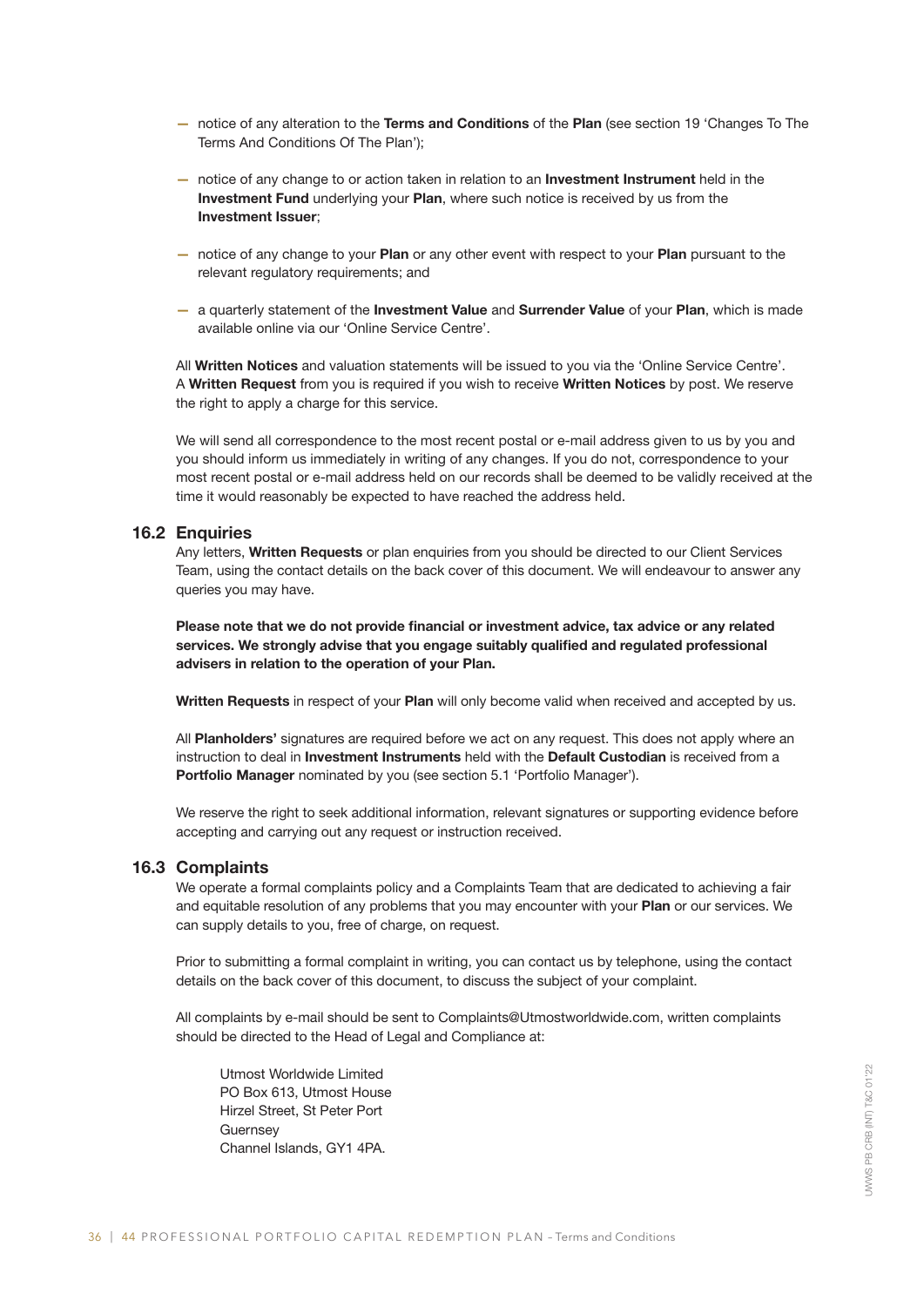## 16.3.1 Independent Review of Complaints

 If you are not satisfied with our final response to your complaint, eligible complainants can refer their complaint to the Channel Islands Financial Ombudsman. You can contact the Channel Islands Financial Ombudsman at:

PO Box 114 **Jersey** Channel Islands, JE4 9QG E-mail: enquiries@ci-fo.org Website: ci-fo.org Phone: +44 1481 722218

 Further details of the ombudsman scheme and whether you are an eligible complainant are available directly from the Channel Islands Financial Ombudsman.

## 17 OUR ONLINE SERVICE CENTRE

You are required to register with our 'Online Service Centre'. This will give you immediate and secure access to your Plan information. This allows you to view up-to-date valuations as well as Cash transactions and trading statements for the previous six months. Quarterly plan valuations and transaction statements are made available via the 'Online Service Centre'. You will be advised by e-mail when statements are available.

Our 'Online Service Centre' will also be used to issue Written Notices to you in relation to your Plan.

A Written Request from you is required if you wish to receive quarterly statements, valuations or Written Notices by post. We reserve the right to apply an ad-hoc charge for this service.

Details of how to register for this service is provided on commencement of your Plan or you can register via our website. Registration for the service is free.

We do not accept responsibility or liability to any person or to any extent for losses, which may be suffered or incurred in reliance upon any valuations available from our 'Online Service Centre' which are incorrect or inaccurate, except in the case of negligence or wilful misconduct on our part.

#### 17.1 Information on Discretionary Portfolios

We may, on request and subject to our discretion, provide you with access to third-party information relating to Discretionary Portfolios underlying your Plan. Where access is granted, we will supply you with user access and password credentials.

The information provided may include the assets held within the **Discretionary Portfolio**, a valuation of those assets and the transactional history. Because all Discretionary Portfolios are beneficially held in our name, access is provided to you for information purposes on a "read-only" basis. It is provided through a third-party web portal operated by the Discretionary Fund Manager who manages the Discretionary Portfolio. We do not accept any liability for any errors or omissions in the information provided.

Valuations relating to a Discretionary Portfolio shown on the third-party web portal are indicative only and may not reconcile precisely to your Plan at any given time, due to factors which include, but are not limited to, differences in timing, the effect of foreign exchange rates and the application of charges. The valuation of your Plan is calculated by us in accordance with section 6 'Plan Valuations'.

## 18 CANCELLATION RIGHTS

If you are not satisfied with your Plan, you have the right to cancel the Plan within 30 days of the Plan Commencement Date (the "Cooling-off Period") by submitting a Written Request to the address on the back cover of this document.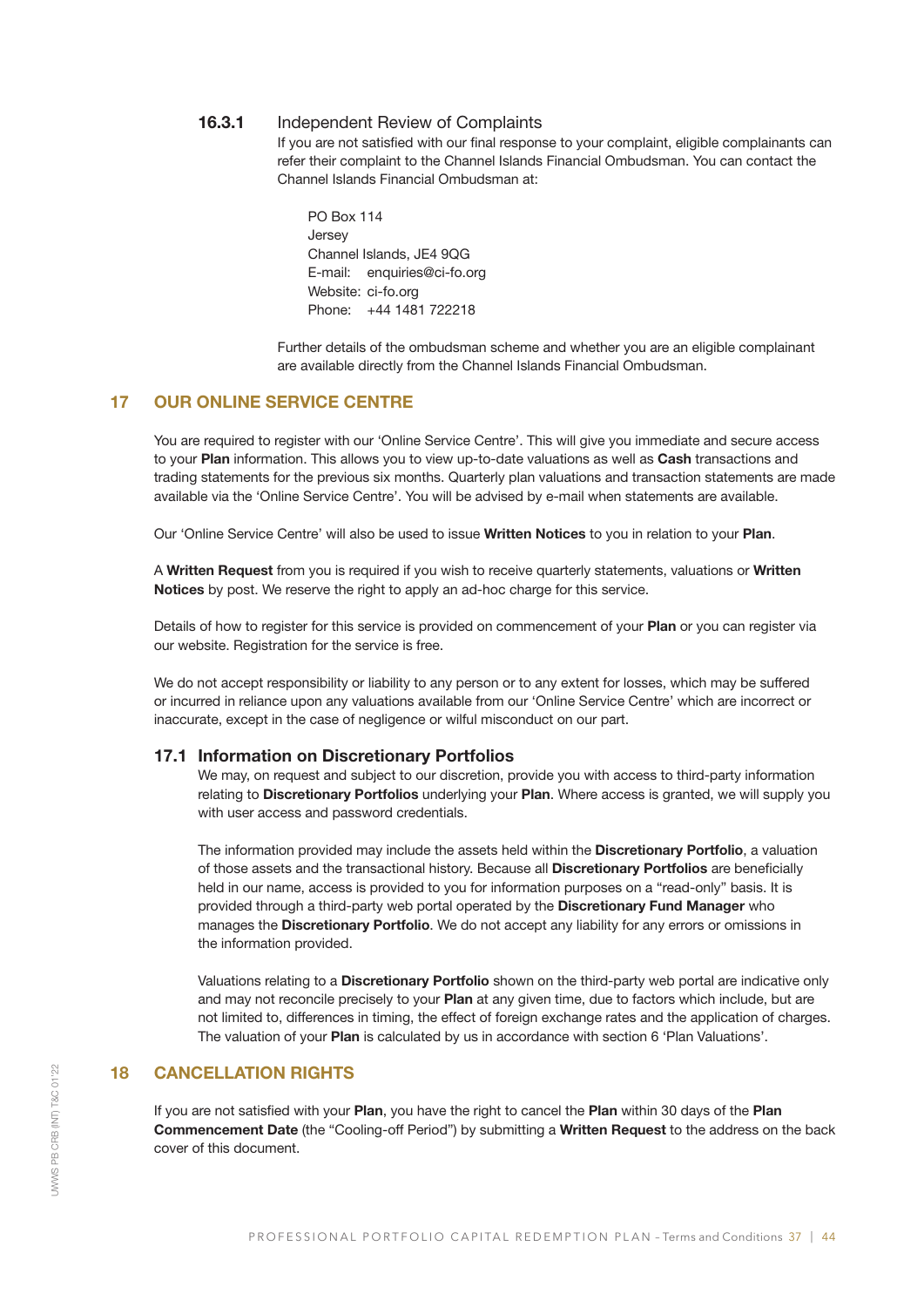Cancellation rights apply only in respect of the commencement of your Plan. There is no right of cancellation in respect of additional Contributions accepted after the expiry of the Cooling-off Period.

To exercise your right to cancel within the Cooling-off Period, you should complete the 'Cooling-off Notice' issued to you with your Plan documents (or submit a Written Request for cancellation) and return this with the other documents issued to you at the Plan Commencement Date, to our business address.

If your Plan is cancelled by you within the Cooling-off Period, we will dispose of all Investment Instruments within the Investment Fund. You will receive a full return of any Contributions paid, less any partial surrender or regular withdrawal previously paid, an adjustment for any downward movements in the value of the Investment Instruments occurring between the date of investment and our receipt of settlement in respect of the Investment Instruments, any charges deducted within a Discretionary Portfolio underlying your Plan and associated investment or disinvestment costs.

On receipt by us of a Written Request to cancel, your Plan will terminate and on payment, all our liabilities to you under your Plan will cease.

## 19 CHANGES TO THE TERMS AND CONDITIONS OF THE PLAN

We can revise the Terms and Conditions if, in our opinion circumstances outside our control have changed in any way that we could not have reasonably predicted at the start of your Plan and our Appointed Actuary, who considers the best interests of Planholders, has approved the changes.

We will not effect any changes to the Terms and Conditions unless we believe that we are acting fairly, in good faith and on reasonable grounds or where, if we were not to revise the Terms and Conditions, the results would be unfair to you and/or to us. Such circumstances would include, but are not limited to:

- a change in the law under which Professional Portfolio operates;
- a change in the law under which Utmost Worldwide and its investments operate;
- a change in the tax treatment of your Plan;
- a change in the tax treatment of Utmost Worldwide and its investments; and/or
- where necessary to comply with any applicable laws or regulations.

Any such changes to the Terms and Conditions will be notified to you by Written Notice. We will aim to give notice one-month in advance of the changes taking effect. The period of notice given may be longer to comply with relevant local regulations.

In consultation with our Appointed Actuary, we also reserve the right to amend the minimum Contribution, the minimum value to be held in each Investment Instrument, amend charge levels, the basis of a charge, to introduce a charge or make any other changes to the Terms and Conditions at any time. In these circumstances, an endorsement to the Terms and Conditions will be notified to you in writing in advance of its taking effect. The period of notice given will comply with relevant regulatory requirements.

An endorsement to the Plan will form part of your contract with us upon the effective date of the endorsement. You should keep all endorsements with your Plan documents.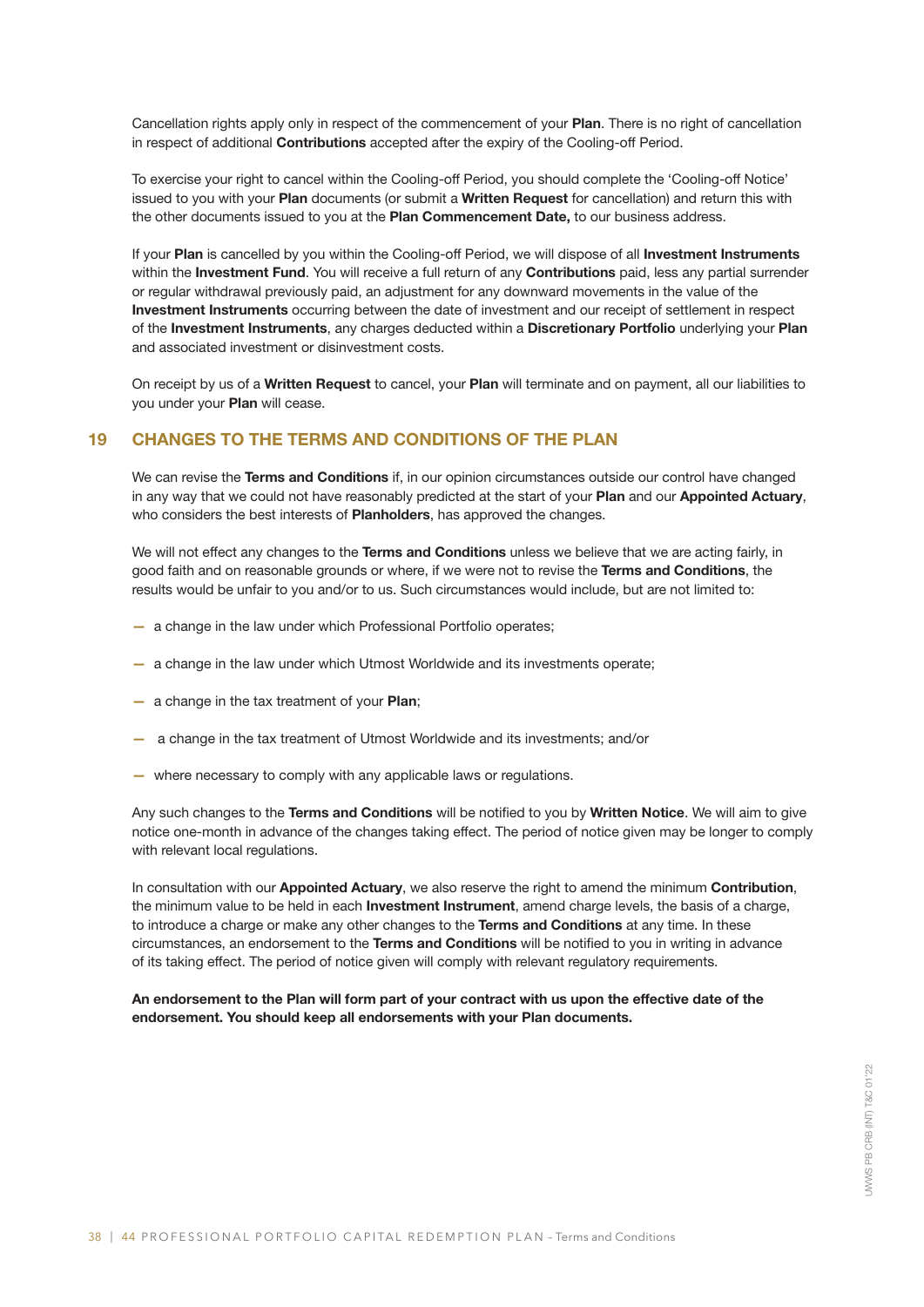## 20 REGULATOR

## 20.1 Guernsey

Utmost Worldwide Limited is principally regulated in Guernsey as a licensed insurer by the Guernsey Financial Services Commission under the Insurance Business (Bailiwick of Guernsey) Law, 2002 (as amended). The address of the Guernsey Financial Services Commission is:

Glategny Court Glategny Esplanade St Peter Port **Guernsey** Channel Islands, GY1 1WR

## 21 DATA PROTECTION

Utmost Worldwide Limited is registered with the Office of the Data Protection Commissioner in Guernsey and must comply with the Data Protection (Bailiwick of Guernsey) Law, 2017.

Data protection legislation is designed to protect the privacy rights of individuals in relation to the processing of Personal Data and provide you with certain statutory rights that are explained in our 'Data Privacy Notice' which you can access via our website at utmostinternational.com/privacy-statements/

You are required to disclose to us certain Personal Data about you and other parties to the Plan, which we will use only in managing and administering your Plan and to comply with our statutory and regulatory obligations. We will not ask you for more Personal Data than we need to operate your Plan or to meet our obligations under applicable law and regulation. If you withdraw consent for the use of your Personal Data in this respect, you will be required to terminate your Plan, because we cannot operate your Plan without reference to your Personal Data. Termination of your Plan in such circumstances may incur significant costs and/or a material loss of your Contributions paid to date.

If we wish to use Personal Data that is classified by law as a special category of Personal Data ("Sensitive Personal Data") or use your **Personal Data** for any purpose other than managing and administering your **Plan**, such as direct marketing, we will seek your explicit consent.

Personal Data records held by us will typically comprise of, but not be limited to hard copy documents, scanned documents, transaction information, email communications, telephone voice recordings where applicable and CCTV images if you visit our premises, that are stored on electronic and/or manual systems.

All Personal Data is held by us on a strictly confidential basis but may be transferred or disclosed by us in the following circumstances:

- with other companies in our corporate group in any jurisdiction for management and governance purposes;
- to your **Financial Adviser** or any third party as may be authorised by you;
- to our service providers, meaning any agent, contractor or third-party service provider, including but not limited to our administration and claims outsourcing partners, investment fund managers, investment trustees and custodians, fiscal representatives or re-insurers, that provide services to us in connection with the provision of our products and services to you, wherever they are located in the world;
- to statutory authorities wherever located in the world, including but not limited to financial and other regulators, tax authorities and the police or other law enforcement agencies, to the extent as may be required for us to comply with applicable law, regulation, regulatory code, rule or official guidance, including in connection with tax information exchange and the prevention and detection of money laundering, terrorist financing, fraud and other financial crimes.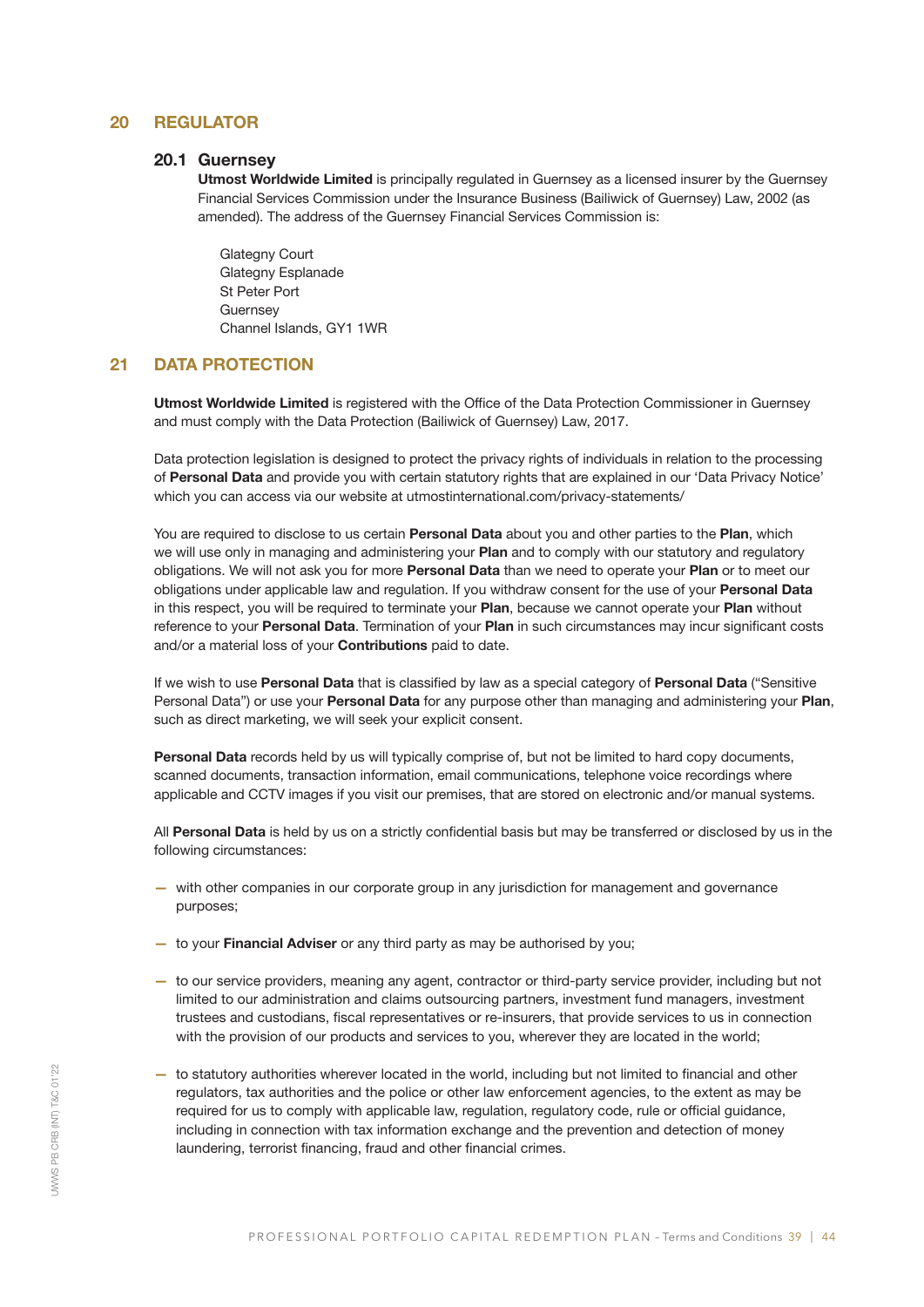The Personal Data required to administer your Plan will be held during the lifetime of your Plan and we will retain it for a period of up to 10 years after our business relationships with you ceases, which we deem to be necessary to meet our statutory and regulatory obligations. Personal Data will not be retained for longer than is necessary and it will be erased or otherwise put beyond use when it is no longer required.

Subject to the terms of our Data Privacy Notice, we will provide you with a copy of the Personal Data that we hold about you upon request and we will correct any **Personal Data** that we identify as being inaccurate or out of date. You should keep us informed of any change in the Personal Data that we hold and let us know immediately if you become aware of any errors or omissions in that data accordingly.

You can refer to our website for further information regarding your statutory rights relating to data protection. Our Data Protection Officer can also be contacted for further information at DPO@utmostworldwide.com

## 22 PLANHOLDER PROTECTION

#### 22.1 Guernsey Policyholder Protection

Planholders with Utmost Worldwide benefit from Guernsey's 'policyholder protection regime' under the licensing conditions imposed by the Guernsey Financial Services Commission under the Insurance Business (Bailiwick of Guernsey) Law, 2002 (as amended).

This scheme requires that a minimum of 90% of the **Investment Instruments** used to support all of our Plans are placed in trust with the Trustee. The purpose is to protect the Investment Instruments from the claims of our creditors in the case of our insolvency.

## 23 GOVERNING LAW

Your Plan is governed by and construed in accordance with the law of the Island of Guernsey and the courts of Guernsey have exclusive jurisdiction to hear any matter arising in connection with your Plan.

## 24 FORCE MAJEURE

We will not be liable for the failure to perform or to fulfil any of our obligations arising under this Plan if such failure is as a direct or indirect result of an event of Force Majeure.

## 25 SANCTIONS

Notwithstanding any other Terms and Conditions under this Plan, we will not be deemed to provide service and will not make any payments nor provide any service or benefit to you or any other party known or believed by us to be associated with you to the extent that such cover, payment, service, benefit and/or any business or activity carried out by you, would violate any applicable domestic or international trade or economic sanctions, laws or regulations that may be in place from time to time.

#### 26 IMPORTANT NOTES

The cancellation, reduction or surrender of a Plan for the purpose of subscribing to another similar contract may be disadvantageous to you. Please make sure that you are aware of the financial consequences of replacing your Plan which can be explained to you by your Financial Adviser.

These Terms and Conditions have been prepared in accordance with our understanding of current law and fiscal legislation as at January 2022.

Non-disclosure of material facts or the inclusion of incorrect information in the Application Booklet or otherwise given to us, whether before or while a Plan is in force, could result in wrong terms being quoted, a claim being rejected, repudiated, reduced or the Plan being rendered invalid.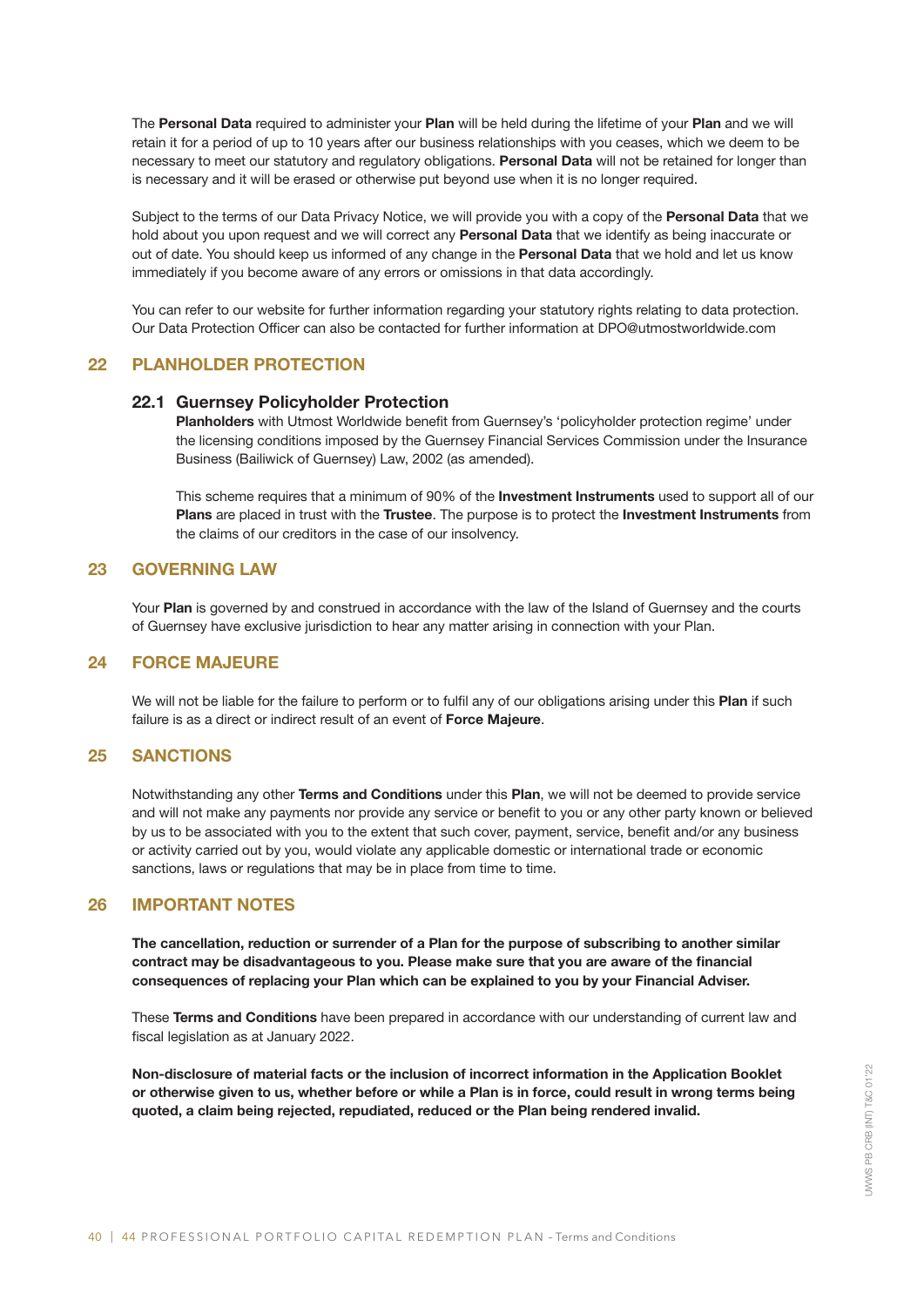You are responsible for all answers given and statements made in any communication between you and us and by providing information to us, on each such occasion, you confirm that to the best of your knowledge and belief such information is complete, accurate and not misleading and no material fact has been omitted or concealed.

If you do not promptly provide us with any information, documentation or certifications requested by us from time to time in accordance with the Terms and Conditions or if we otherwise determine that it is necessary or reasonable to do so, we may withhold such sums as required by law from any payment we would otherwise be required to make to you.

If you fail to comply with any obligation (whether to provide information, documentation or certification or to inform us of any change in circumstances/details or to update information which ceases to be complete and accurate or otherwise) you have under your Plan or where required by law, we may cancel your Plan by paying you the **Surrender Value** (less any amount required to be withheld). As a result, your Plan will terminate and our liability to you under your Plan will cease.

If any provision of the Terms and Conditions is prohibited by law or judged by a court of competent jurisdiction to be unlawful, void or unenforceable, the provision shall, to the extent required be severed from the Terms and Conditions and rendered ineffective as far as possible without modifying the remaining provisions of the Terms and Conditions and shall not in any way affect any other circumstances of or the validity or enforcement of the Terms and Conditions.

The failure to assert a right under the Terms and Conditions or to insist upon compliance with any of the Terms and Conditions shall not constitute a waiver by us of any or all of the Terms and Conditions and will not set precedent regarding enforcement of the Terms and Conditions at a later date.